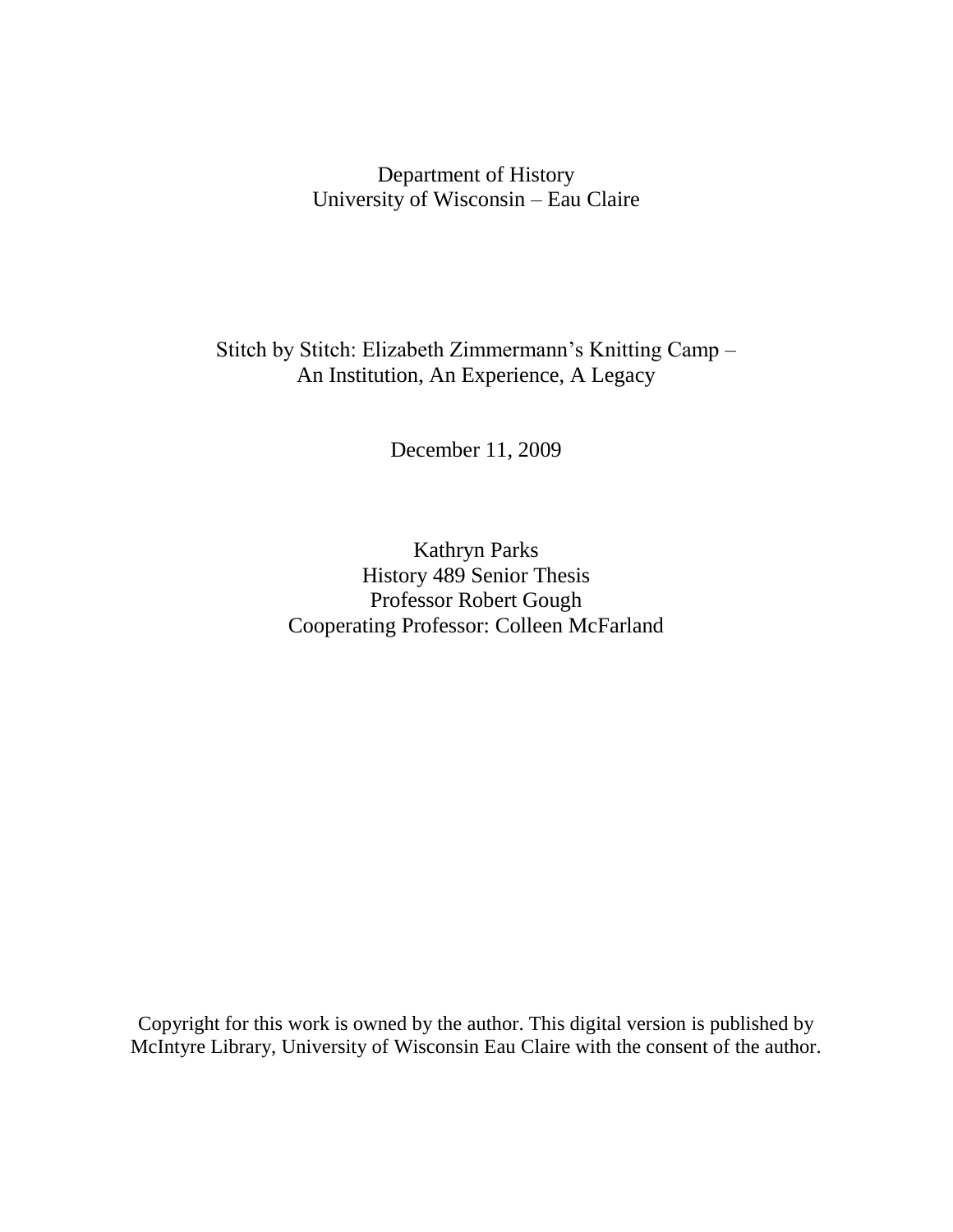## **Abstract:**

In 1974, Elizabeth Zimmermann taught the first knitting camp/retreat offered in the United States. Zimmermann began her mail-order yarn supply business and knitting newsletters in the mid-1950s. As her popularity among knitters and women grew, Zimmermann went on to write more newsletters, publish knitting books and was eventually asked to teach the UW-Extension Shell Lake knitting camp. At the time, many American women and knitters were isolated and were able to form connections with other knitters through Zimmermann. Evidence gathered from Zimmermann's unpublished scrapbooks, published books and oral history interviews conducted by the author suggest that women found a connection and friend in Zimmermann through the camp and through her writing. Though knitting may not seem an empowering craft; many American women found hope and strength in Zimmermann and the knitting camp as an institution for personal growth and feminism.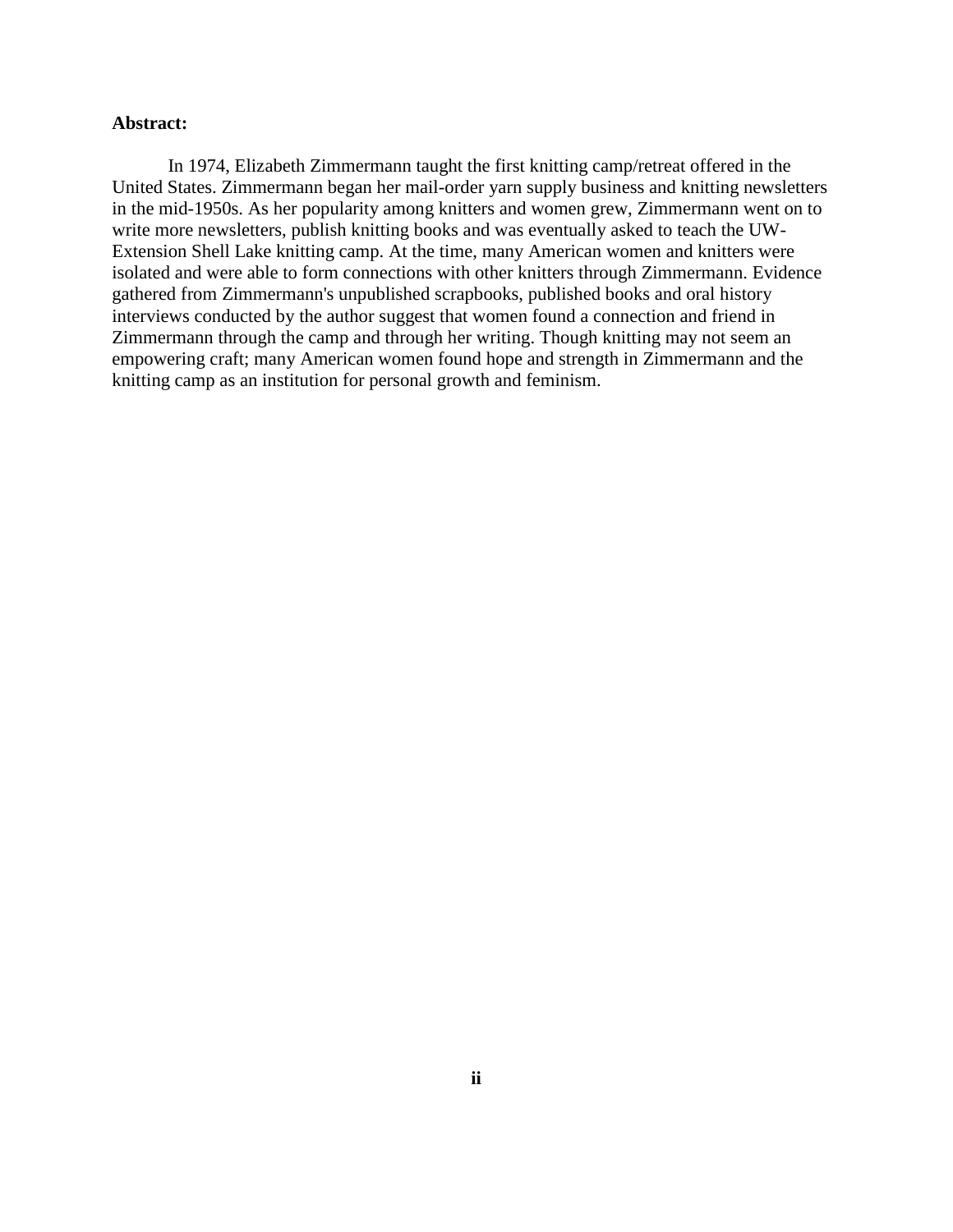# **Table of Contents**

| <b>Abstract</b>                                                                                                                                                                                                                                                 | $\ddot{\rm ii}$                  |
|-----------------------------------------------------------------------------------------------------------------------------------------------------------------------------------------------------------------------------------------------------------------|----------------------------------|
| Part I<br>Introduction                                                                                                                                                                                                                                          | 1                                |
| Part II<br>American Knitting: A Brief History                                                                                                                                                                                                                   | 4                                |
| <b>Part III:</b> The "Opinionated Knitter" and the Camp<br>Biographical Information: Immigrant, Knitter, Writer and Mother<br>The Camp: A Closer Look                                                                                                           | 9<br>9<br>17                     |
| <b>Part IV:</b> Knitting's Significance<br>The Campers' Experiences<br>The Art and Craft of Knitting: Feminism in Action                                                                                                                                        | 21<br>21<br>25                   |
| <b>Part V: Conclusion</b><br>Zimmermann's Legacy                                                                                                                                                                                                                | 28                               |
| <b>Appendices</b><br>Appendix A: Zimmermann Knitting<br>Appendix B: Zimmerman in Dirndl<br>Appendix C: Elizabeth and Arnold<br>Appendix D: Example of Straight v. Circular Knitting<br>Appendix E: Wisconsin Map showing locations of Pittsville and Shell Lake | 34<br>34<br>35<br>36<br>37<br>38 |
| <b>Bibliography</b>                                                                                                                                                                                                                                             | 39                               |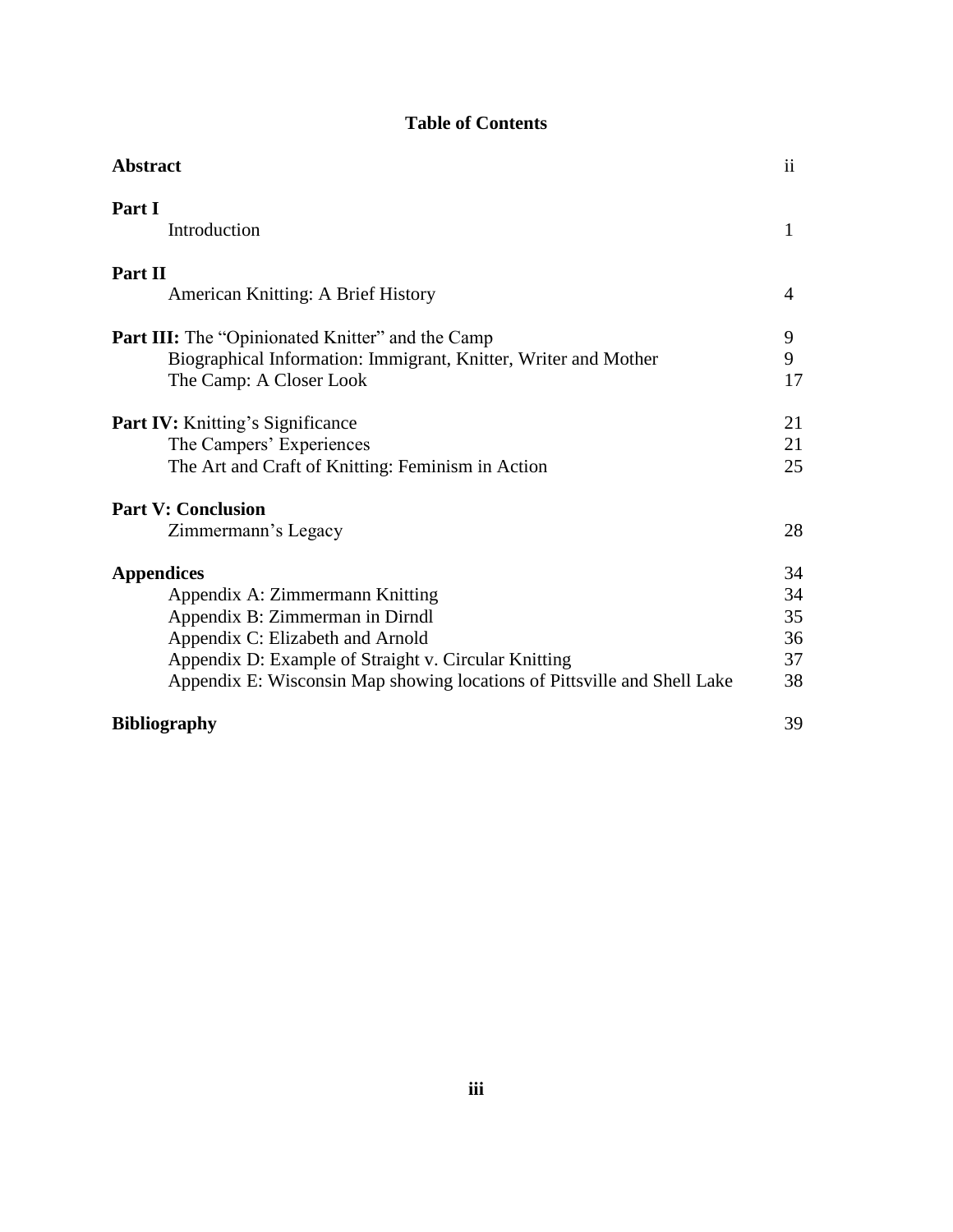"Knit on, with confidence and hope, through all crises."

- Elizabeth Zimmermann

# **I. Introduction**

Most European settlers came to Central Wisconsin between the mid-19<sup>th</sup> and early-20<sup>th</sup> centuries when logging and agriculture were the primary means of economic prosperity. Scholars have traditionally devoted their attention to men as the settlers of Wisconsin, mentioning women as minor players in the background. However, Joan M. Jensen"s recent book, *Calling This Place Home: Women on the Wisconsin Frontier, 1850-1925*, examines the contributions women made in pioneering and settling Central Wisconsin. Jensen points out that women contributed to Wisconsin"s development through domestic and agricultural activities while their husbands were away logging or mining. Additionally, she stresses Wisconsin women"s innovative nature that helped them not only survive, but thrive. $1$ 

As settlers moved in, families had to build temporary shelter and clear the land of rocks and other debris in order to begin their subsistence farming operations. While Jensen points out that both men and women contributed to these activities, women bore much of the responsibility of harvesting, processing food and fabrics, and producing meals and clothing so their families could survive.<sup>2</sup> Since many settler women shared similar experiences of providing for their families through gardening, cooking and sewing, bonds between women were strong and their friendships usually helped them overcome the pains of pioneer female life which included

<sup>&</sup>lt;sup>1</sup> Joan M. Jensen, *Calling This Place Home: Women on the Wisconsin Frontier, 1850-1925* (St. Paul, Minnesota: Minnesota Historical Society Press, 2006) x-xiv. Jensen wrote this book because her female ancestors pioneered Central Wisconsin. Much of her research included travelling to these different parts of Wisconsin where she visited relatives and finally felt at home.

 $2$  Ibid, 100-101.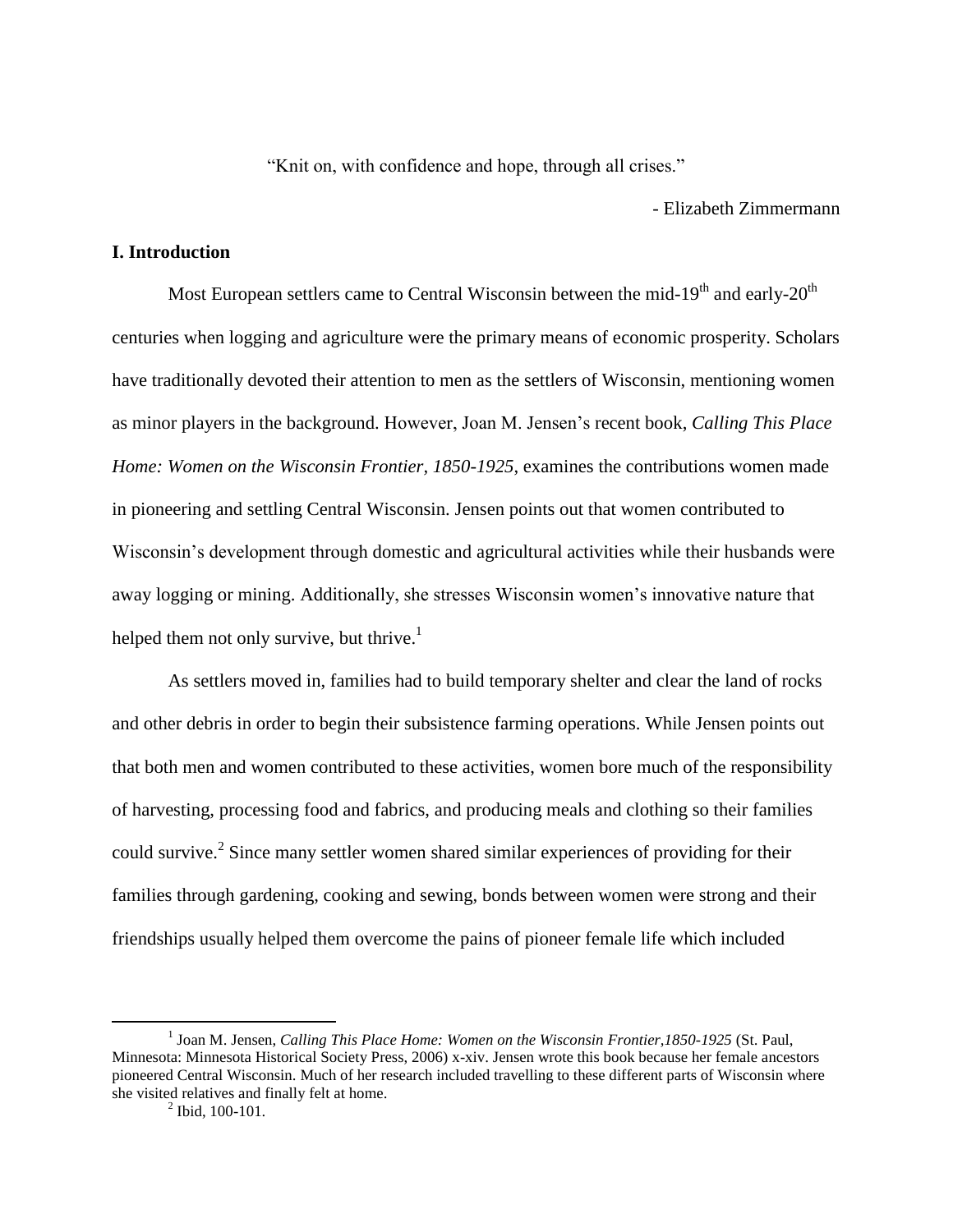childbirth, providing for their own and their family's health and keeping their families together.<sup>3</sup> Friendships between pioneer women helped their survival because they shared knowledge and resources in order to make one another"s lives easier.

Wisconsin"s next generation of women settlers included a remarkable woman named Elizabeth Zimmermann.<sup>4</sup> Although she made her journey some twenty-five to seventy-five years after the women Jensen studied; Elizabeth Zimmermann followed the path of many Wisconsin immigrants – Europe to New England to Wisconsin. Although Zimmermann was not a pioneer in a geographical sense, she can be considered a pioneering Wisconsin woman who explored the intersection of art, craft, entrepreneurship, and feminism. Zimmermann and her husband immigrated to the United States in 1937 where they first lived in Long Island, New York and New Hope, Pennsylvania and began a family. Although her husband was the main bread-winner of the family, Zimmermann contributed to their household economy through her knitting, designing and as the owner of her mail-order yarn business. They later moved to Wisconsin, living in Milwaukee and later in Pittsville, a small Central Wisconsin town. Upon moving to the Pittsville area, Zimmermann began teaching an annual the knitting camp at UW Extension – Shell Lake.<sup>5</sup> Just as earlier Wisconsin women built connections with one another through their domestic activities and shared experiences, so too did Zimmermann and her knitting camp facilitate close relationships among American women knitters.

While thorough scholarly historical work on early Wisconsin women exists, there has been little written on Wisconsin women in the post – World War II era. As Genevieve G. McBride discusses in her book *Women's Wisconsin: From Native Matriarchies to the New* 

<sup>&</sup>lt;sup>3</sup> Ibid, 98-99.

<sup>&</sup>lt;sup>4</sup> See Appendix A for a picture of Zimmermann.

<sup>5</sup> Elizabeth Zimmermann, *The Opinionated Knitter: Newsletters, 1958-1968* (Pittsville, Wisconsin: Schoolhouse Press, 2005), 5.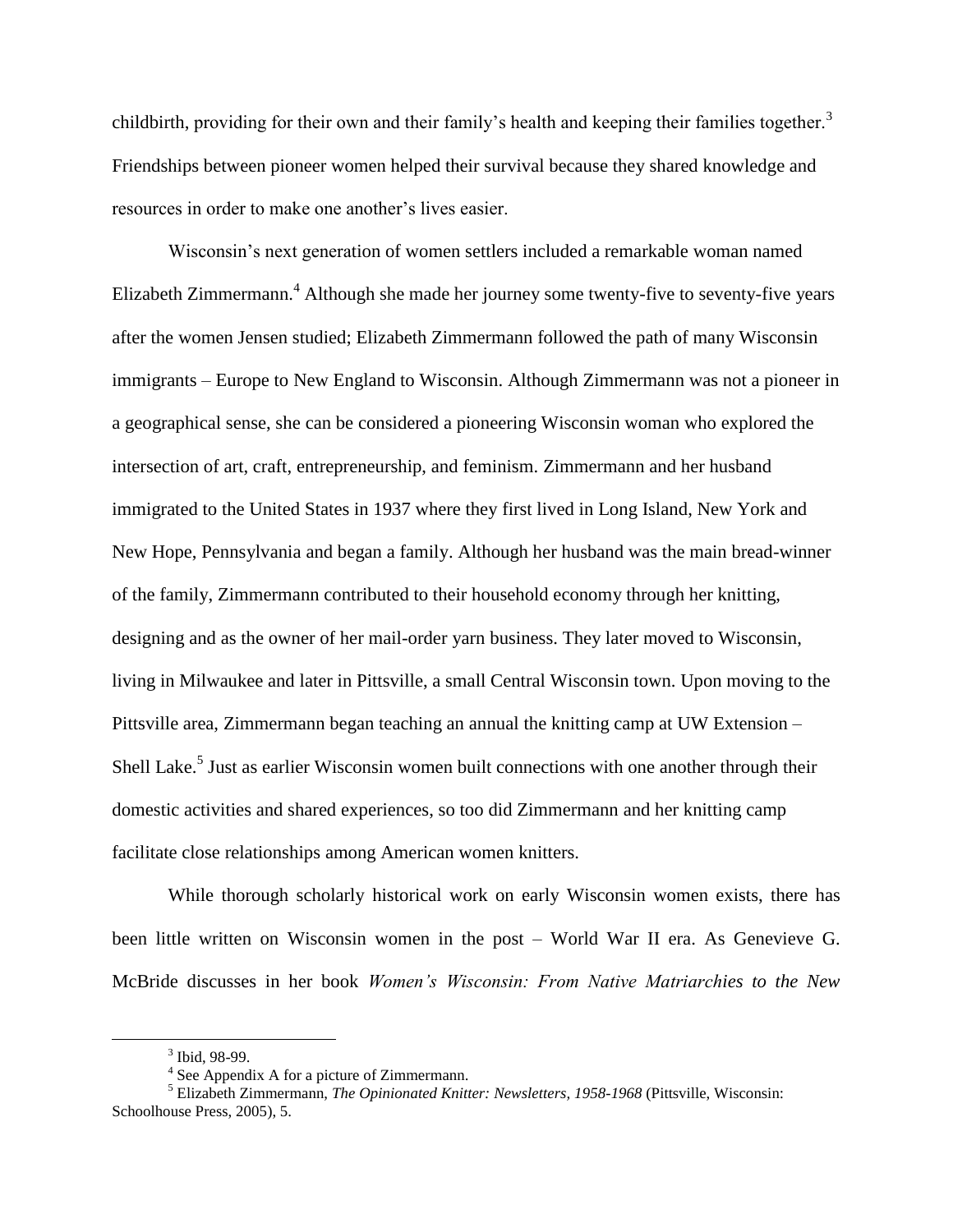*Millennium*, there are many stories about Wisconsin women since 1950 that have not yet been researched, despite the abundant primary source material. As the title of this section, "Never Done," suggests, not only have Wisconsin women never stopped making history but also historians' work is "never done" in that there are always new subjects, people and events to research. McBride hopes to give historians and researchers more ideas as she explained possible areas for research dealing with Wisconsin women.<sup>6</sup>

Despite McBride"s recognition of the lack of scholarly literature on Wisconsin women since 1950, she focuses mainly on politics, Second Wave Feminism, education, and race. Nowhere in her final chapter did McBride mention domesticity and traditional women"s art and craft or friendship. Overlooking these areas, McBride excluded a large number of Wisconsin women in her analysis of future research ideas. This paper therefore has two goals: first, to do what McBride urged – write more about Wisconsin women and their contributions since 1950 and second, to bring knitting into the scholarly world and explore the social and cultural significance of mid to late twentieth century knitting for women in Wisconsin and beyond.

Writing the history of a knitter is somewhat difficult, as scholarly secondary sources on knitting are sorely lacking.<sup>7</sup> Primary sources, however, are abundant. Sources consulted for this project include Elizabeth Zimmermann"s published works and unpublished scrapbooks filled with letters, pieces of articles and her own personal comments. I conducted two oral history

<sup>6</sup> Genevieve G. McBride, *Women's Wisconsin: From Native Matriarchies to the New Millennium* (Madison, Wisconsin: The Wisconsin Historical Society Press, 2005) 427. McBride put together this anthology about Wisconsin women mainly using articles written for the *Wisconsin Magazine of History* where her main goal was to show the significance of Wisconsin women and what present day historians can write about regarding Wisconsin"s rich women"s history since 1950.

 $<sup>7</sup>$  Both Susan Strawn's and Anne MacDonald's books are good general overviews of American knitting but</sup> neither were published by academic presses. Through my research I was able to find sources about war knitting and knitting in other instances but none that really delved into the issues presented in my paper. Richard Rutt"s *A History of Hand Knitting* is considered one of the most thorough books on hand knitting, however, Rutt did not focus on American knitting and although it is from a well-known knitting press, it is not an academic one. Despite his thorough analysis, Rutt"s book, similarly to Strawn"s and MacDonald"s, does not focus and delve into a specific issue in terms of hand knitting.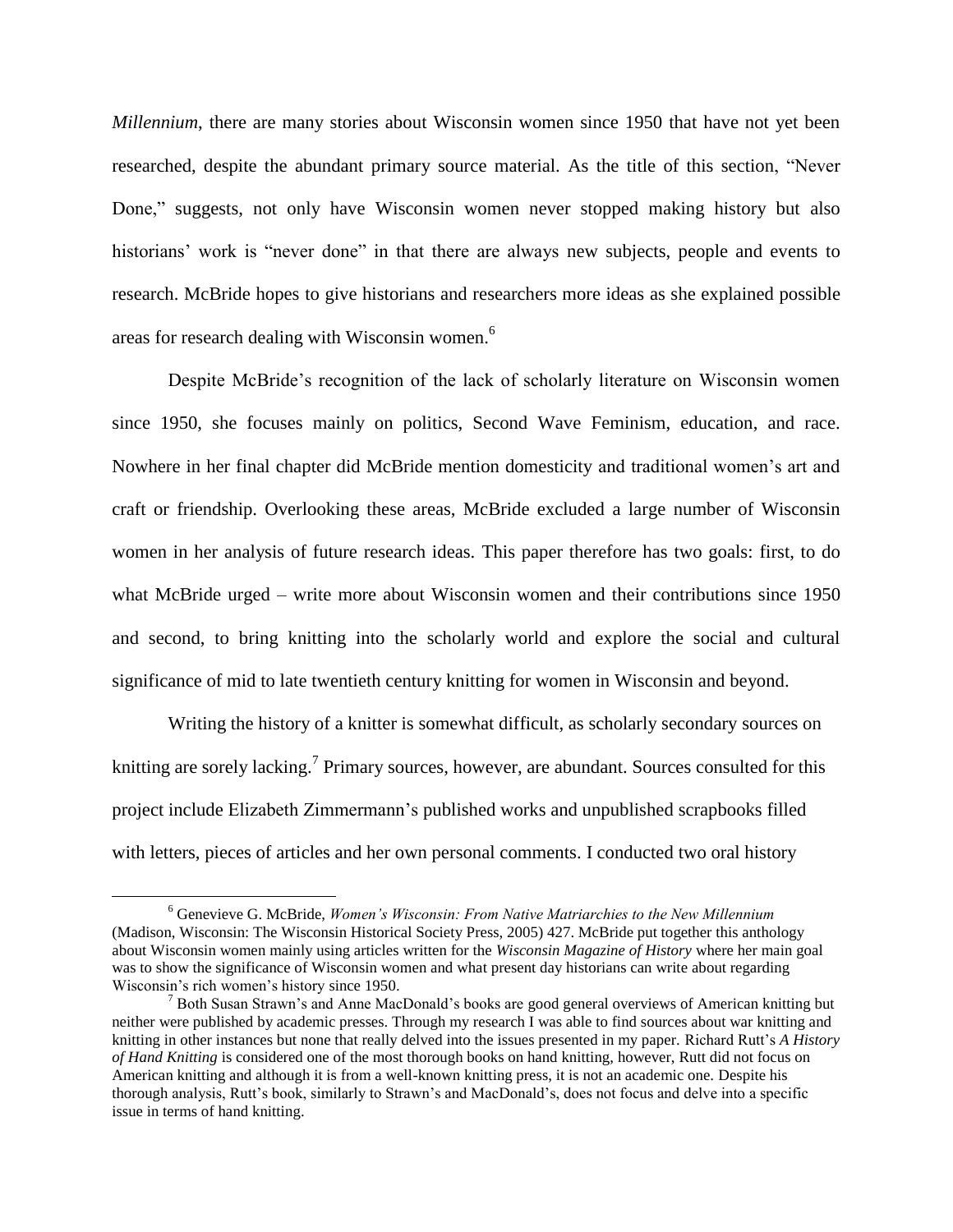interviews with knitting camp attendees who met Zimmermann and were inspired by her, and one interview with Meg Swansen, Zimmermann"s second daughter. Like her mother, Swansen opened her own yarn shop in the late 1960s in her family"s living room. Since then, she has coauthored and authored knitting books and videos and currently lives in Pittsville, Wisconsin and continues to run Zimmermann's mail-order yarn and publishing business, Schoolhouse Press.<sup>8</sup>

My paper begins with a brief history of American knitting, in which I explain when and where knitting first appeared in the colonies and the different stages of American knitting. Zimmermann did not enter the American knitting scene until the 1950s, the years leading up to the 1950s set the context for Zimmermann"s work. The second section of the paper provides Zimmermann"s biographical information and introduces her knitting camp. The next section focuses on the experience of the campers and explores the significance of knitting and the camp for them. In this section, I consider the relationship between knitting and Second Wave Feminism and examine knitting's role as both a traditional women's craft and a medium of women"s artistic expression. The final section, my conclusion, delves into Elizabeth Zimmermann"s legacy by analyzing what she meant to her readers, and campers and how the business of knitting has changed and remained the same.

#### **II. American Knitting: A Brief History**

 $\overline{a}$ 

For millennia, people have used craft to produce material goods in order to live. From blacksmithing to weaving, each provided essential items for survival and cultural expression. Knitting is no different. Archeological evidence suggests the earliest knitted garments date back to the second century C.E. Hand knitting has been used by different cultures for centuries in the

<sup>8</sup> Meg Swansen, interview with author, Pittsville, Wisconsin, September 18, 2009.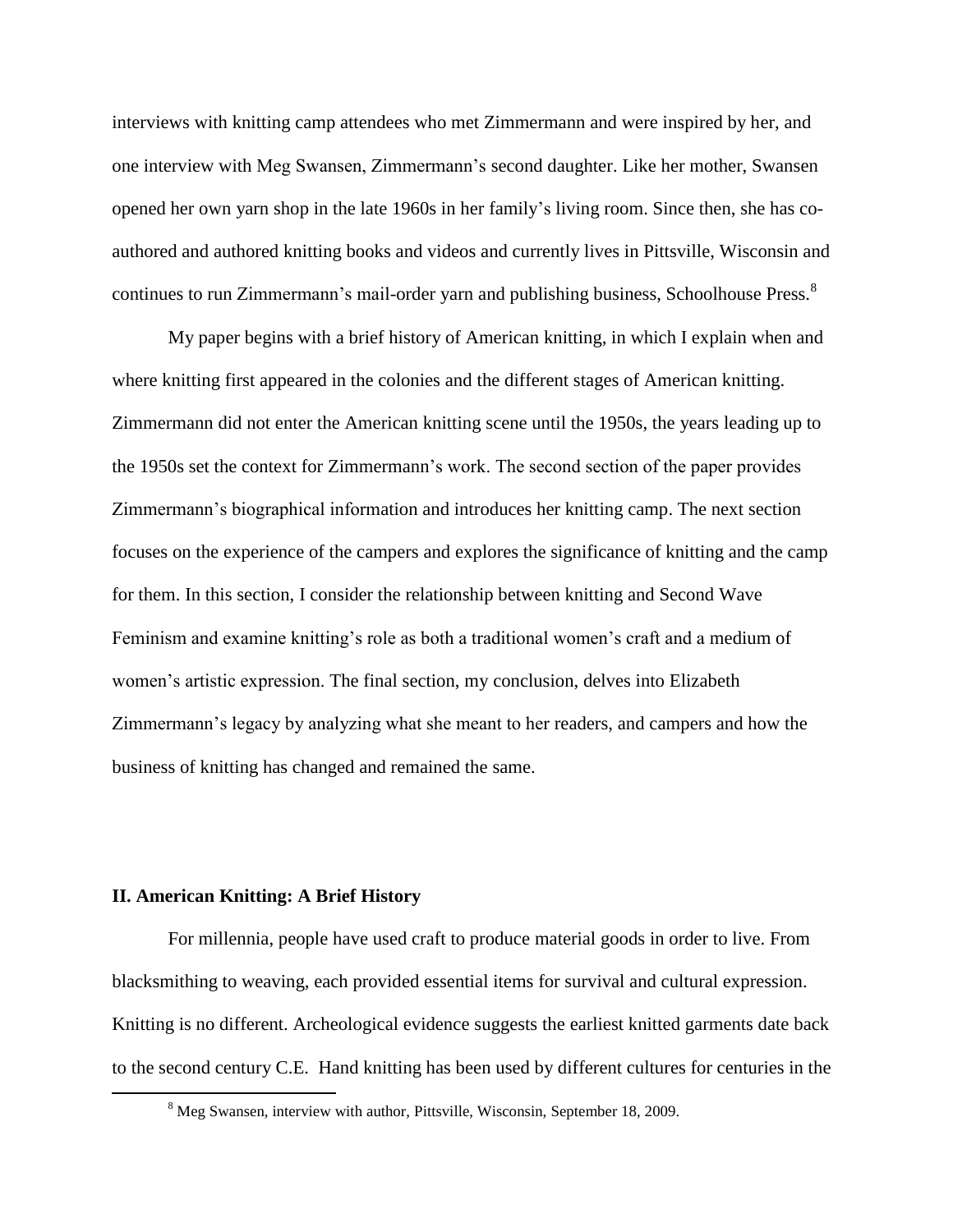domestic and economic realms as a practical way to produce clothing either to wear or for profit. It is this ability to transcend geographical and cultural boundaries that makes knitting a specialized and widely understood craft.<sup>9</sup> However, despite the long history of hand-knitting in other areas of the world, the history of knitting in America is one set apart from the others. The story of American knitting touches on politics, fashion, domesticity, and art.<sup>10</sup>

The story of American knitting began in the Plymouth and Massachusetts Bay Colonies during the 1620s and 1630s. As Anne Macdonald points out in *No Idle Hands: The Social History of American Knitting*, the first women colonists, unable to bring spinning wheels aboard the ships from England, knitted with limited supplies of English yarn. However, once colonists built houses and had sufficient food sources, the local production of yarn soon followed. Knitting garments at home was less expensive and faster than importing them from England.<sup>11</sup> As knitting supplies became more abundant, children of all social classes, especially girls, acquired the skill. Knitting even brought women some economic autonomy, as their knitted garments were bartered for food and other daily necessities.<sup>12</sup> In the American Revolution knitting became an overtly political act, as some women joined the rebels' cause by spinning yarn and knitting items previously imported from Britain.<sup>13</sup> Knitting also enabled patriot women to show support for the cause by providing warm, hand-made, American goods for the soldiers.<sup>14</sup>

<sup>9</sup> Richard Rutt, *A History of Hand Knitting* (Loveland, Colorado: Interweave Press, 1987), 28-29. As stated in an earlier note, Rutt's books covers the history of hand knitting from before 1500 C.E. to the present day. However, Rutt spends only five pages on his discussion of American Knitting.

 $10$  There is an important distinction between hand knitting and machine knitting. This paper looks at American hand knitting which requires technique, patience and innovation. Note that the author"s discussion of American knitting is in regard to American hand knitting.

<sup>11</sup> Anne L. Macdonald, *No Idle Hands: The Social History of American Knitting* (New York: Ballantine Books, 1988), 3.

<sup>12</sup> Susan M. Strawn, *Knitting America: A Glorious Heritage from Warm Socks to High Art* (Minneapolis, Minnesota, 2007). 13-14.

 $^{13}$  Ibid, 15.

<sup>14</sup> Anne L Macdonald, *No Idle Hands*, 33-36.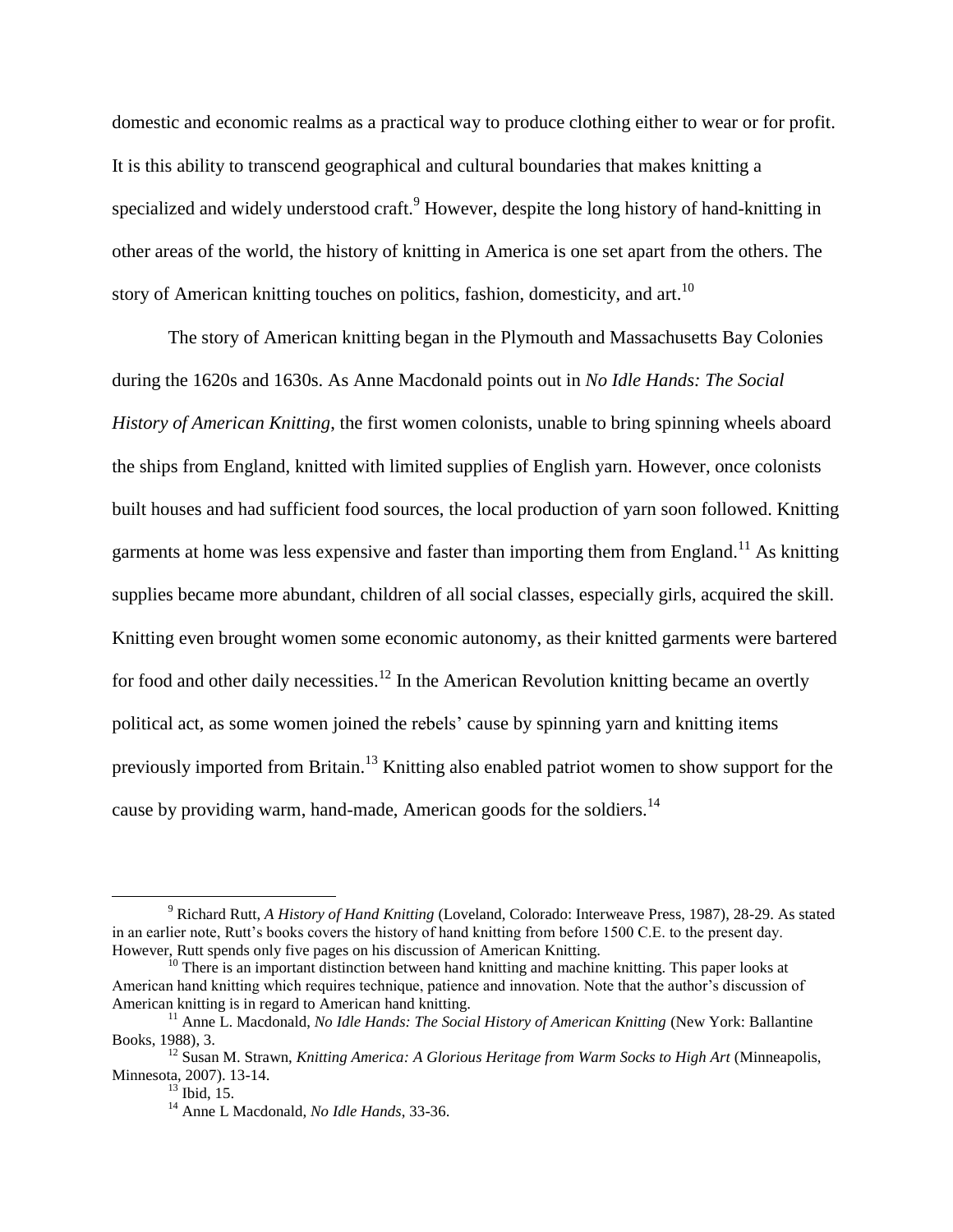After the American Revolution and the founding of the New Republic, domesticity was at the heart of the American feminine ideal. Knitting embodied many of the social expectations of women of the time of wifehood and motherhood. As a daily activity for housewives, it became a popular subject for women"s periodicals including *Godey's Magazine*, *Lady's Magazine* and *Harper's*, all of which provided the first published instructions for knitted garments.<sup>15</sup> Knitting and knitting patterns became more fashionable during the nineteenth century and lace knitting became a popular way to make fancy gloves, shawls and purses, along with the use of silk and other exotic materials for knitted garments.<sup>16</sup> These types of patterns indicate that women now knitted for both practical and aesthetic reasons, making their garments more aesthetically appealing to themselves and those who saw them. This shift from subsistence to fashionable knitting shows that knitters maintained pride in their work previously felt by knitters but also that knitting began to include contemporaneous beauty elements and feminine values of delicacy and motherhood.

Just as the Civil War marked differences in politics between the North and the South, differences in Southern knitting and Northern knitting were also present. By this time, machine knitting made it possible for larger and faster production of knitted articles. However, for Union soldiers, machine-knit socks were uncomfortable because of a seam that ran down the middle bottom of the foot. The Sanitary Commission urged women to eliminate soldiers' discomfort by hand knitting socks. Knitters in the South faced great difficulties due to the lack of fibers to produce what they and their soldiers needed. As the war progressed, Southern women became desperate to find materials with which to knit and some used the wool stuffing in mattresses, re-

<sup>15</sup> Anne L. Macdonald, *No Idle Hands*, 49-53.

<sup>16</sup> Susan M. Strawn, *Knitting America*, 29-35.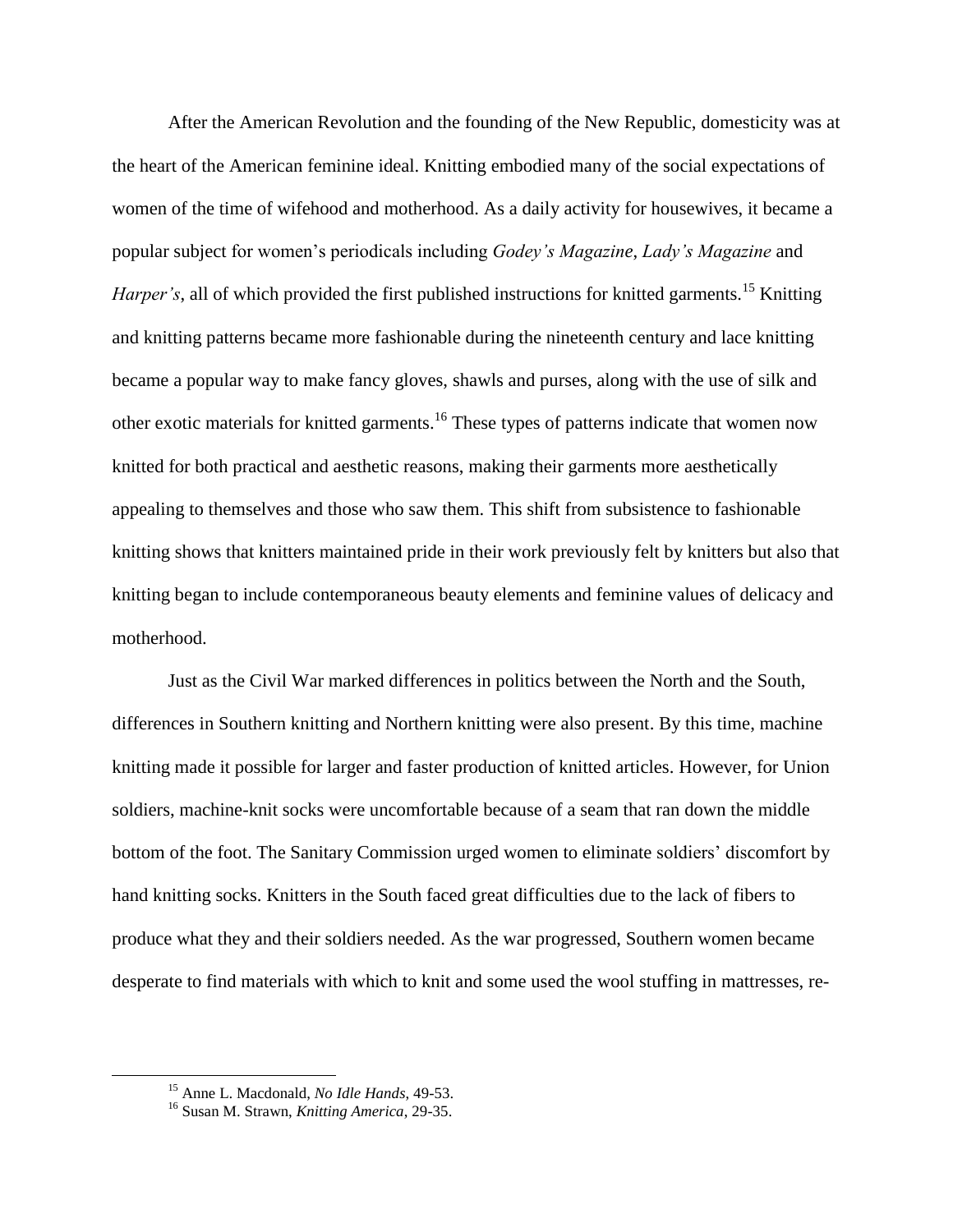carded it, and wove it into clothes while others carded different types of fibers together and made socks.<sup>17</sup>

Again, America needed knitters upon entrance into World War I, and the Red Cross and yarn manufacturers put out advertisements asking women to knit for soldiers and civilians. By the end of the war, knitters knitted six and a half million items for refugees and over twenty million garments for the military.<sup>18</sup> In World War II women's labor was needed not only for knitting, but for nursing on the front and in production work across the United States. As many women joined the cause in other areas of production, knitters picked up their needles again to support the war effort hysteria. Susan Strawn quoted a *Business Week* article that stated, "Hardly a woman…feels really comfortable about sitting down for a few minutes without an R.A.F. helmet or a refugee's sweater to work on."<sup>19</sup>

After the war, women returned to knitting for themselves and their families. During the 1950s, many women married by the age of twenty, and the number of female college students dwindled, and the number of births rose.<sup>20</sup> In 1953, 25.9% of the eighteen to nineteen year old female population attended college but in 1954, the number dropped to 6.0% of the female population ages twenty to twenty-four. The extreme decrease indicates that many women did not stay in college past their first or second years.<sup>21</sup> Knitting seemed to go hand in hand with wifehood and motherhood. In keeping with the domestic ideology of the time, yarn companies endorsed slogans such as "Knit for the Man in Your Life," "Knit to Make him Proud of You,"

 $17$  Ibid, 41-48. Carding in the process of taking raw fleece and working it into longer and more even fibers so it can be more easily spun into yarn.

<sup>18</sup> Anne L. Macdonald, *No Idle Hands*, 199-201.

<sup>19</sup> Susan M. Strawn, *Knitting America*, 137-138.

<sup>20</sup> Ibid, 157-158.

<sup>21</sup> U.S. Department of Commerce, *Statistical Abstract of the United States* (Washington, D.C.: U.S. Government Printing Office, 1955).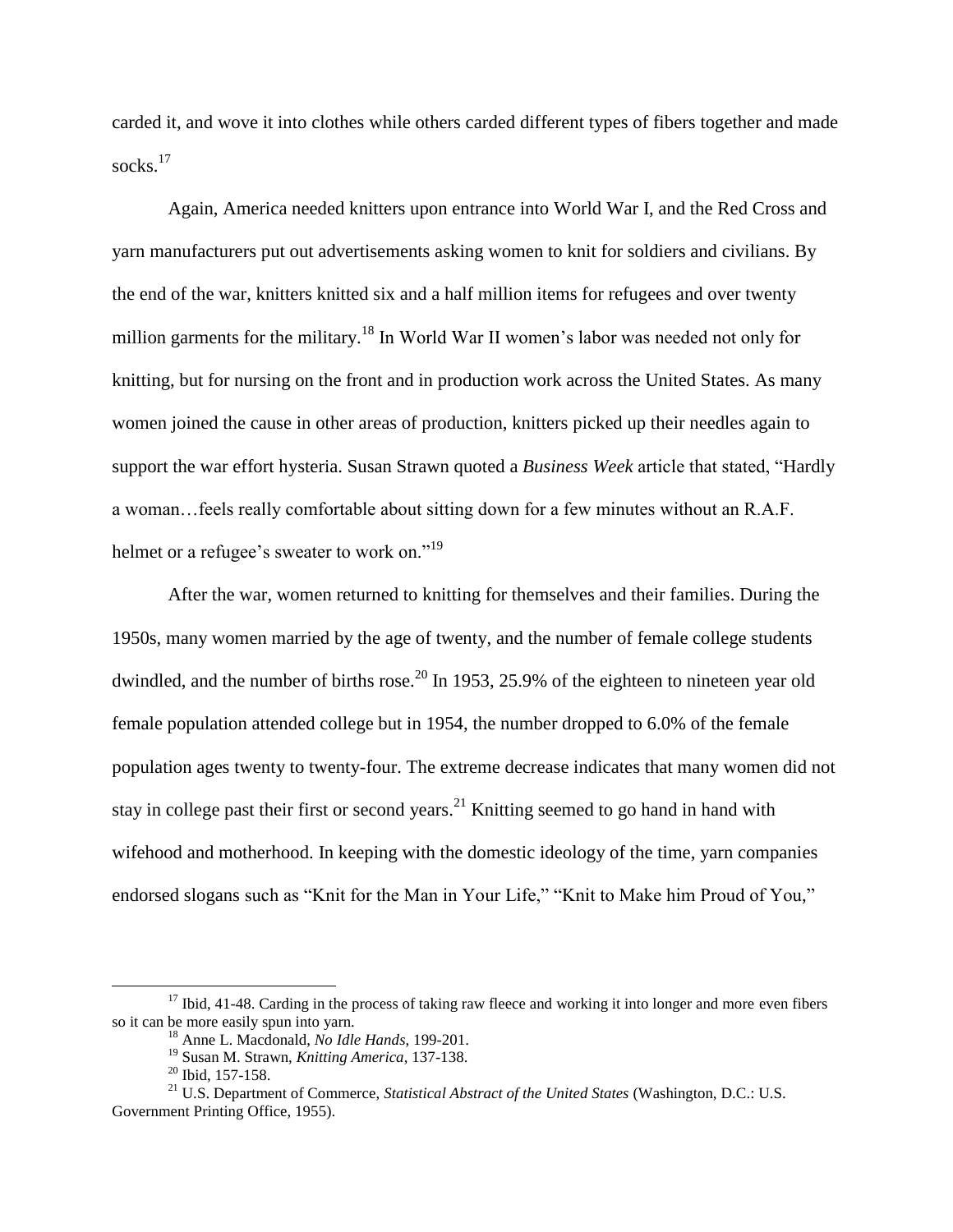and "Put Those Adorable Babies into Knits!"<sup>22</sup> Although women certainly knit for themselves during this time, they were cheerily encouraged to put their husbands and children first in line for knitted garments.

During the late 1940s and 1950s, designs and patterns characteristic to other regions of the world, such as argyle socks and Scandinavian sweaters, became especially popular as subjects for knitting books and patterns. This again demonstrates a shift from subsistence or practical knitting back to knitting for fashion and entertainment. Knitting for practicality needs only to entail simple knit and purl techniques but color changes, cables and patterning evident in knitting in the 1950s show that American knitting again emphasized fashion over the warmth or purpose of the garment. $^{23}$ 

Elizabeth Zimmermann entered the American knitting world in 1955 with a Norwegian sweater pattern featured in *Women's Day*. Zimmermann"s Norwegian sweater pattern fit into the popularity of worldly knits among knitters, but she wrote the pattern in a conversational style which helped readers connect to her and she designed the pattern to be knitted in the round.<sup>24</sup> This meant that the knitter did not have to piece the sweater together at the end nor did the knitter have to purl. Zimmermann"s instructions and advice to knitters about designing their own patterns revolutionized American knitting. Anne Macdonald explained that she "turned mathanxiety-prone, totally-dependent-upon-printed-instructions knitters into creatively confident" knitters.<sup>25</sup>

<sup>22</sup> Anne L. Macdonald, *No Idle Hands*, 321-322.

 $^{23}$  The purl stitch is the opposite of a knit stitch – the backside of a purl stitch looks exactly like a knit stitch. Most knitters learn the knit stitch before learning how to purl, purling is usually seen as slightly more cumbersome than the knit stitch.

<sup>24</sup> Susan M. Strawn, *Knitting America*, 162-163.

<sup>25</sup> Anne L. Macdonald, *No Idle Hands*, 336-337.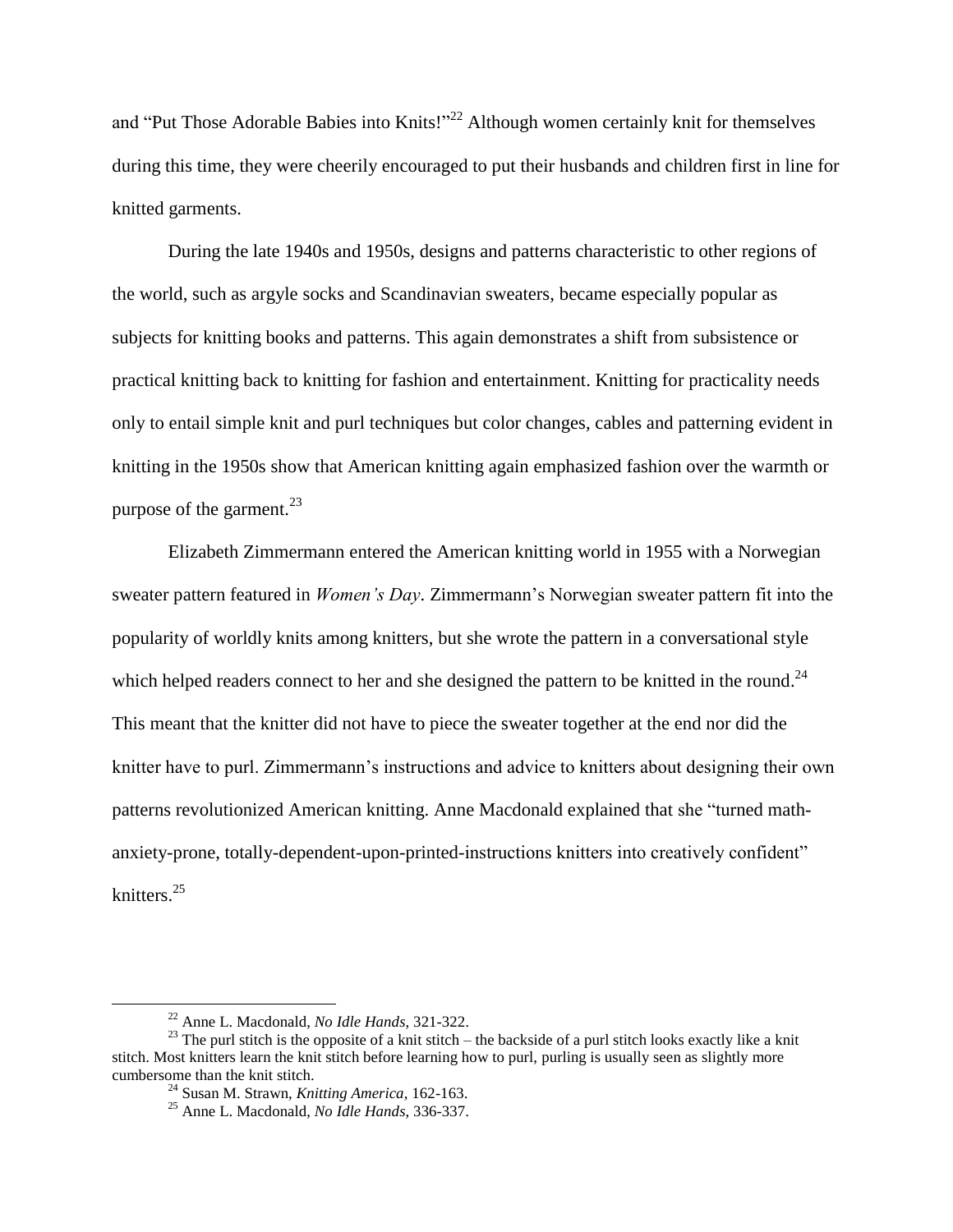American knitting embodied many early American ideals regarding production and the ability to provide goods for soldiers during wartime. As knitting shifted away from practical production, it began to take on more fashion-oriented techniques such as lace knitting and incorporated foreign designs and styles. Even though early women colonists took knitting from the "Old World" and brought it to their new homes in North America, American knitters developed their own sense of style and use for their craft. These earlier American knitting characteristics allowed designers and knitters like Elizabeth Zimmermann to further develop and embody American knitting ideals.

# **III. The "Opinionated Knitter"** <sup>26</sup> **and the Camp**

#### **A. Biographical Information: Immigrant, Knitter, Writer and Mother**

Elizabeth Zimmermann, born Elizabeth Lloyd-Jones, was born in London in 1910, and grew up in Kent and Essex. As a young girl, Zimmermann learned to knit from her Aunty Pete, who let young Zimmermann learn on a project already on needles. As a young woman, Zimmermann attended art schools in Lausanne, Switzerland and München, Bavaria.<sup>27</sup> She married Arnold Zimmermann in 1937, and shortly thereafter they moved to Long Island, NY where he worked in the brewing industry.<sup>28</sup> The Zimmermanns emigrated for political reasons, as Arnold Zimmermann had endangered his profession and life through criticism of the Nazi

<sup>26</sup> Elizabeth Zimmermann referred to herself as the Opinionated Knitter in a journal entry published in *The Opinionated Knitter*, a compilation of newsletters, pictures, and journal entries.

<sup>&</sup>lt;sup>27</sup> See Appendix B for a picture of Zimmermann during her years in Germany while attending different art schools. This picture is of her in her dirndl.

<sup>28</sup> Elizabeth Zimmermann, *The Opinionated Knitter*, 5.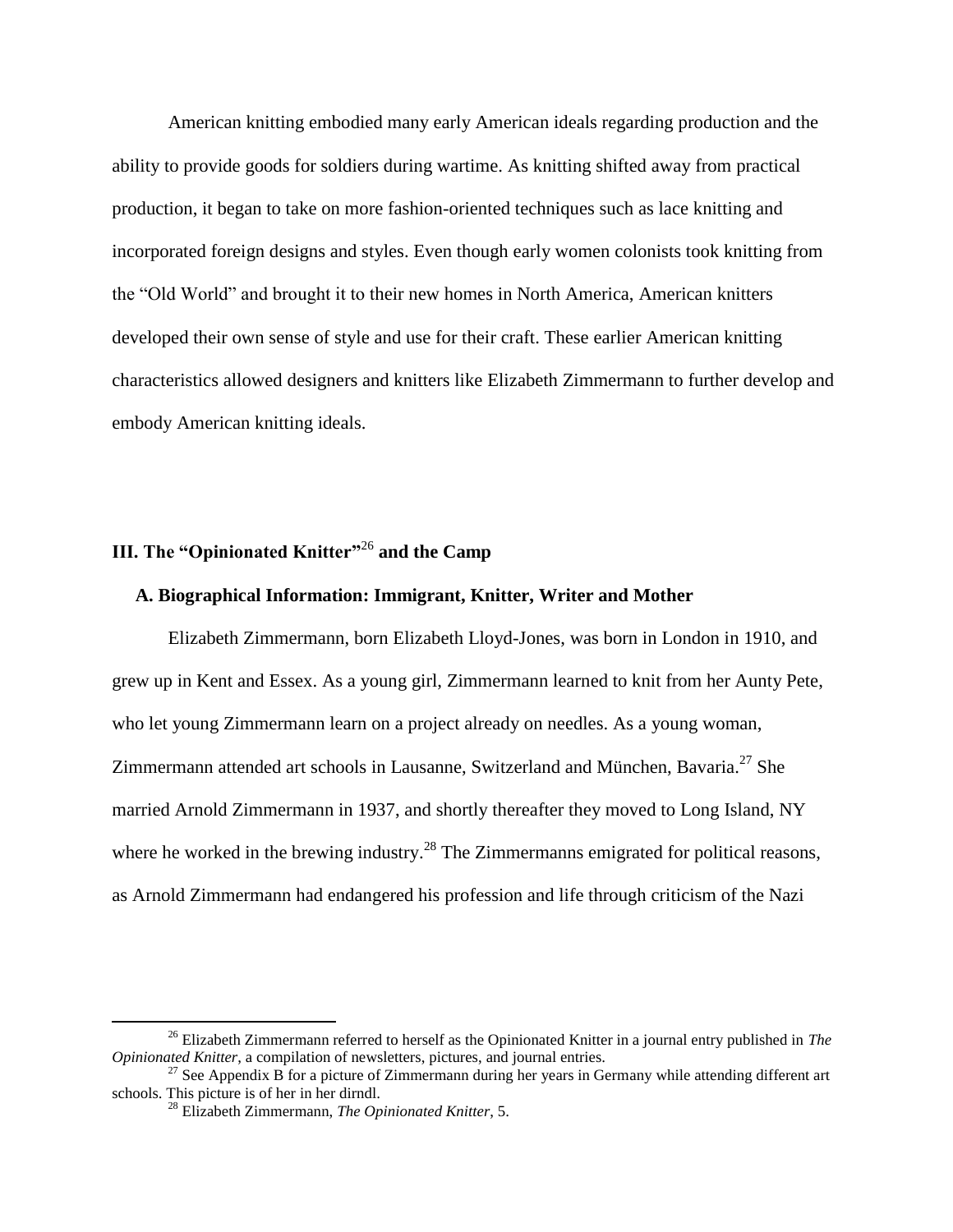regime.<sup>29</sup> Once in the U.S., as Meg Swansen explained, the couple "immediately set out to become citizens," of which Zimmermann was very proud. Swansen also explained that her mother also thought of "Americans as being so generous to take a German and a Brit."<sup>30</sup> The couple moved from Long Island and lived in New Hope, PA and eventually moved to Milwaukee, WI for his career.<sup>31</sup> Their three children, Thomas, Lloie and Meg were born in 1938, 1940, and 1942. After her husband retired in 1972 as the Director of Brewing Operations for Schlitz in Milwaukee, the couple moved to a central Wisconsin schoolhouse near Pittsville, WI.<sup>32</sup>

As a mother, Zimmermann engaged her children in cultural activities. Her children grew up listening to stories by Jane Austin, Thackeray, and the Brontë sisters along with singing and reciting poetry. The Zimmermanns loved movies and took their children to the Art House in Milwaukee which showed a new foreign film every week.<sup>33</sup> Zimmermann taught Swansen how to knit at age four or five by having Swansen sit on her lap while she "guid[ed] [her] hands through the natural awkwardness of learning a new skill." $34$ 

Zimmermann began designing when in college but began her career as a knitting designer in 1955. At the same time, she started a "mail-order knitting-supply business" where people wrote letters that explained what they wanted and contained the payment.<sup>35</sup> She never wanted an actual physical yarn shop that people could visit because that required owners to be there all of the time. As Swansen explained,

A shop had no appeal to her at all; she"d have to be there every day to tend it. Although knitting was definitely entwined in all aspects of her life, she had many

<sup>29</sup> Elizabeth Zimmermann, *Knitting Around* (Pittsville, Wisconsin: Schoolhouse Press, 1989), 142-143.The entire account of Arnold Zimmermann"s escape, in his own words, can be read on pages 142-143 of *Knitting Around*.

<sup>30</sup> Meg Swansen, September 18, 2009.

 $31$  See Appendix C for a picture of the couple.

<sup>32</sup> Elizabeth Zimmermann, *The Opinionated Knitter*, 5.

<sup>&</sup>lt;sup>33</sup> Swansen, September 18, 2009.

<sup>34</sup> Meg Swansen, *Knitting: 30 Designs for Hand Knitting* (Loveland, Colorado: Interweave Press, 1999), 4.  $35$  Ibid.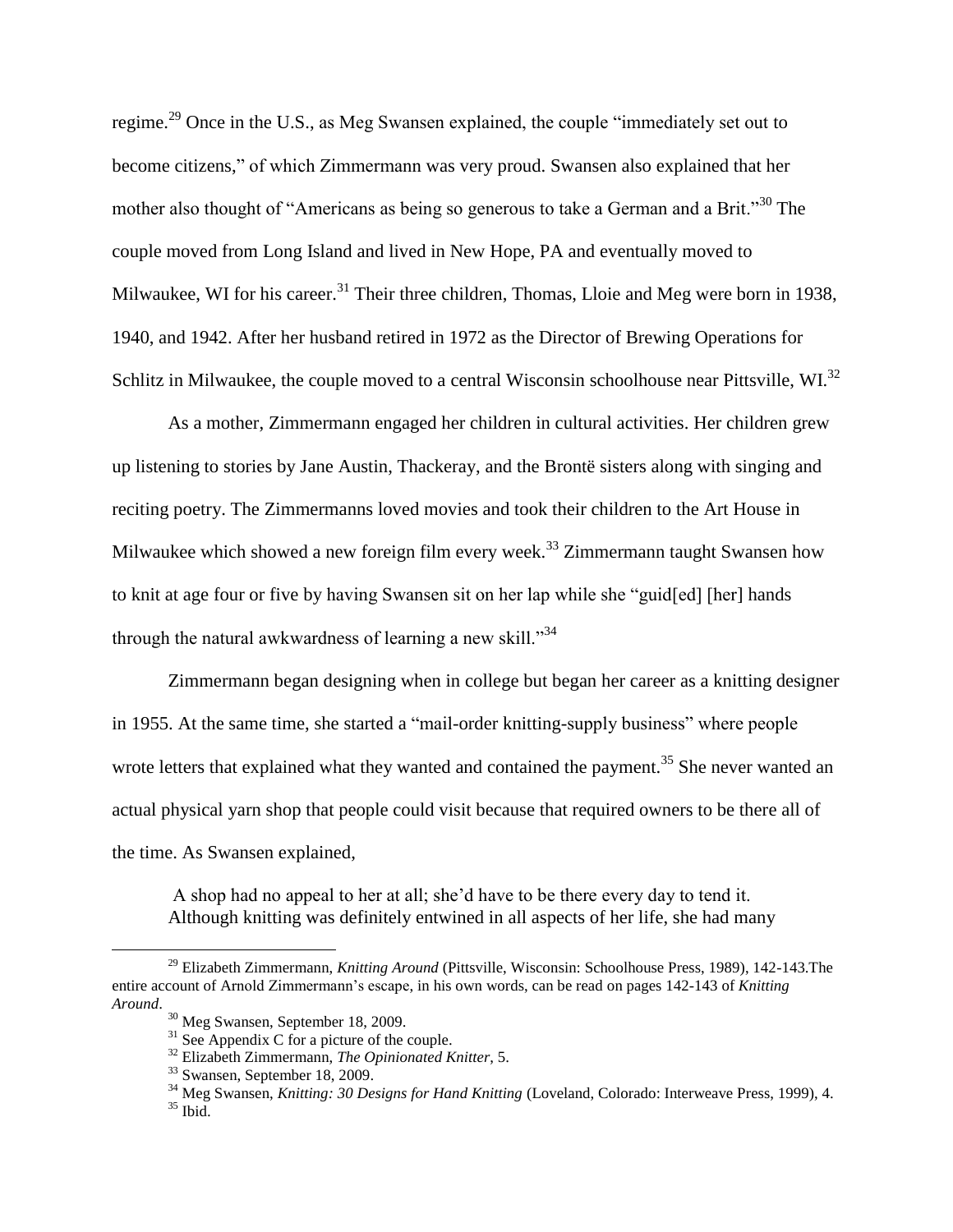other interests. She was empathetic to shop owners and thought them underappreciated; they led a thankless life and she didn"t want any part of that. So mailorder was the obvious way to.<sup>36</sup>

Despite not wanting to have all of the answers, Zimmermann later became a knitting figure that many women and knitters looked to for advice, inspiration, and comfort. The mail-order business allowed Zimmermann to travel and focus on designing and her own knitting. Although Zimmermann also did not network with many knitting designers, she and her husband had many friends in the arts and belonged to the Walrus Club while they lived in Milwaukee.<sup>37</sup> Since most of Zimmermann"s friends were involved in the arts instead of knitting and design, she was isolated as a knitter just as many other American knitters were at the time.

When *Women's Day Magazine* published Zimmermann"s first big article in 1955, a Norwegian sweater, and the publishers did not edit or rewrite her pattern. Her conversational pattern writing style proved to be just what American knitters needed and the response this article received prompted Zimmermann to keep producing articles and patterns this way. According to Swansen, Zimmermann found that most knitting patterns were "didactic, abbreviated and unintelligible," but Zimmermann wrote in a way that captured peoples" attention, knitters or not.<sup>38</sup> Her pattern began,

I had, all my life, determinedly set my face against making any form of Norwegian Ski Sweater for what I consider four excellent reasons: *One* – I hate purling back; *two* – I hate twisting yarns at each color change; *three* – I hate complicated graphs and translating dots, asterisks, and funny squiggles into colors; *four* – and much of the worst, I hate the interminable putting down of one color and picking up the other whenever the pattern demands it – sometimes every second stitch.<sup>39</sup>

<sup>36</sup> Swansen, September 18, 2009.

 $37$  Swansen, September 18, 2009. The Walrus Club was a prominent artist and patrons group in Milwaukee at the time.

<sup>&</sup>lt;sup>38</sup> Meg Swansen, September 18, 2009.

<sup>39</sup> Zimmermann"s pattern was reproduced in Susan Strawn"s *Knitting America*, 163.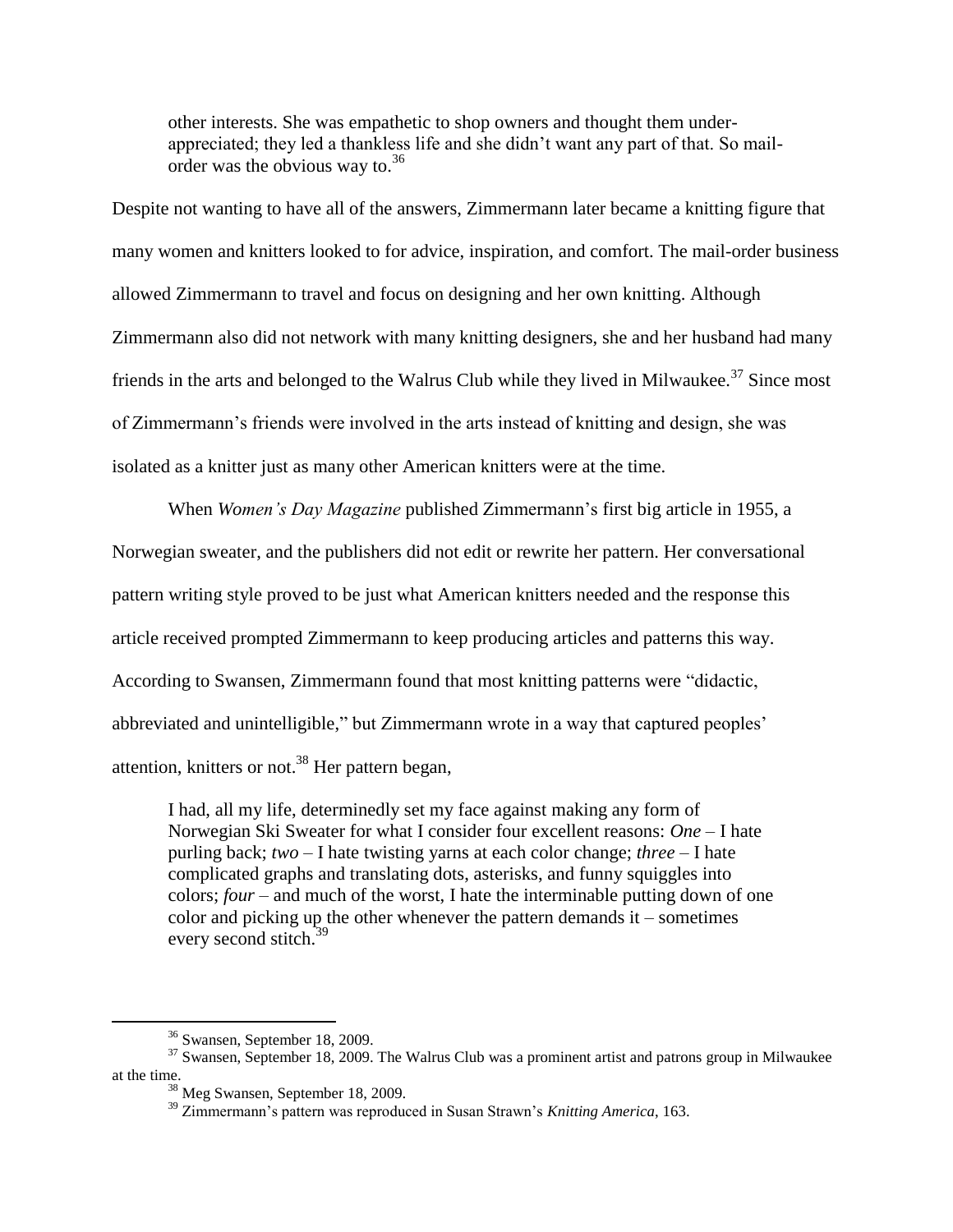Many of Zimmermann"s patterns began this way which eased knitters into their new project and made them feel more comfortable with a challenging pattern.

In 1958, *Vogue* published Zimmermann"s Aran sweater pattern which was the first published in the United States.<sup>40</sup> The Aran sweater was not only a new style in American handknitting fashion, but also represented slightly different techniques than those of traditional American knitting. She never received payment for the design other than having her name and mailing information printed as the designer of the pattern. The publication of these two patterns got Zimmermann"s name into the knitting world not only as a knitting designer but as a carrier of "unbleached Sheepswool," which was hard to find in the U.S. market. Zimmermann very much despised anything acrylic, a common synthetic yarn material in America at the time, and preferred sheepswool to any other fiber.<sup>41</sup> The requests for Zimmermann's sheepswool was the push that she needed to get her mail-order business off the ground.

Just as the success of Zimmermann"s articles in both *Women's Day* and *Vogue* encouraged her to start her own mail-order business, a set-back prompted her to self publish her patterns in "homemade" newsletters. After moving to Milwaukee, Zimmermann began writing her own knitting newsletters, which included a conversationally written pattern and often a letter describing other experiences not always knitting related. The push for Zimmermann to write her own knitting newsletters came after Bernat Magazine published one of her fair-isle yoke sweaters in their college issue. As Swansen explained, "the editors had completely changed her instructions from a circular, seamless yoke, to a sweater knitted in pieces and sewn together. They had even gone so far as to superimpose a seam down the side of body." Zimmermann, staunchly pro-circular knitting which requires no seams down the sides of garments, "was

 $40$  An Aran sweater is an Irish cabled sweater. An example can be seen in Appendix D, "Circular Knitting."

<sup>41</sup> Elizabeth Zimmermann, *The Opinionated Knitter*, 70.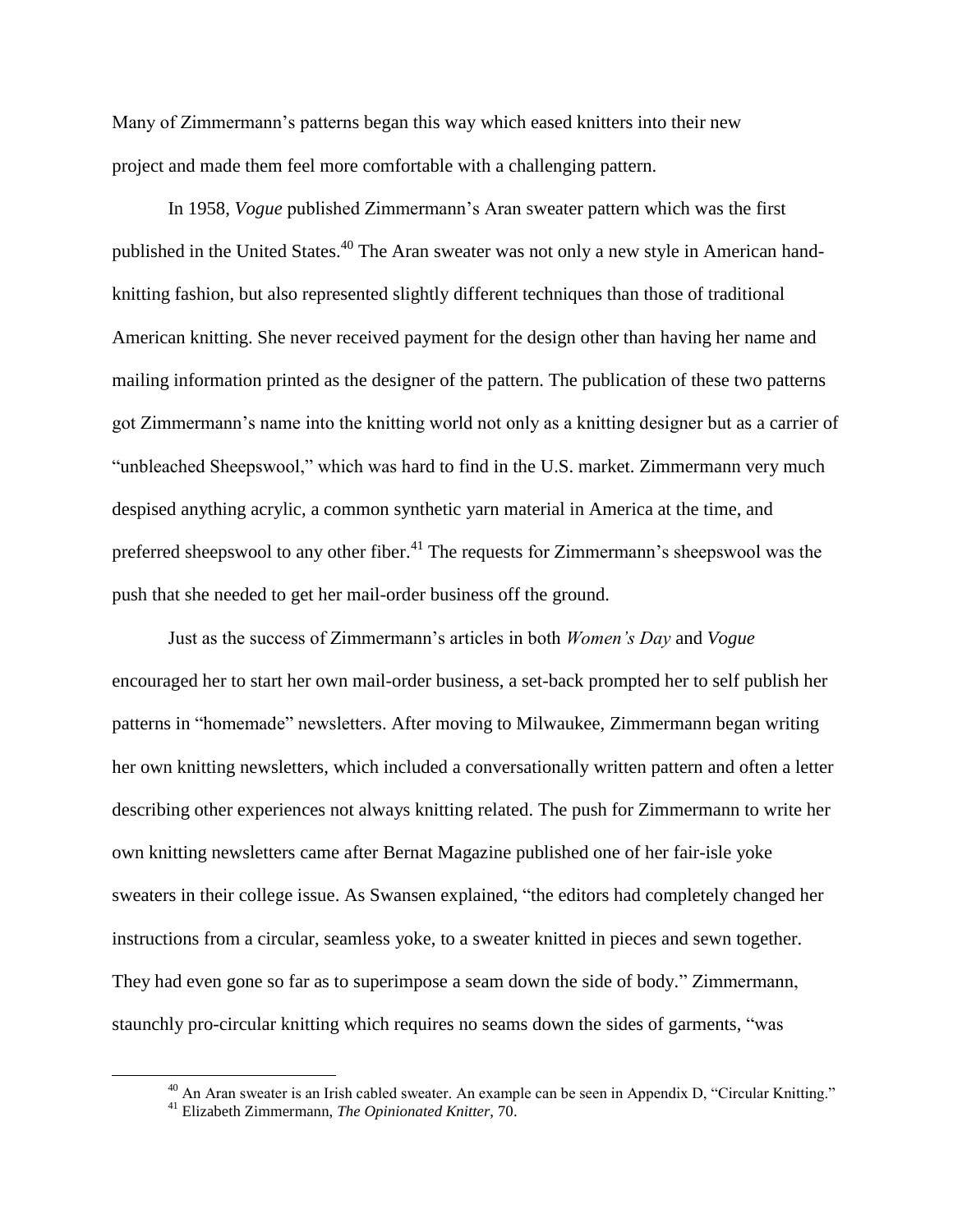furious, and said, "never again". She was through selling designs to magazines and began her own Newsletter, with her 'real' directions; that's how this business began."<sup>42</sup> Anyone who spent five dollars during the six months before a newsletter went out automatically received a free one.<sup>43</sup> It was here that newsletters like *Wool Gathering* and *Spun Out* were born.

Another frustrating moment in Zimmermann"s knitting career came during her fight to gain membership in the Wisconsin Designer Craftsmen (WDC). The WDC sought "to promote the highest expression of the artist-craftsman through individual work and group display."<sup>44</sup> Zimmermann"s name first appeared on the Wisconsin Designer Craftsmen membership list in 1960, years after she moved to Wisconsin. Despite her admittance in 1960, the WDC "rejected her entries year after year" before eventually accepting her work into the shows. Once the WDC accepted her, she was able to submit entries every year. Swansen stated that she felt Zimmermann's rejections could be attributed due to the judges' pejorative attitudes regarding knitting.<sup>45</sup> However, she persevered and her work became well-known regionally, nationally and internationally.

The WDC shows had a fiber arts category that included weaving, stitching, fabrics and knitting design. In 1962, Elizabeth Zimmermann was the only person who submitted knitting entries, compared to thirty-one entries in weaving and eight years later, she was still the only member submitting knitted articles into the shows. Zimmermann"s conflict with the WDC seems to be grounded less in her gender than in the gendered medium of her expression; women were well-represented not only in the fiber arts category but also in other areas. The other reason for her late admittance, possibly prompted by the lack of knitting entries, may also have been

 $42$  See appendix D for an example of straight knitting versus circular knitting.

 $43$  Swansen, September 18, 2009.

<sup>44</sup> Wisconsin Designer Craftsmen, *Wisconsin Designer Craftsmen Records, 1937-1973.*

<sup>45</sup> Swansen, September 18, 2009.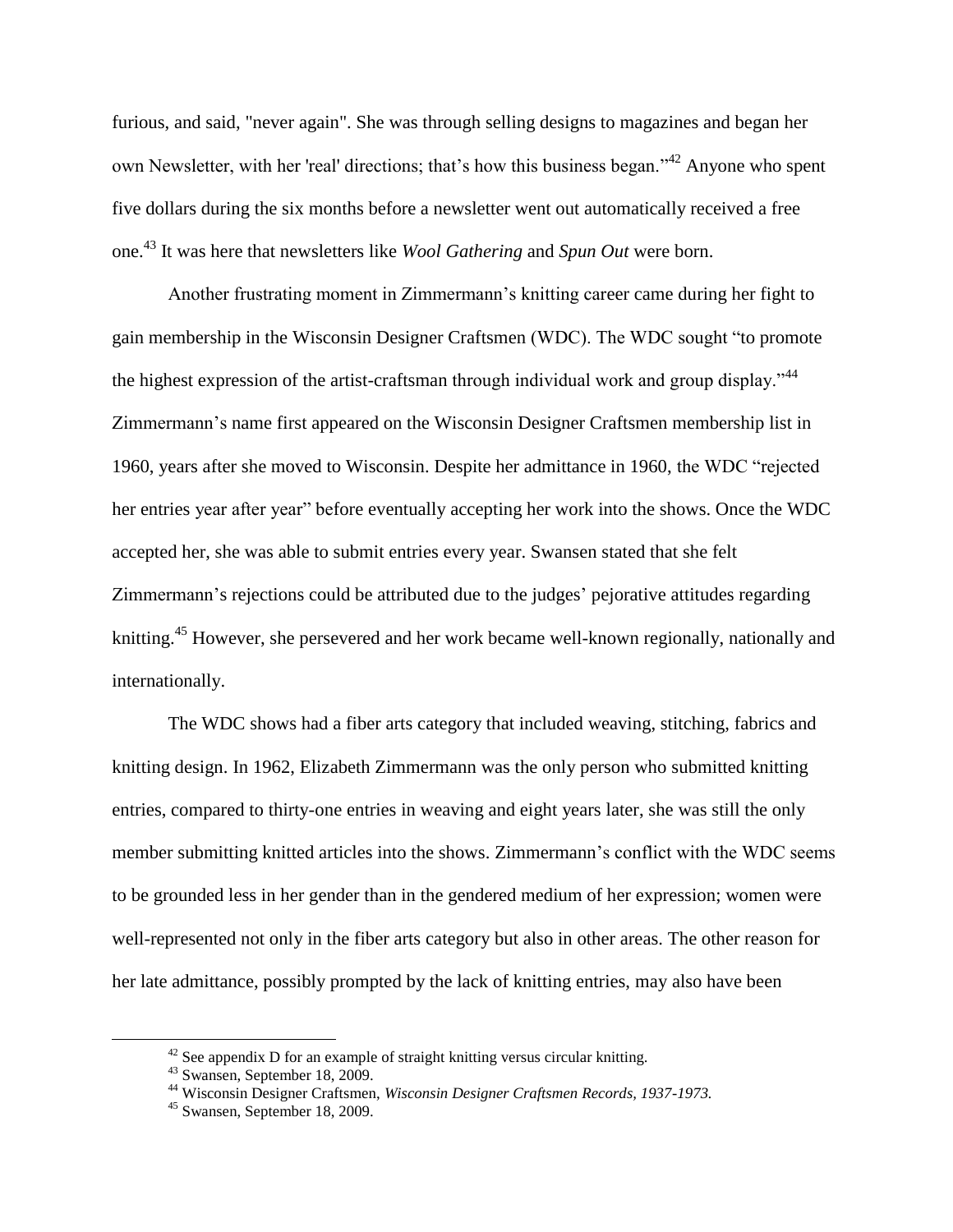because the judges did not see knitting as a craft. If knitting was not considered a craft until her admittance, Zimmermann"s struggle would have been gender-related because the judges may have seen knitting as too domestic of an activity to be considered a legitimate craft. Regardless of her struggle for recognition, in 1965 Harold J. Brennan, dean of Fine Arts for the Rochester Institute of Technology and the director for the School for American Craftsmen judged a show in which Zimmermann entered her knitting. The newsletter after the show stated "he was captivated by the fabrics, especially the woven and knitted clothing. Seems other shows do not have such work submitted and he was delighted to see this direction."<sup>46</sup> Brennan's comment applied directly to Zimmermann, as she was the only one who submitted knitted articles in the show.

After publishing patterns in several magazines, Zimmermann, still in Milwaukee, Wisconsin, turned to television. Zimmermann's television knitting series, "The Busy Knitter," appeared in 1964 on WMVS, the local PBS station, and reached knitters who were out of reach of knitting mentors and communities. At first only shown to local audiences, her first series and later her second series "The Busy Knitter II," were broadcasted nationwide and reached even more knitters.<sup>47</sup> After moving to Pittsville, WI, Zimmermann also published three knitting videos titled *Knitting Workshop*, *Knitting Around*, and *Knitting Glossary*. 48

Although Zimmermann self published many of her patterns; Fireside published her first book in 1971 and left her patterns and conversational writing alone. Zimmermann explained in *Knitting Around* that Barbara Walker, another prominent American knitter and designer, recommended that Fireside Press was a good fiber craft oriented press that would not over edit

<sup>46</sup> Wisconsin Designer Craftsmen, *Wisconsin Designer Craftsmen Records, 1937-1973.* 

<sup>47</sup> Shirley A. Scott, "Elizabeth Zimmermann: A Tribute to 50 Years of Inspiration," in *Vogue Knitting*. [http://www.vogueknitting.com/magazine/article\\_archive/elizabeth\\_zimmerman.aspx](http://www.vogueknitting.com/magazine/article_archive/elizabeth_zimmerman.aspx) (accessed October 22, 2009).

<sup>48</sup> Elizabeth Zimmermann, *The Opinionated Knitter*, 4.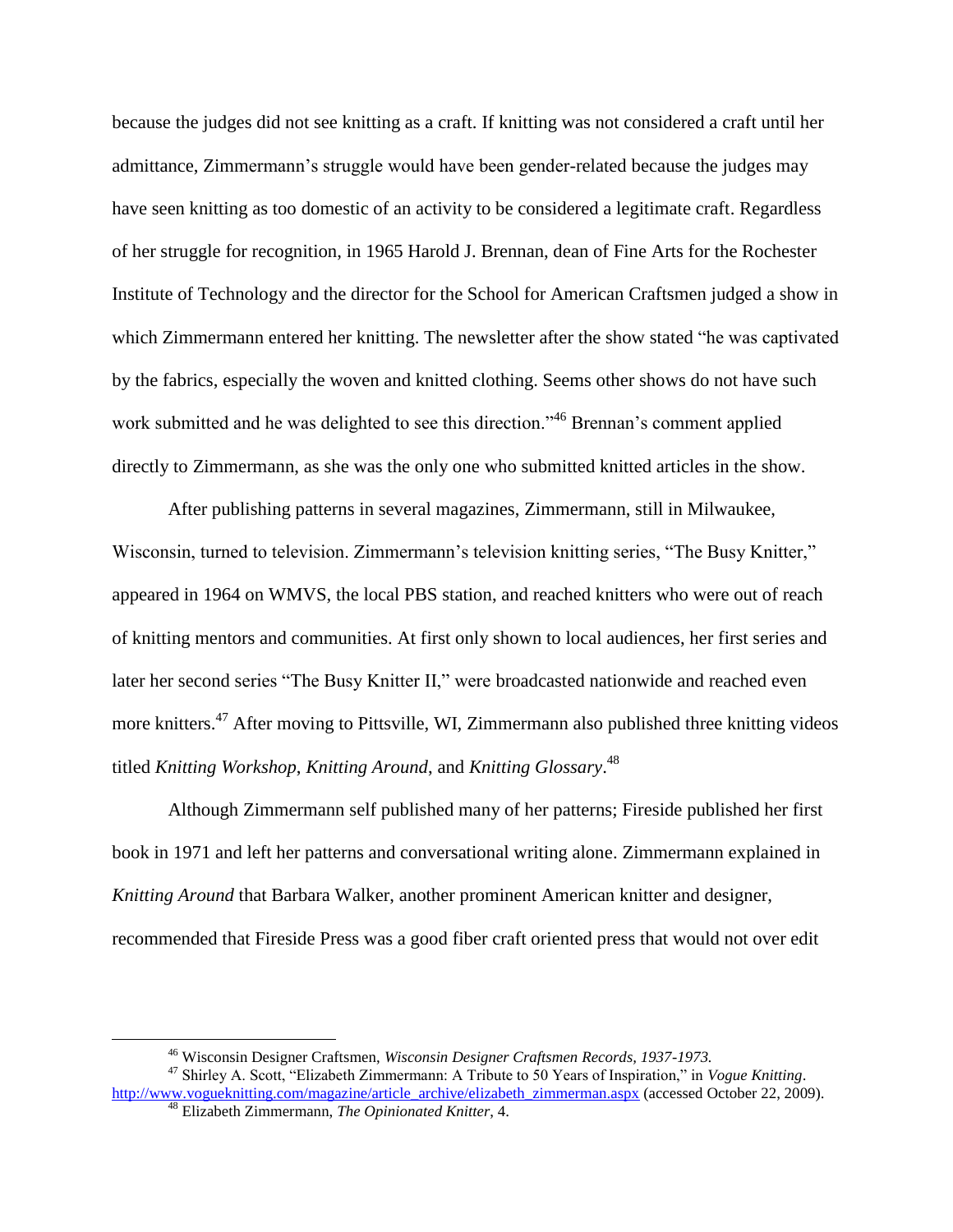Zimmermann"s writing.<sup>49</sup> *Knitting Without Tears: Basic Techniques and Easy-To-Follow Directions for Garments to Fit All Sizes* guided unsure and hesitant knitters through easy and difficult areas of knitting. In this book, also referred to as *KWT*, Zimmermann described the importance of knitting with wool and wool alone, proper gauge and how to manipulate a pattern to an individual"s gauge using Elizabeth"s Percentage System (EPS), as well as patterns that implemented many of the various techniques described in the text.<sup>50</sup> Gauge refers to the number of stitches to one inch and usually frustrates knitters to make their personal gauge fit what a pattern requires. Instead, Zimmermann's EPS allowed knitters to change patterns based on their own personal gauge which also encouraged them to design for themselves instead of following written patterns.

If *Knitting Without Tears* introduced the idea of designing, Zimmermann"s second book, *Knitter's Almanac* (*KA*) re-enforced and further encouraged knitters to do so. More autobiographical than *KWT*, Zimmermann's *KA*, published the same year that the knitting camp started in 1974, provided patterns for every month of the year and included stories about vacations, day trips and thoughts alongside her patterns.<sup>51</sup> This book, possibly more than any other, proved to be the greatest comfort for many knitters. Her readers responded very positively to her writing and began considering her a friend rather than a distant knitting designer. Zimmermann not only captivated her readers through her conversational writing style but also by the way she engaged her readers by discussing common frustrations among knitters about patterns, techniques and life in general.<sup>52</sup>

<sup>49</sup> Elizabeth Zimmermann, *Knitting Around*, 177.

<sup>50</sup> Elizabeth Zimmermann, *Knitting Without Tears: Basic Techniques and Easy-To-Follow Directions for Garments to Fit All Sizes* (New York: Simon and Schuster, 1971).

<sup>51</sup> Elizabeth Zimmermann, *Knitter's Almanac: Projects for Each Month of the Year* (Mineola, New York: Dover Publications, 1974).

<sup>52</sup> Swansen, September 18, 2009.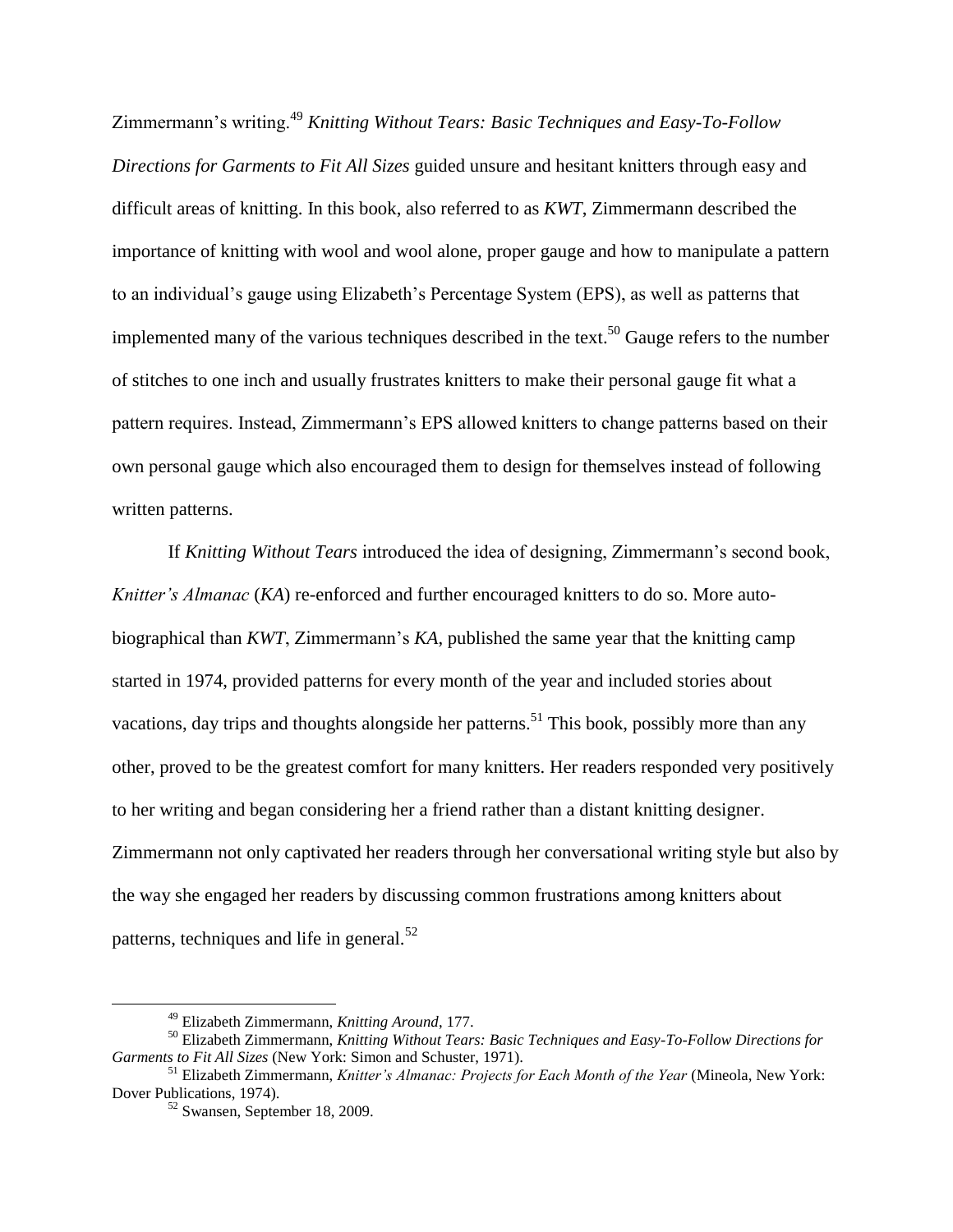Schoolhouse Press, the Zimmermann family publishing and yarn business, published her three final books. Schoolhouse Press, originally only a mail-order knitting and supply business, published Zimmermann"s *Knitting Workshop* because it had been "rejected" from "several publishers." The family felt it "important" that Zimmermann publish another book and they rented the equipment in order to put out her third book. She also wrote another book in 1989 titled *Knitting Around*. Schoolhouse Press also published Zimmermann"s videos by renting the equipment from the local high school in Pittsville, later renting more professional equipment from Minneapolis to tape the final takes. Her fifth book, *The Opinionated Knitter*, published posthumously in 2005, contains all of her newsletters from 1958-1968. Zimmermann had hoped to title her first book that because that is what she called herself, but the publisher decided against it.<sup>53</sup> Since the early 1980s when the business first incorporated publishing, Schoolhouse Press has published approximately thirty books that larger publishing companies usually reject.<sup>54</sup>

While not overtly political, she and Swansen "let a bit of non-violence and Pacifism infiltrate [their] knitting." During the Vietnam War, Swansen stated

She was politically involved and we even let a bit of Pacifism infiltrate our knitting publications. During the Vietnam War we used stickers from Another Mother for Peace: "War is Not Healthy for Children and Other Living Things". We ran in a Wool Gathering; a series of drawings: A woman knitting and next to her are the silhouettes of a bunch of ICBMs, and as she's knitting the thread which forms the outline of the bombs. The caption read, "If we can risk war, we can risk disarmament."

While Zimmermann may have been politically active during the anti-war movement, Swansen, who considered herself a feminist, said that she and her mother would get into heated debates about feminism because Zimmermann felt the movement unnecessary at first. Although supporting some of the Second Wave feminist agenda, such as equal pay, Zimmermann never

<sup>53</sup> Elizabeth Zimmermann, *The Opinionated Knitter*, 5.

<sup>54</sup> Swansen, September 18, 2009.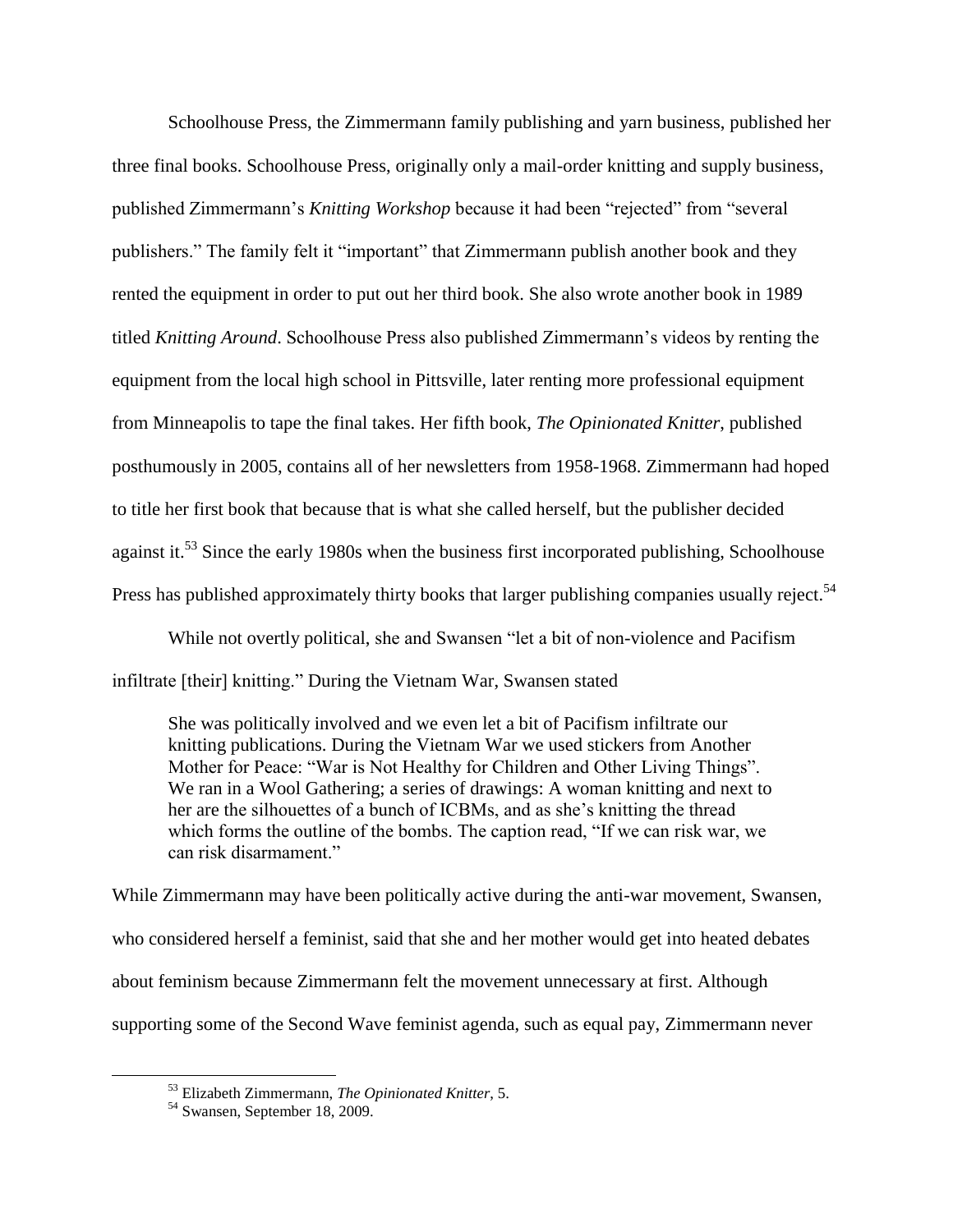considered herself a feminist. Swansen, on the other hand, explained that she feels her mother was a feminist in a "non-overt way" because of her lifestyle - "she did what she wanted to do."<sup>55</sup>

Zimmermann retired from publishing and teaching in 1989 so she could focus on more important things like her grandchildren.<sup>56</sup> On November 30, 1999, Zimmermann died at the age of 89. The family waited several days before having news of her death released. Within a matter of hours after the release, the *New York Times* called and published her obituary in their Sunday edition.<sup>57</sup> Swansen explained that Zimmermann's obituary took up half a page "which [was] just unheard of. Even for the CEO of General Motors they had a little tiny obit."<sup>58</sup> Swansen also was interviewed by both NPR and CBC public radio, a Toronto radio station. The family thought that they knew the extent of Zimmermann"s popularity but they did not know how far reaching it really was until after her death.<sup>59</sup> As the New York Times obituary described, Zimmermann's percentage system helped knitters write their own patterns and "gently urged knitters to challenge the limits of their imaginations."<sup>60</sup>

#### **B. The Camp: A Closer Look**

Zimmermann published *Knitter's Almanac* the same year she founded the knitting camp, the first in the United States, at University of Wisconsin Extension – Shell Lake.<sup>61</sup> By this point, many from the knitting world were familiar with Zimmermann, and knitters wanted and needed an institution like the Knitting Camp in order to be part of a community of people with the same

<sup>55</sup> Ibid.

<sup>56</sup> Elizabeth Zimmermann, *Knitting Around*, 181.

<sup>57</sup> Elizabeth Zimmermann, *The Opinionated Knitter*, 120.

<sup>58</sup> Swansen, September 18, 2009.

<sup>59</sup> Elizabeth Zimmermann, *The Opinionated Knitter*, 120.

<sup>60</sup> *New York Times*, "E. Zimmermann is Dead at 89; Revolutionized Art of Knitting," Sunday, December 12, 1999.<http://www.nytimes.com/1999/12/12/us/e-zimmermann-is-dead-at-89-revolutionized-art-of-knitting.html> (accessed December 7, 2009).

<sup>61</sup> Meg Swansen, *Knitting*, 10.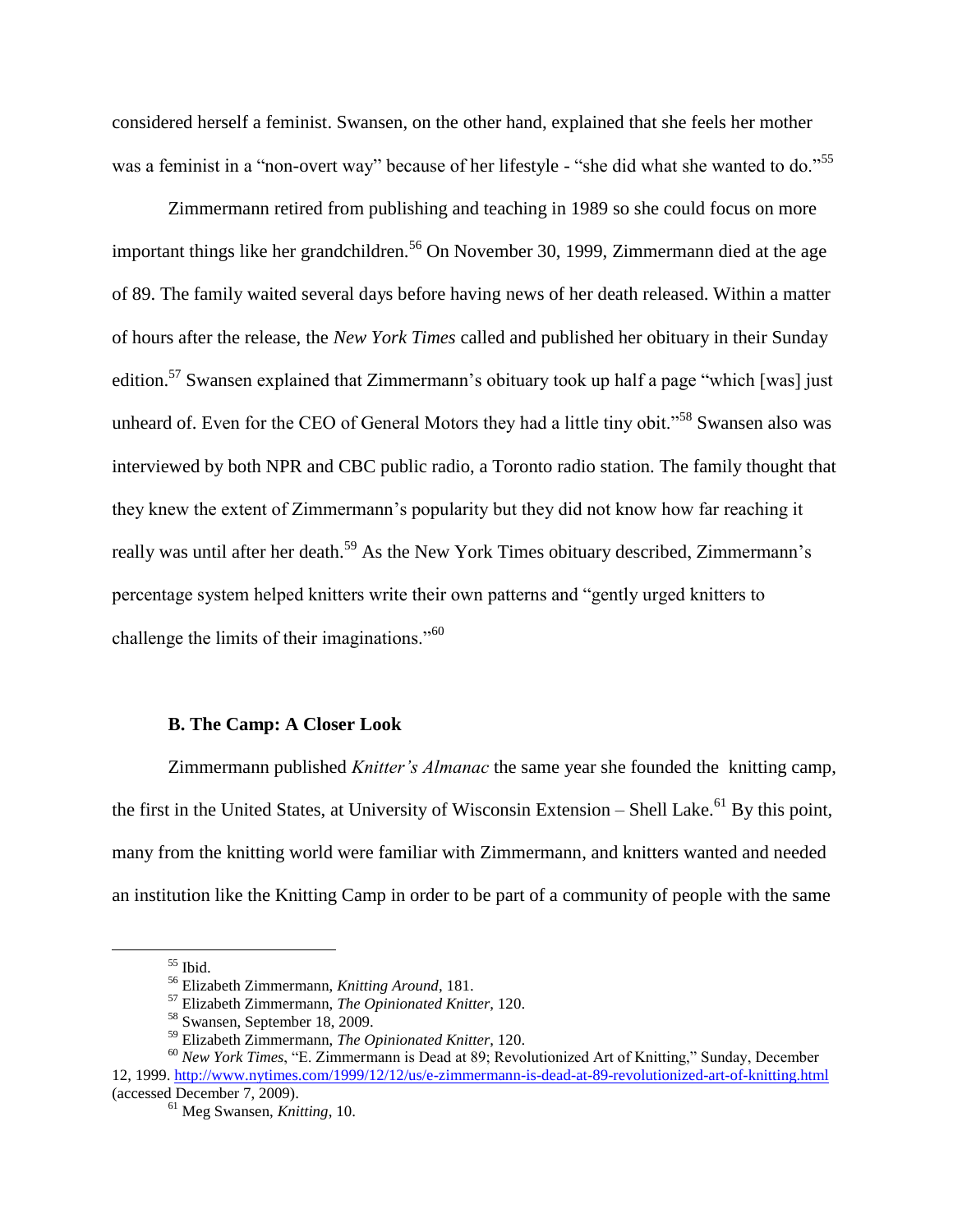love and passion as their own. The actual idea of the camp was not originally Zimmermann's but that of Charlene Burningham who approached Zimmermann about teaching a class due to many knitters who asked to have one offered.<sup>62</sup> Charlene Burningham taught a week long class at Shell Lake in the area of textiles and fibers during the same week Zimmermann taught.<sup>63</sup> Although Zimmermann did not come up with the idea of the camp; the content and requirements of the camp was "entirely Elizabeth" and Swansen assisted.<sup>64</sup>

Before looking into the actual camp itself, changes took place in the UW-Extension programs as a whole prior to 1974 when the camp started. In 1969, Henry L. Ahlgren became the second chancellor for the UW-Extension and with this came changes, challenges, and lofty goals. Ahlgren"s main goal was to make higher education more widely available to everyone statewide. The outreach he referred to was the merger of several institutions into what was called the UW-Extension. $65$ 

The actual merger of the Cooperative Extension, University Extension Division, and WHA Radio-Television programs took place in 1965 and became the University of Wisconsin – Extension. The Cooperative Extension referred to the link between the Department of Agriculture and Wisconsin colleges. The University Extension Division or the General Extension focused on education outside of agriculture.<sup>66</sup> When Ahlgren became chancellor, the new system merger had not yet worked the way he wanted but he wanted to make it happen. The various mergers unified the system which made access to education more available and gave more opportunities to students.

<sup>62</sup> Swansen, September 18, 2009.

<sup>63</sup> "Workshops in Fiber and Textile Techniques," August 5-9, 1974. 18/5/00/1 Box 1 University Extension Records. Art Education. University of Wisconsin - Madison Archives. Madison, WI.

<sup>64</sup> Swansen, September 18, 2009.

<sup>65</sup> Grace Witter White, *Cooperative Extension in Wisconsin: 1962-1982* (Dubuque, Iowa: Kendall/Hunt Publishing Company, 1985), 26.

 $66$  Ibid, 5-11.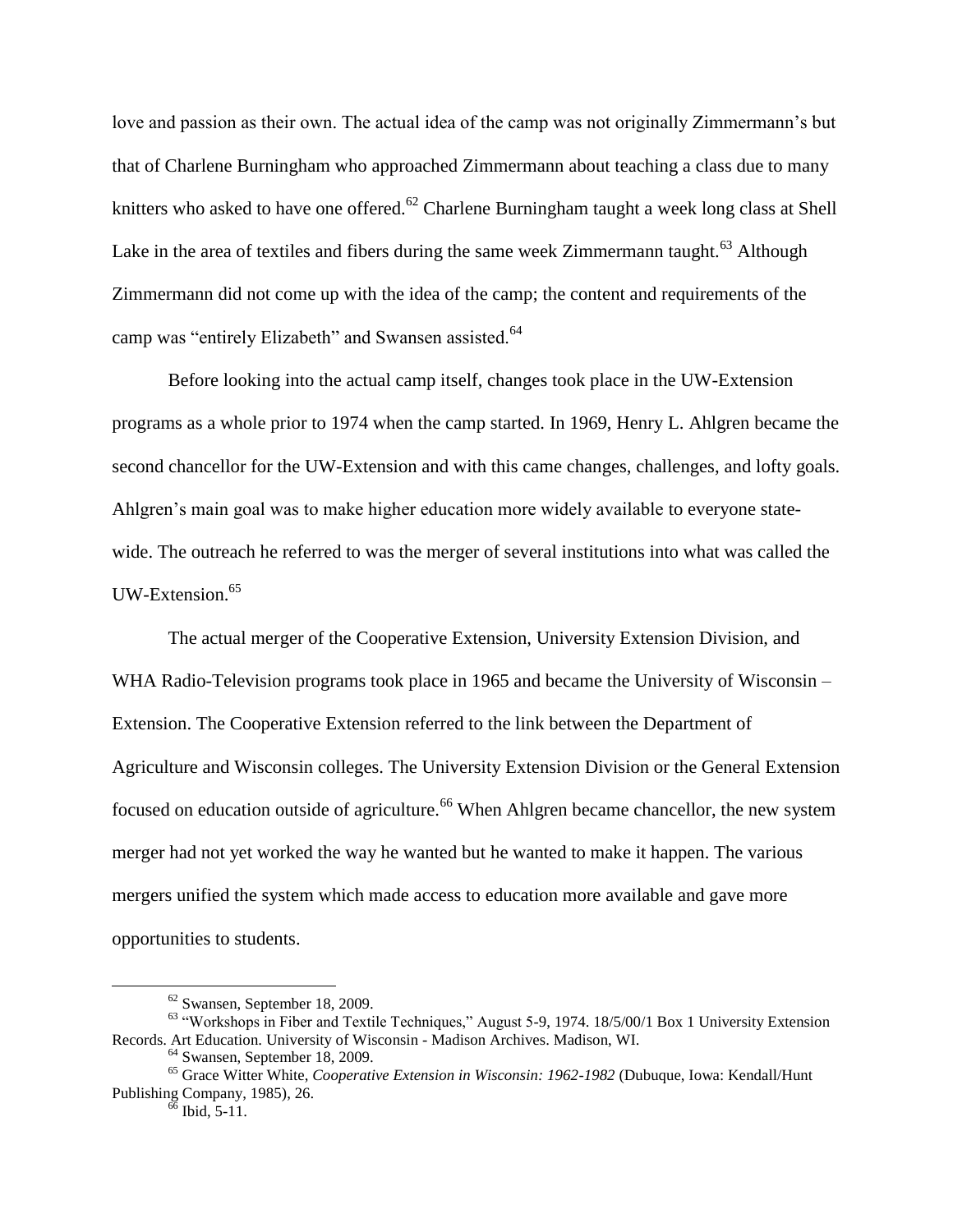Not only did changes occur in the system in its entirety but changes also took place in home economics and textiles. As Jerry Apps explained in *The People Came First*, the term "home economics" became more frequently referred to as "family living programs" and went beyond the basic constructing of clothes and making food. The emphasis turned from more traditional programs like clothing construction to programs focused on families and health. However, those who were more traditional opposed these changes and worried about the state of the more traditional areas. Despite the disagreements about the new direction of home economics, the earlier, more traditional programs and newer programs were integrated into the Extension program.<sup>67</sup>

The changes in University Wisconsin Extension as a whole along with those in home economics programs offered more educational opportunities to Wisconsinites from a wider variety of interests. Changes in home economics not only provided new and innovative programs but kept the original, traditional programs as a basis for learning. The incorporation of traditional classes that embodied domestic ideals like clothing construction and cooking with newer classes focused on health and family stability allowed preservation and innovation on the part of the family living programs. These events laid the foundation for programs like the Shell-Lake Knitting Camp which catered to knitters who also wanted the opportunity to receive college credit for attending.

The Shell Lake knitting camp began in 1974 and twelve to fifteen campers attended the first year.<sup>68</sup> Campers could attend the camp either for recreation or for credit where they would receive one or two continuing education credits, or "CE" credits. Zimmermann did not design the

<sup>67</sup> Jerry Apps, *The People Came First: A History of Wisconsin Cooperative Extension* (Madison, Wisconsin: Wisconsin Epsilon Sigma Alpha Sigma Chapter, 2002), 101-102.

<sup>&</sup>lt;sup>68</sup> See Appendix E for a map of Wisconsin that indicates where Pittsville, WI and Shell Lake, WI are located.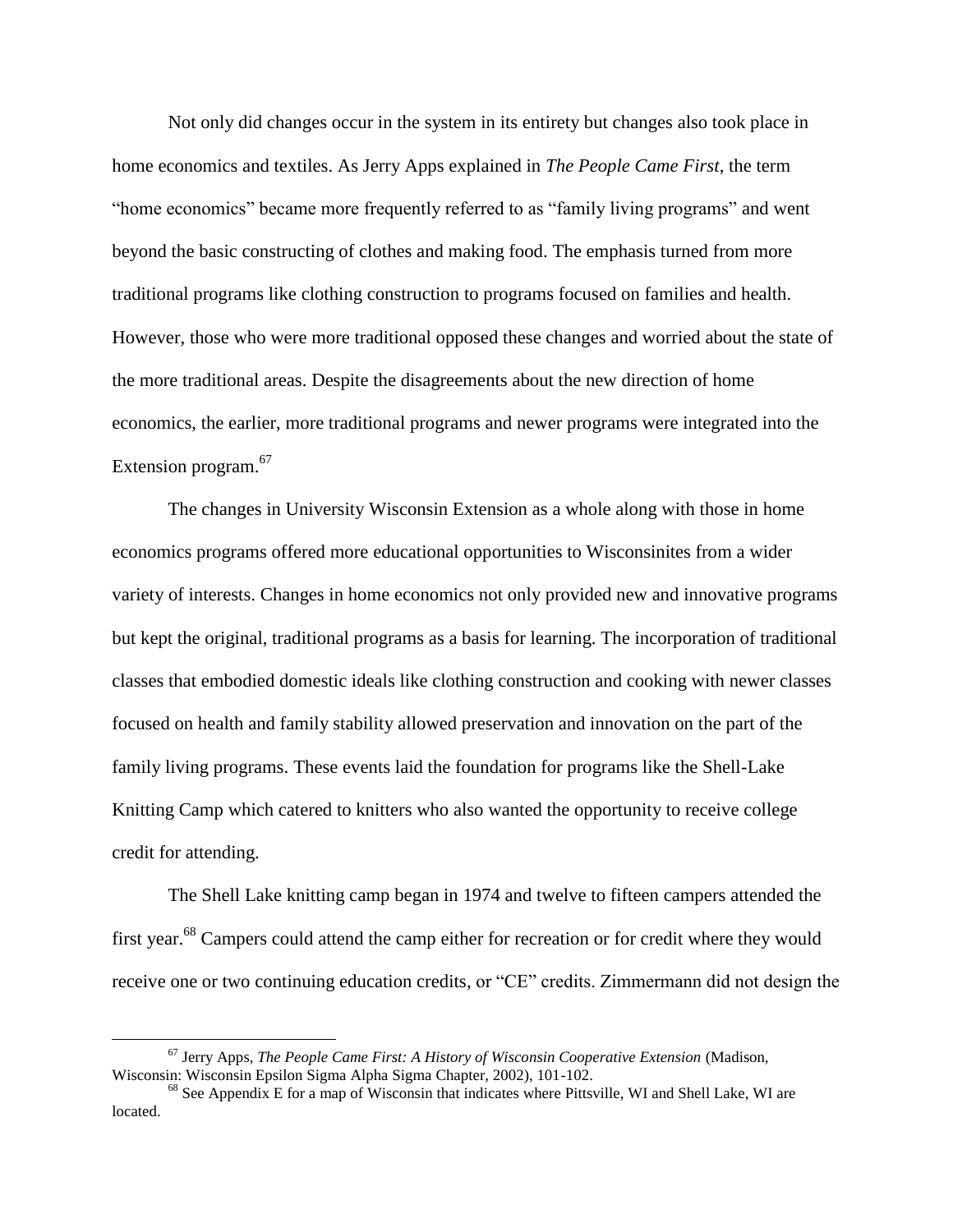camp to be a teaching-from-scratch experience; all campers had to know the fundamentals of knitting, including casting on, casting off, increasing, decreasing, the knit stitch, and the purl stitch. For those taking the camp for credit, Zimmermann designed a project for them to complete that had to be graded at the end of the week. For example, one year the campers knitted anything that could be worn on a head. One camper knitted a tea cozy and placed it on her head.<sup>69</sup> Another year the students were graded on a pair of gloves knitted side-ways.<sup>70</sup> Even though Zimmermann could teach the class and set the requirements for the graded projects due at the end of the week, she could not grade the projects because she did not have a college diploma. Instead, someone who did not knit but had a college degree graded the projects.<sup>71</sup>

In the early years of the camp, Zimmermann and Swansen started at either end of the class room and showed techniques to small groups of knitters. As Swansen explained, Zimmermann had no concrete plan for the camp but instead planned by the "seat of the pants" and adapted the structure of the individual camp weeks based on questions, requests and comments from the campers themselves.<sup>72</sup> Deb Olson, born in Milwaukee, WI and a knitter since she was five years old, attended Zimmermann"s camp for the first time in 1982. At the time of the camp, Olson, her husband and four children lived in Clintonville, WI. She explained that Zimmermann was "very, very organized" and sat in front and talked "about everything," not just knitting.<sup>73</sup> Lois Young, born in Chicago, IL learned to knit when she was ten years old but did not knit seriously until she attended college. Young has not missed a camp since the first in 1974. Young explained that Zimmermann was "relaxed" and allowed for campers to interject if

<sup>69</sup> Swansen, September 18, 2009.

 $70$  Lois Young, interview by author, Wausau, Wisconsin and Houghton, Michigan, September 20, 2009.

<sup>71</sup> Swansen, September 18, 2009.

 $72$  Ibid.

 $^{73}$  Deb Olson, interview by author, Wausau, Wisconsin, September 18, 2009.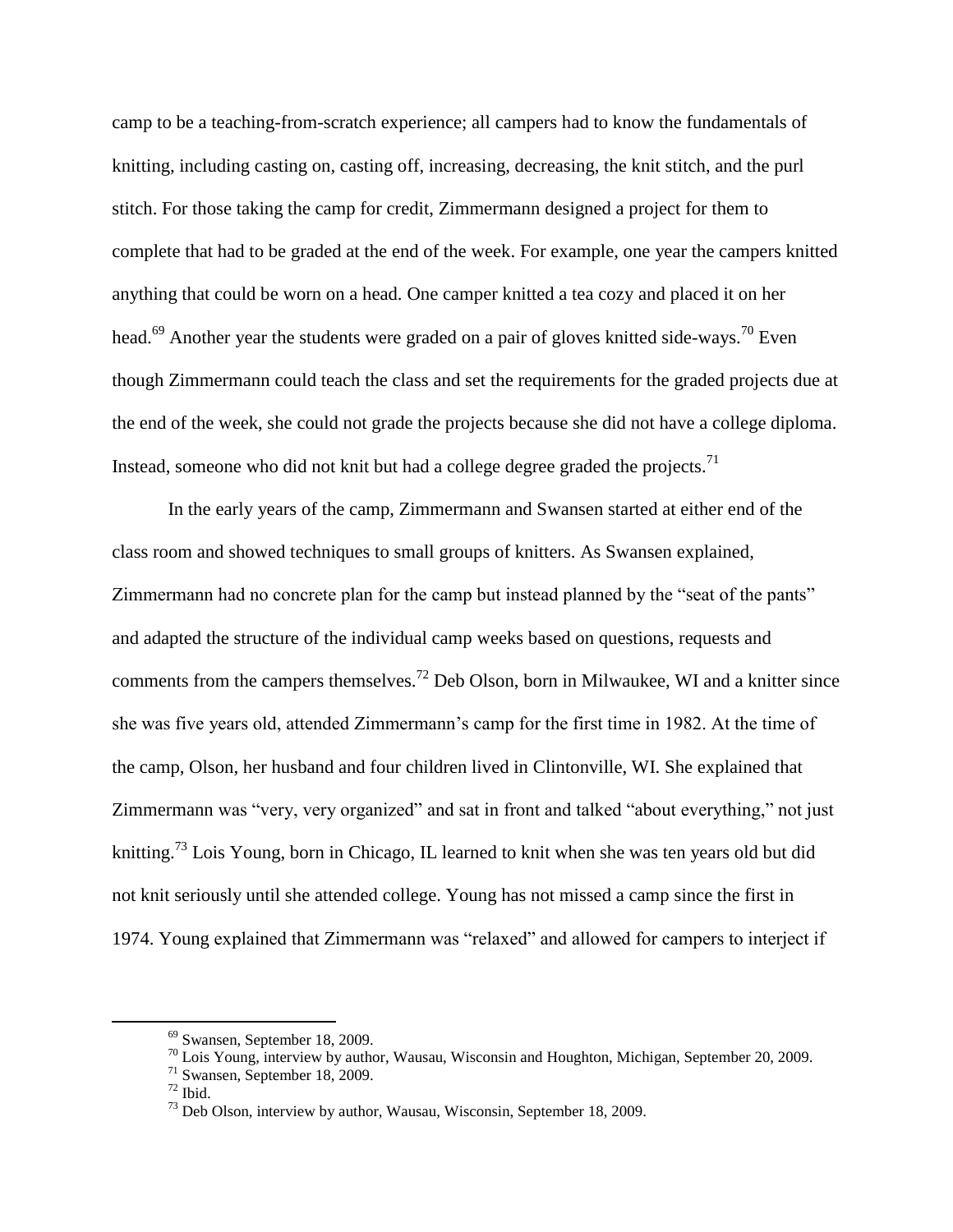they had questions or needed help.<sup>74</sup> Zimmermann may not have had a concrete plan for the camps but it did not come across this way to the attendees.

Campers felt they got to know Zimmermann and her personality both in and outside the classroom. As Deb Olson explained, Zimmermann added her own personal remarks to different techniques or different knitted projects. For example, she explained that anything could be knitted, even a skirt, but that personally Zimmermann "wouldn"t because [her] body [didn"t] fit in a skirt."<sup>75</sup> These types of informal remarks made campers feel more comfortable and connected to her. Zimmermann"s personality seemed constant in and out of the classroom and as Lois Young explained, she sat next to Zimmerman at a music program held at Shell Lake one evening during the week - the day that Nixon resigned. Young did not care for President Richard M. Nixon but felt sorry for him because the television networks showed the story over and over that whole day. She mentioned that she "almost felt sorry for him" and Zimmermann responded: "Nonsense, he was a bastard and he got what he deserved." Young was surprised and somewhat comforted by Zimmermann"s comment because "she was just a person like the rest" of the campers and connected to them by being herself.<sup>76</sup>

## **IV. Knitting's Significance**

 $\overline{a}$ 

## **A. The Campers' Experiences**

The camp itself was revolutionary for American knitters, but the campers' experiences were and are even more important. During the earlier years of the camp, 1974-1982, many women who attended found that the camp dramatically changed their lives. The experiences

 $74$  Young, September 20, 2009.

<sup>75</sup> Olson, September 18,2009.

<sup>76</sup> Young, September 20, 2009.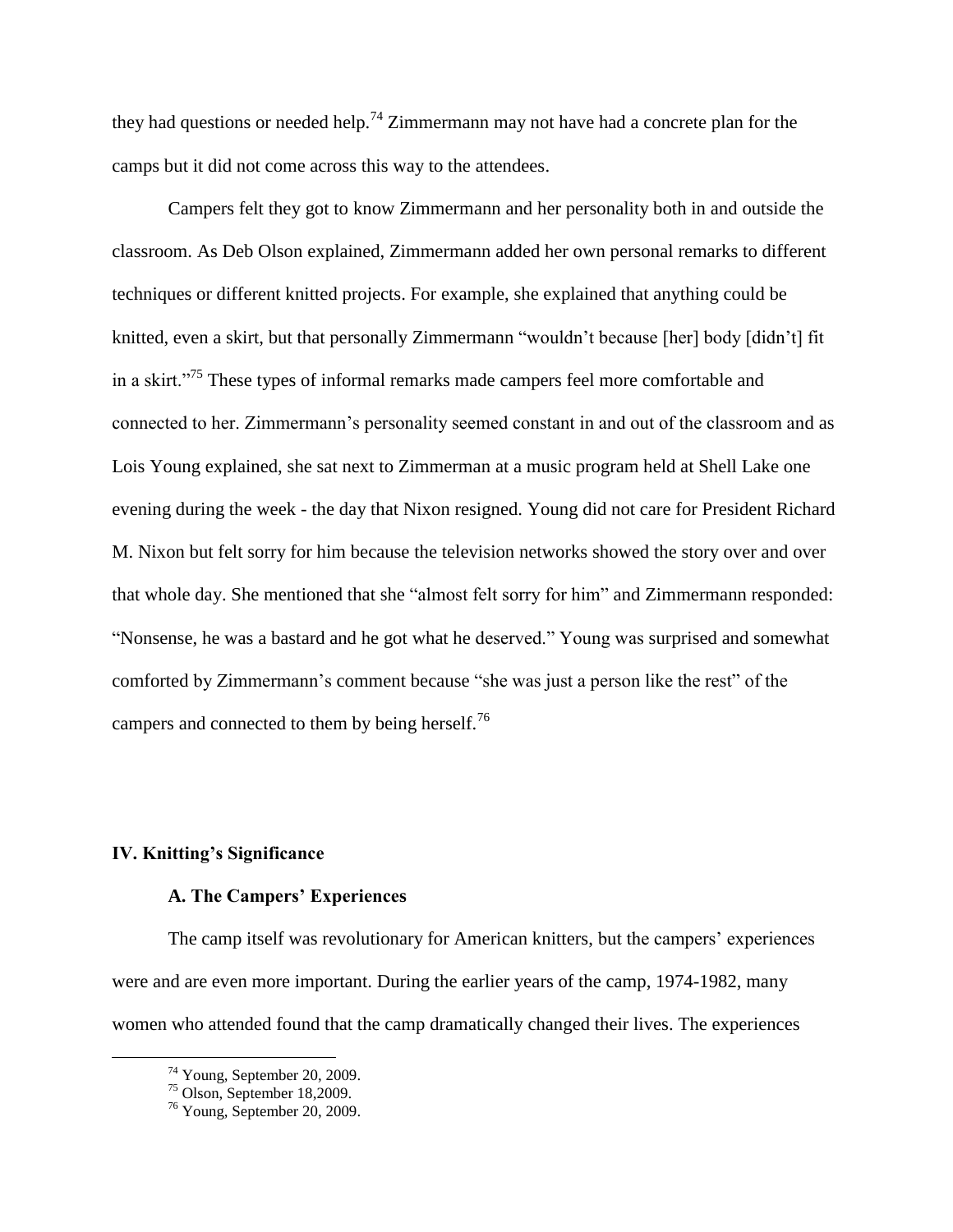ranged from meeting Zimmermann and learning new knitting techniques, to learning more about themselves and their abilities. The camp also created new communities for knitters that were unfamiliar to many, especially those living in central and rural areas of Wisconsin.

The camp ran one week and most of the campers lived outside of the Shell Lake area and sometimes out of the state. This meant that most stayed in the dormitories on the Shell Lake campus. Many attendees had husbands and children at home and had never left for a whole week to do something entirely for themselves. Lois Young recalled that when she first attended, she and her husband had not yet had children and that "he [was] plenty capable of taking care of himself." Yet, when the couple adopted their two children, Young stated that there "was no question," that she would continue to go and they hired babysitters to take care of their daughters.<sup>77</sup> When Deb Olson attended in 1982, her mother-in-law took her children for two weeks while Olson attended the knitting camp and another camp the following week.<sup>78</sup> Having families did not deter these women from attending the camp, even though it was a new experience for them to leave their children behind.

The campers' new experiences also affect them on more of an individual and personal level. Young explained that she never had gone anywhere by herself to do something solely for herself before attending Zimmermann's camp.<sup>79</sup> Similar to Young, Olson experienced something that she was unconscious of not doing until she actually had the chance to do it at the camp.

That's probably the first time that on my own I was in a situation where I had to go eat for supper and stuff like that with a bunch of women cause I"d never done that before, I mean it's not the same as when you travel and you just go to a hamburger stand. It's not the same as when you go with your family or when you"re in college because you have the college places that you go to and stuff. So it was a little different, I wasn"t apprehensive but when I think back about it, that

<sup>77</sup> Young, September 20, 2009.

<sup>78</sup> Olson, September 18, 2009.

<sup>79</sup> Young, September 20, 2009.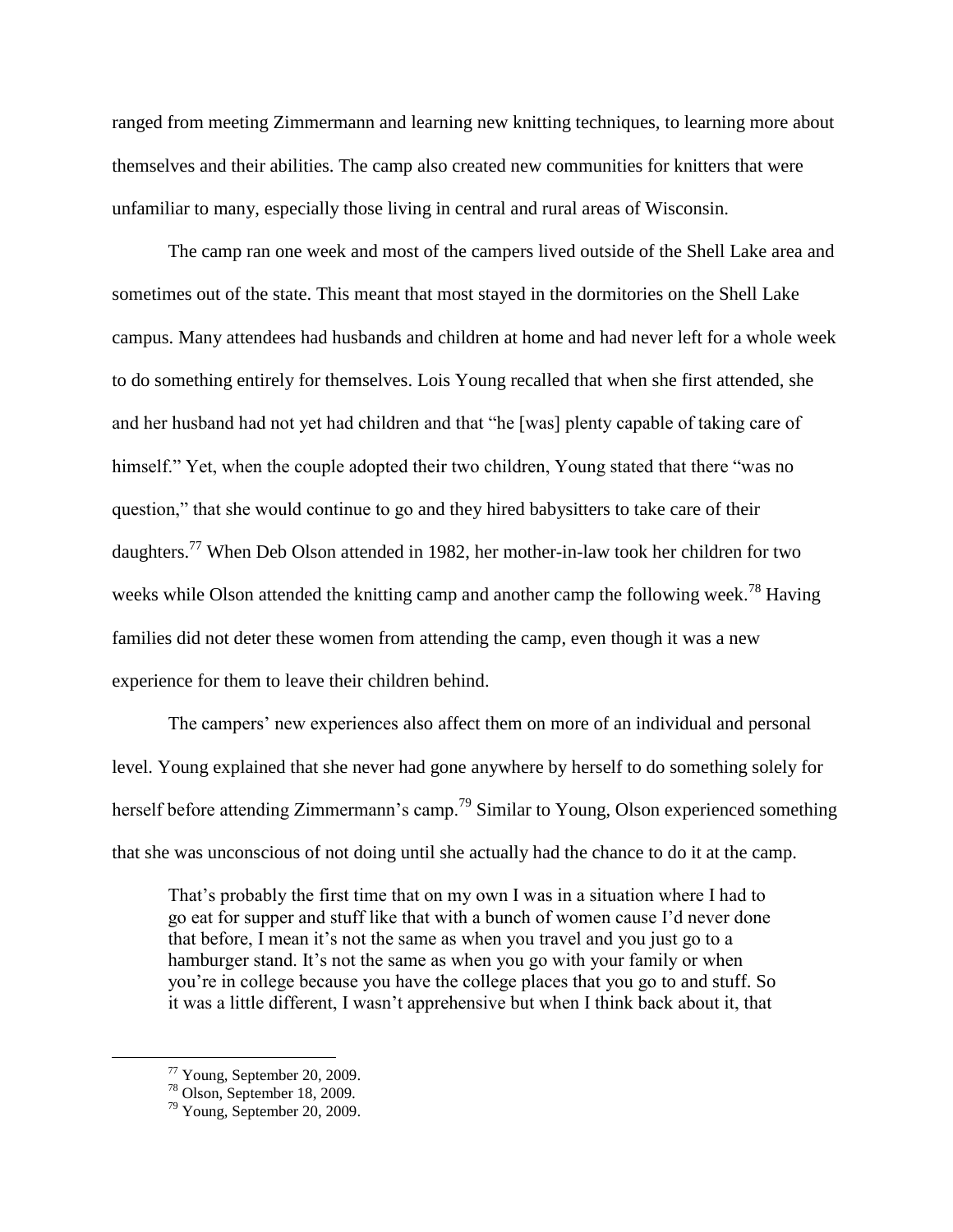was kind of something that I really hadn"t done before, and I didn"t even realize that I hadn't done it before.<sup>80</sup>

Young's and Olson's individual experiences at camp made them feel a different sense of freedom that they had not yet had.

While some campers stayed in hotels or at campgrounds during the early camp years, the majority stayed in the dorms on campus. Campers checked in the evening before camp started at the dorms, met their roommates, and ate supper.<sup>81</sup> As Young stated,

I stayed at the dorm, and boy it was your basic bare-bones dorm. What I remember about the dorm was they had bunk beds made out of two single beds put on a frame, one on the other so that the top bunk had wheels on the bottom. And there was a ladder and it was sort of screwed into the bunk on the other side of the wall.

Young, one of the youngest at the first camp, slept on the top bunk and said that when she first attended that her room was across from the showers. One shower had a loose faucet and every time Young was almost asleep, someone knocked the faucet on the floor and woke her up.<sup>82</sup> Despite the dorms not being an overly commodious place to stay, that did not deter Young from attending every year since the beginning.

Although some campers attended the camp for fun and to learn new techniques; both Young and Olson took the camp for college credit. Young explained that she did not take the class for credit her first year and could crochet in the afternoons since she did not have to complete a final graded project. However, in following years she took the camp for credit, and her project received a grade at the end of the week. At the time, Young taught math and had to take additional credit to keep her teaching certification and the credits from Zimmermann"s camp

<sup>80</sup> Olson, September 18, 2009.

<sup>81</sup> Olson, September 18, 2009.

<sup>82</sup> Young, September 20, 2009.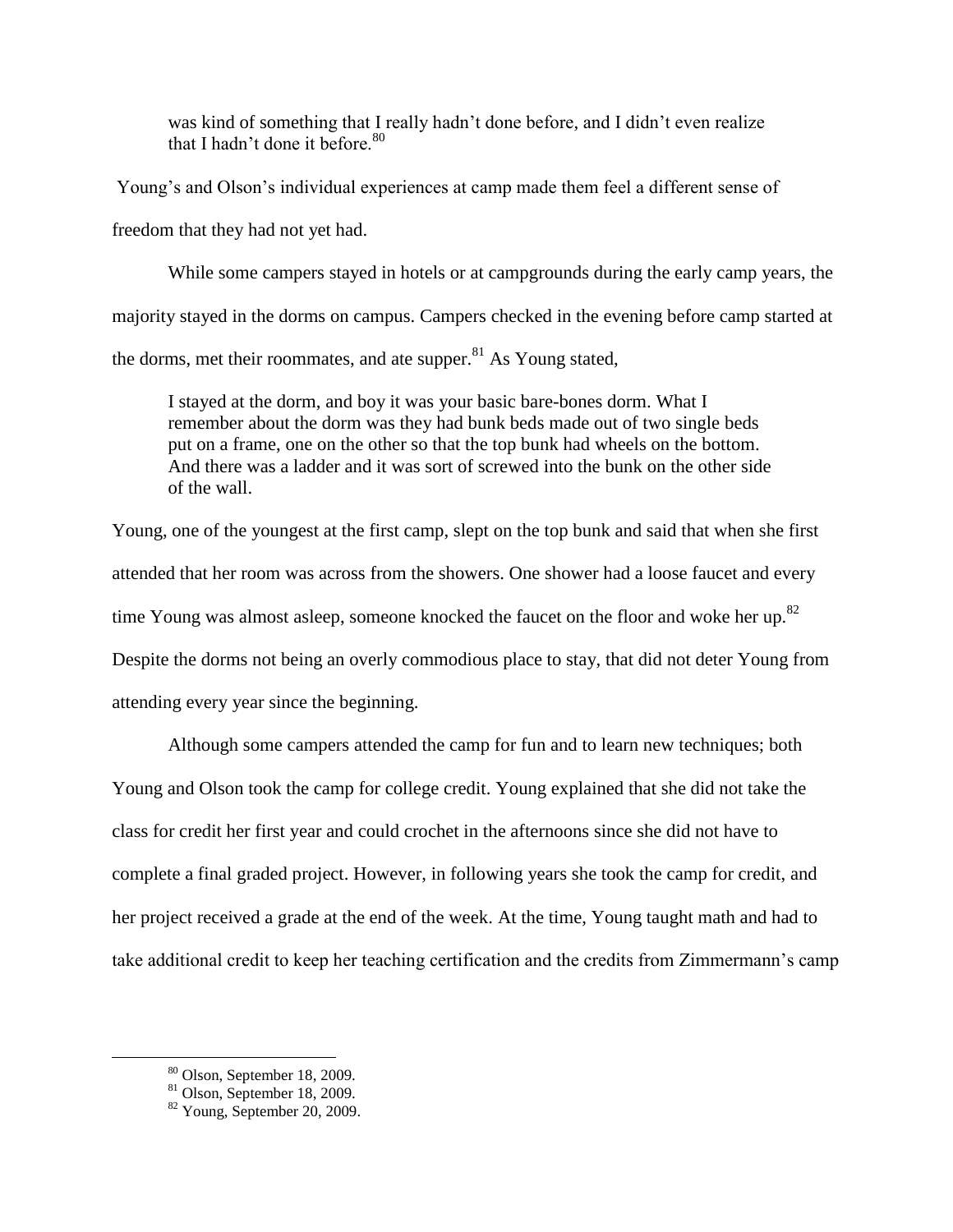fulfilled the credit requirements that Young needed.<sup>83</sup> Olson, who also needed continuing education credits to keep her teaching certificate, took the camp for credit in 1982 and explained that she experienced the camp differently than others who attended. She got to talk to people when they all ate supper together, but while class was in session, Olson took notes, practiced, and focused on what she wanted to do for her graded project. The criteria for her project had to be anything that incorporated color changes, cables, a circle start, both increasing and decreasing, an i-cord and a button hole. She had more on the line than other attendees not taking the class for credit and used class breaks to refine new techniques and practice on swatches. She also had to come up with her project from scratch and used any free-time during the class to come up with ideas.<sup>84</sup>

Zimmermann did not design her camp as a feminist institution, but rather a knitting institution. Olson and Young, however, perceived it as a feminist experience. As Young explained, although she was never a "raging" feminist, she did consider herself one and felt empowerment through Zimmermann's writing and the camp.<sup>85</sup> Olson, when asked if she considered herself a feminist, stated: "Border-line feminist. Not Jane Fonda but I could see her points. I never burned a bra but I certainly didn"t wear one all the time when I probably could have." She also gave insight into how others' may have felt about feminism by explaining that she became a little more of a feminist after attending camp because of other women especially those from places like Chicago.<sup>86</sup> This not only provides insight into how some campers felt about feminism, but it also provides information about the subjects of conversations the campers

 $83$  Ibid.

<sup>84</sup> Olson, September 18, 2009.

<sup>&</sup>lt;sup>85</sup> Young, September 20, 2009.

<sup>86</sup> Olson, September 18, 2009.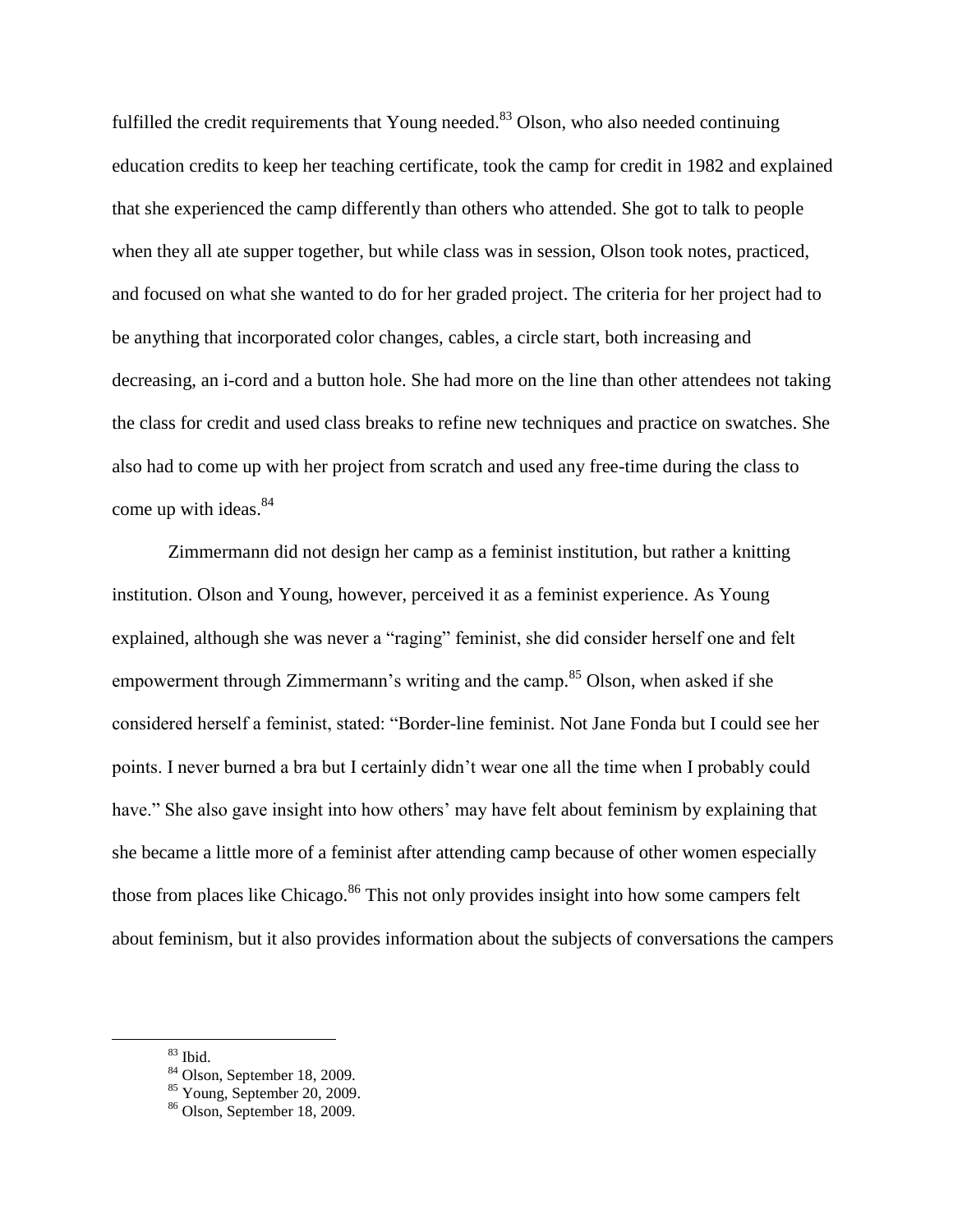had. The conversations were not just knitting related but included discussions about life, politics and personal philosophies.

Deb Olson also explained how she balanced her love of knitting and her home life with four children and a husband outside of camp. While in camp, knitters could focus solely on knitting, but outside of camp, as Olson stated, many had families, jobs and other obligations. Olson got her first exercise bike right around the time she started knitting more. In order to balance her time she would watch television while exercising on her bike and would have her yarn on the stairs next to her bike so she could also knit at the same time. She said that if her children were still awake, they and her husband would be on the couch watching T.V. while she biked. Olson remembered not actually sitting down to knit except for in the car until she got older and her children had grown. Otherwise she had to knit while doing other activities.<sup>87</sup>

Zimmermann"s camp provided new experiences to attendees whether they took the camp for fun or for credit. Not only did they meet fellow knitters but they also experienced being away from their families and had to adjust to staying in the dorms and finding places to eat. For them, camp was not only about learning new techniques but about being in the same space with others who loved knitting. For those who attended for credit, University Wisconsin Extension Shell-Lake made continuing education more readily available by doing something they loved while learning at the same time.

#### **B. The Art and Craft of Knitting: Feminism In Action**

Although the argument of art and craft in knitting is not highly political, the ability for women to participate in such a debate in itself is a political act. In her book, *The Saturated World: Aesthetic Meaning, Intimate Objects, Women's Lives, 1890-1940*, Beverly Gordon

<sup>87</sup> Olson, September 18, 2009.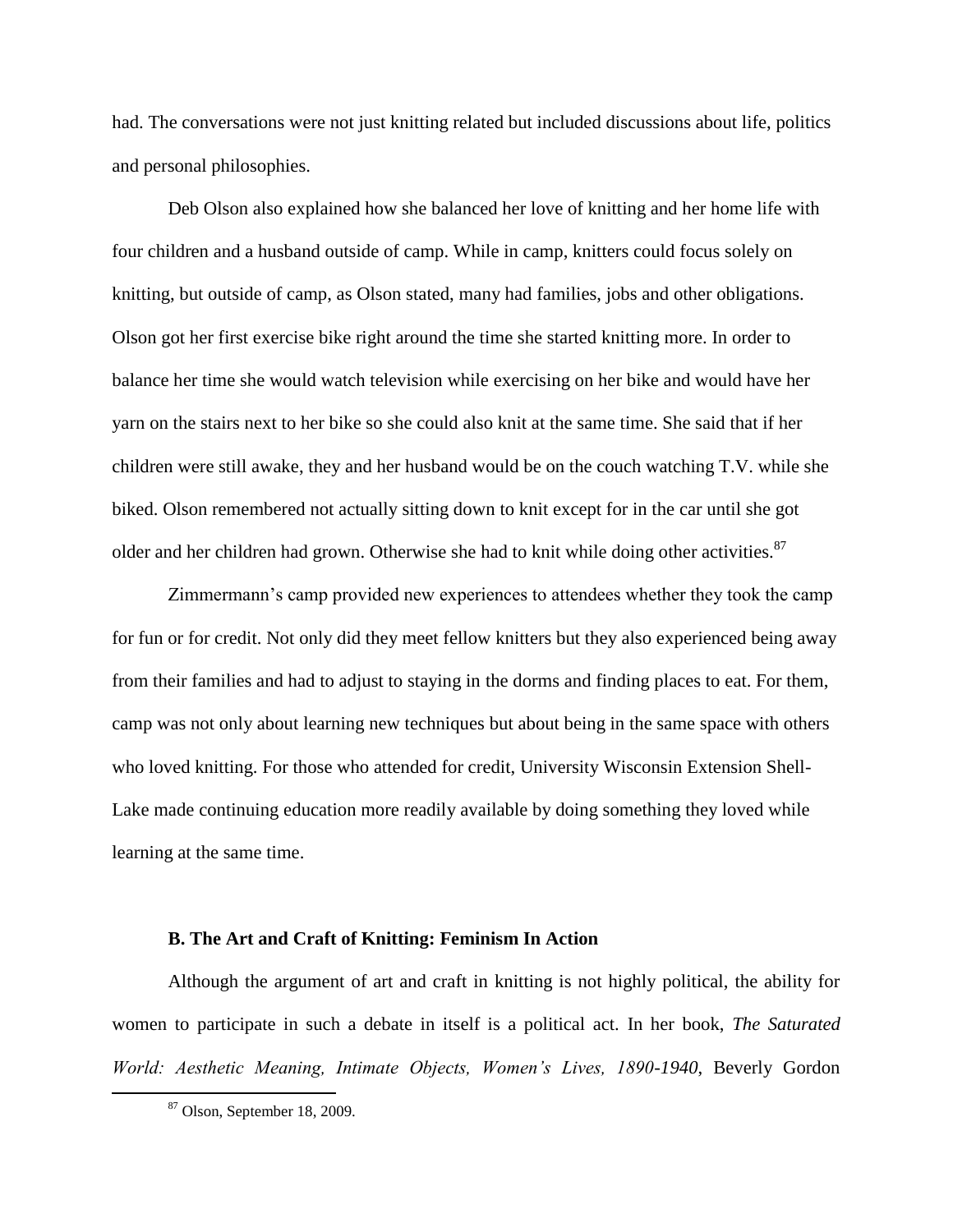examines "domestic amusements" among women in late Nineteenth and early Twentieth centuries. Gordon explains that women"s doll making, party games, and dress-up have been viewed by scholars and society alike as trivial and insignificant hobbies. Yet Gordon specifically argues that these women lived under "social constraints," but were not just by-standers who conformed to these social ideologies. Rather, these women, within these limitations, chose to act and react to their situations the way they did. In other words, women may have been defined using those limitations, however they chose how they filled up their time. These types of activities gave women events to look forward to as well as a social life apart from their families.<sup>88</sup>

Gordon also explains that other traditionally domestic activities like needlework and other forms of domestic textiles, body adornment, charity bazaars, and Indian beaded "whimsies" have been given a similar dismissal of triviality. Gordon set out to prove that women"s domestic arts did have aesthetic value by explaining the emotional experiences attached to such activities. The emotional experiences included the ability for these women to enjoy an activity and form friendships with other women through a shared past time. Her argument also outlines that these types of activities usually involve the sense of touch which is one of the first "ways of knowing" for children which also continues through to adulthood. Needlework and other types of female aesthetics require the tactile experience that reaches to the core of human knowledge.<sup>89</sup> Traditional female domestic arts allow for a more aesthetic experience since they relate to more tactile experiences.

Similar dismissals have been given to knitting, trivializing not only its social function, but also what it meant for those who participated. Knitting is also very tactile, as Gordon argued,

<sup>88</sup> Beverly Gordon, *The Saturated World: Aesthetic Meaning, Intimate Objects, Women's Lives, 1890-1940* (Knoxville, Tennessee: The University of Tennessee Press, 2006) 11-15.

<sup>89</sup> Ibid, 14-20.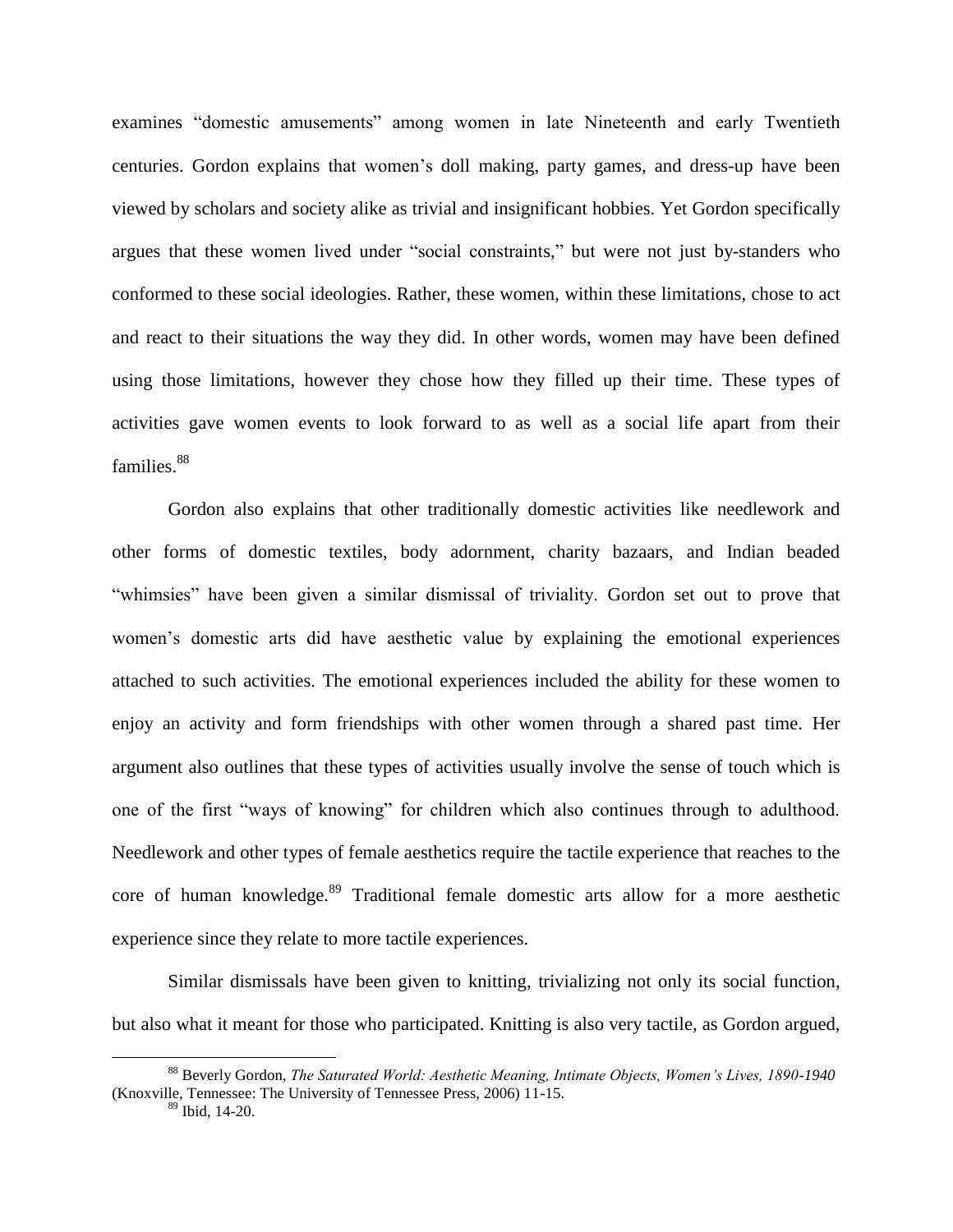which allows knitters to connect with their craft and what they produce. Knitters take their knitting and the knitting camp seriously because of the interaction it facilitated. However, knitting also enters into the art, that is aesthetic, world. With this, knitters produce aesthetically pleasing as well as practical items. Knitting is therefore both craft and art.

As Swansen explained, Zimmermann was "proud of her craft…She did not consider craft a derogatory term" as it sometimes is now. However, Zimmermann never called herself or considered herself an artist.<sup>90</sup> Young stated that knitting is both art and craft. Craft applies to knitting when refining techniques and making a garment fit whereas the art of knitting applies when designing new garments or changing an existing pattern to fit an individual's taste or knitting style.<sup>91</sup> Similarly, Olson explained that the "process [of knitting] is a craft...but what [is] produc $[ed]$  is an art."<sup>92</sup>

In Zimmermann"s unpublished scrapbooks, many women wrote letters to her referencing knitting and their 'art' or their 'craft'. In 1974, one woman explained knitting as "this fascinating" art of ours." While M. Anderson, in regard to a pair of mittens she knitted for daughter, stated, "because I considered them a work of art I decided to take some extra precautions" in their design. In 1978 another woman enthusiastically related to Zimmermann her excitement that knitting was considered an "art form."<sup>93</sup> While knitting remained an art for some, others referred to it as a craft. One fan wrote to Zimmermann about how she had knitted on and off for many years but that she had a love for the craft. Another woman wrote to Zimmermann and referred to

<sup>90</sup> Swansen, September 18, 2009.

<sup>&</sup>lt;sup>91</sup> Young, September 20, 2009.

<sup>&</sup>lt;sup>92</sup> Olson, September 18, 2009.

<sup>93</sup> Elizabeth Zimmermann, Scrapbook, Private Collection.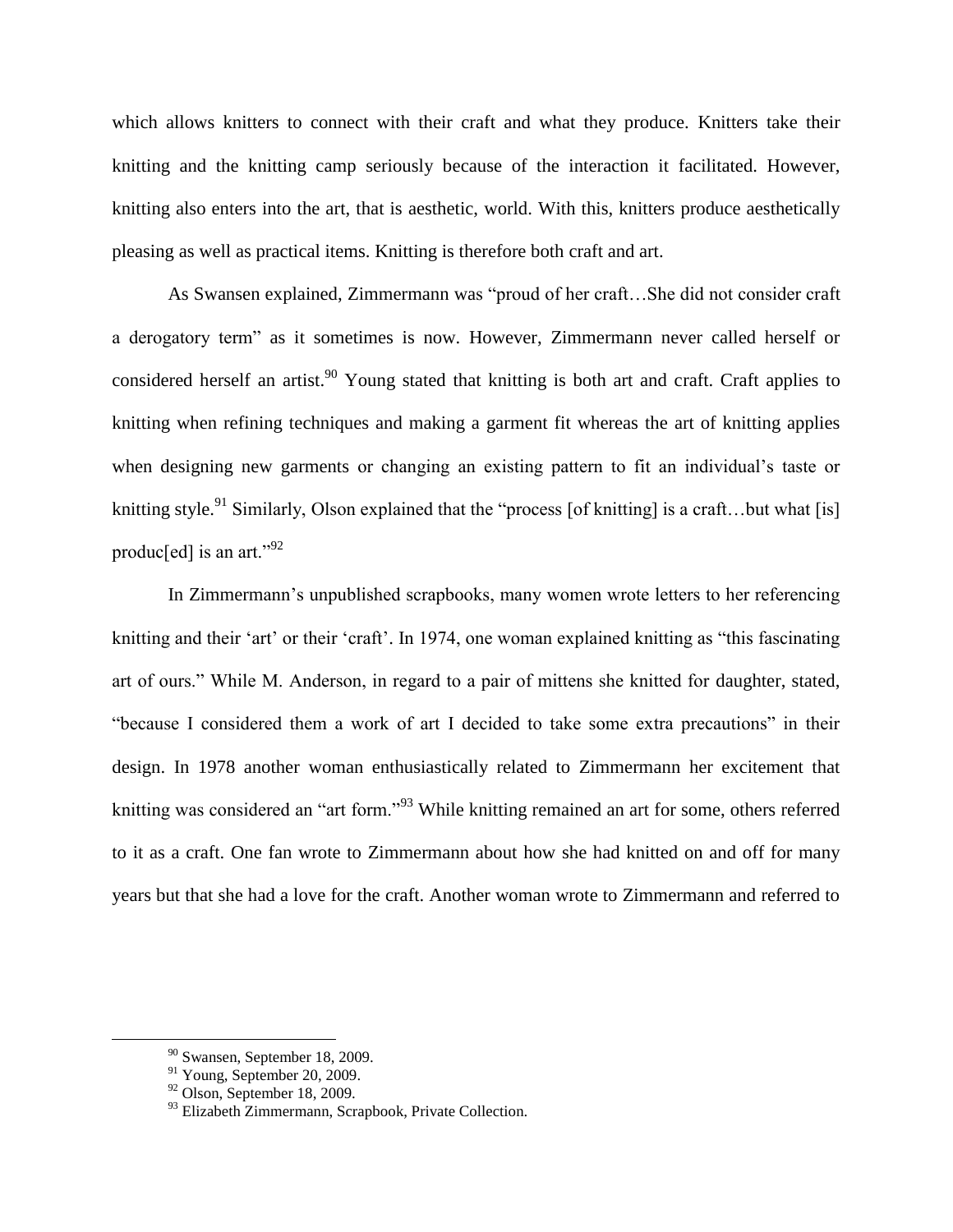Zimmermann"s own knitting as a craft while another discussed how knitters bring their craft into their everyday lives. <sup>94</sup>

This argument of art versus craft pertains to feminism because women found power through knitting. As a craft, knitting ties women to a female lineage of knowledge, skill, and production. At the same time, the art of knitting allows women to proclaim themselves as creators and claim authorship of their work. For knitters, art and craft are inseparable and flow evenly in and out of one another. It is through knitting that knitters project themselves, their lives and their passion. For them, knitting is more than just sitting down with a pair of needles, it is the ability to produce something that embodies both the practical and beautiful simultaneously.

#### **V. Conclusion: Zimmermann's Legacy**

Elizabeth Zimmermann began to make an impact on, women, particularly knitters, when her first book came out, *Knitting Without Tears*. One main premise of the book urged knitters to stop being "blind followers." Zimmermann firmly believed in not following patterns line for line or word for word and instead believed in designing for an individual"s own style, gauge and appeal. Zimmermann"s book not only helped knitters completely dependent on written patterns but also those who had just started designing. *Knitting Without Tears* "changed my [Young"s] whole life" because it gave her the power to take control of her own knitting and made her feel more comfortable designing.<sup>95</sup> Similarly, in Joan Teshima's letter to Zimmermann, she stated, "the book"s advocacy of being the master of one"s knitting opened my eyes to a more versatile, sensible and creative way to knit." Not only did knitters read *Knitting Without Tears* to learn

 $94$  Ibid.

<sup>&</sup>lt;sup>95</sup> Young, September 20, 2009.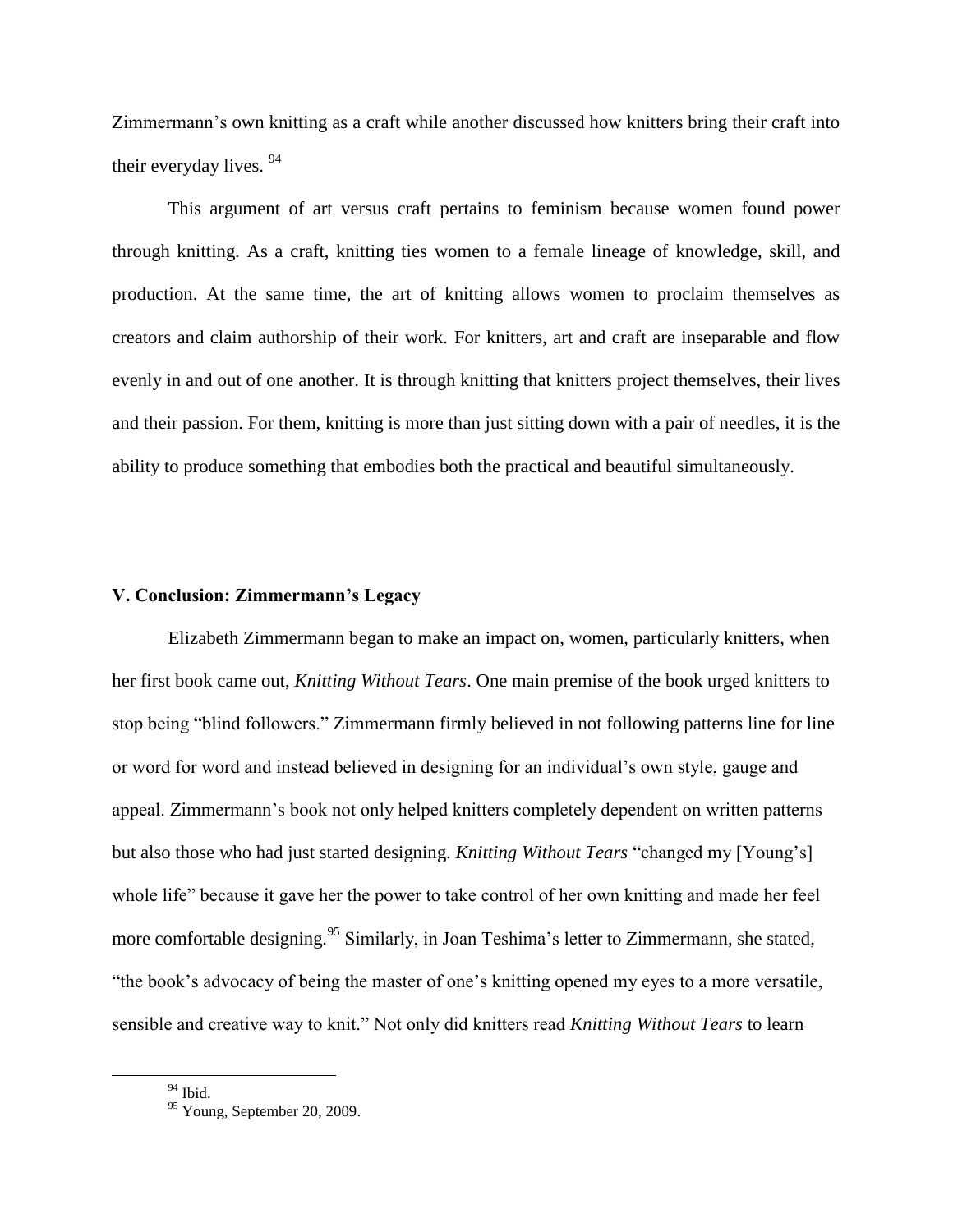more about knitting but others read it for comfort. As one woman wrote, she re-read her book because she felt "a little below par" and turned to Zimmermann's book to uplift her spirit.<sup>96</sup>

Just as *Knitting Without Tears* impacted and changed knitters, so did Zimmermann"s second book *Knitter's Almanac*. Many found this book not only insightful but "fun" and "funny" to read while others read it as if they would a novel. Mae R. Sazama told Zimmermann in a letter that reading *Knitter's Almanac* was "like visiting with a friend." Similarly, a first grade teacher wrote in about feeling as though she had sat down with a friend to talk about knitting while reading Zimmermann"s book which also helped her get through her long days of teaching first graders. Some even began their letters explaining they never wrote a fan letter to anyone until they read *Knitter's Almanac*. 97

Letters to Zimmermann not only addressed books and techniques but what she meant to those who looked to her for advice and as a friend. Joan Fink wrote in a letter to Zimmermann in 1979 that she felt as though they knew each other and thanked Zimmermann for "making [her] life a little richer." Another woman explained that Zimmermann added to her life which is no easy task since Zimmermann had not met many of her fans. Many women addressed Zimmermann as their friend because of how much they knew about her from the stories in her books. For example, one woman wrote: "Dear Elizabeth, I hope you don"t mind if I call you that – I feel that we are already good friends…as I said before, I already think of you as a dear friend and kindred spirit." Other stay at home mothers looked to Zimmermann"s newsletters for comfort and new projects when they felt down after their kids went back to school while other knitters picked up already-read Zimmermann texts to lift their spirits.<sup>98</sup> Zimmermann may not

<sup>96</sup> Elizabeth Zimmermann, Scrapbook, Private Collection.

<sup>&</sup>lt;sup>97</sup> Elizabeth Zimmermann, Scrapbook, Private Collection.

 $98$  Ibid.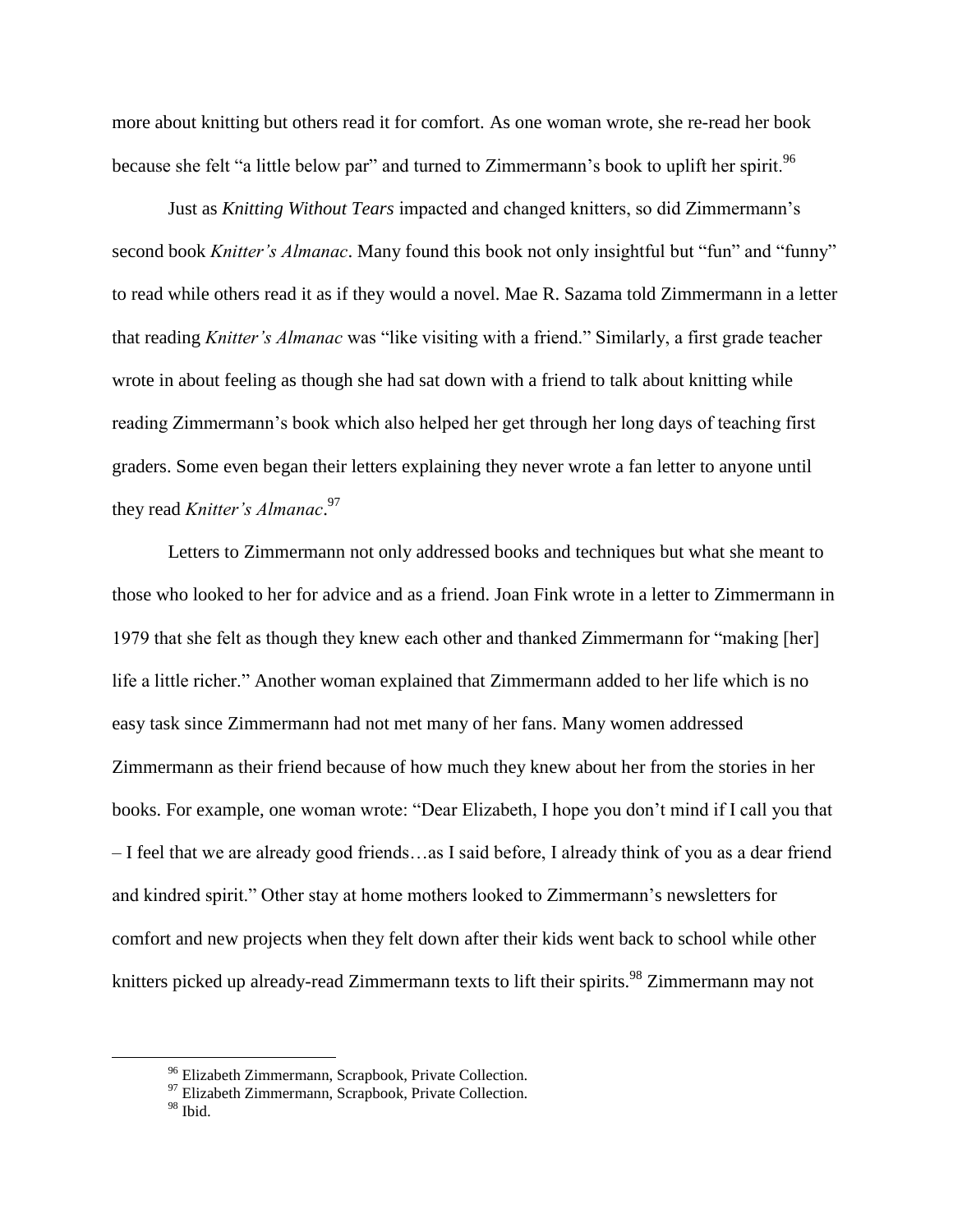have seen herself as nor intended herself to be a champion for American women and knitters but many viewed her as such.

Although Zimmermann never considered herself a feminist; her philosophies of knitting and life in general struck a chord in many women to become more independent in their knitting and subsequently in their everyday lives. Many letters explained the freedom Zimmermann provided them through her ideas of self-design and controlling one's own knitting.<sup>99</sup> In a letter to Zimmermann from Mary Ellen B,  $^{100}$  she wrote, "You are such a wise woman. Between those lines of wisdom about practical and efficient methods of creating garments is a whole philosophy of living which is equally inspiring. A joy of living, learning, sharing and wonder. Thanks!!"<sup>101</sup>

Lois Young explained that Zimmermann refused to buy patterns and empowered Young to do the same. Young eventually became a professional designer herself and even sold a pattern to Vogue this past Spring.<sup>102</sup> Deb Olson reported that Zimmermann's philosophies of being in control applied to other parts of life and prompted her to take other classes in pottery or stained glass. She also said that after meeting and reading Zimmermann"s work, Olson feels more comfortable buying books and figuring out how to do other projects she has never done before. If it had not been for the camp, Olson would have never felt the push to become the master of her own knitting and designing, nor would she have felt comfortable with the philosophy of "there"s not a wrong way, it's your way" which provided for a different outlook on life.<sup>103</sup> Zimmermann did not set out to instill feminist ideals in women, but many of her practices and advice empowered women to become more independent in knitting and in their lives.

 $99$  Ibid.

<sup>&</sup>lt;sup>100</sup> Last name un-readable.

<sup>&</sup>lt;sup>101</sup> Elizabeth Zimmermann, Scrapbook, Private Collection.

<sup>102</sup> Young, September 20, 2009.

<sup>103</sup> Olson, September 18, 2009.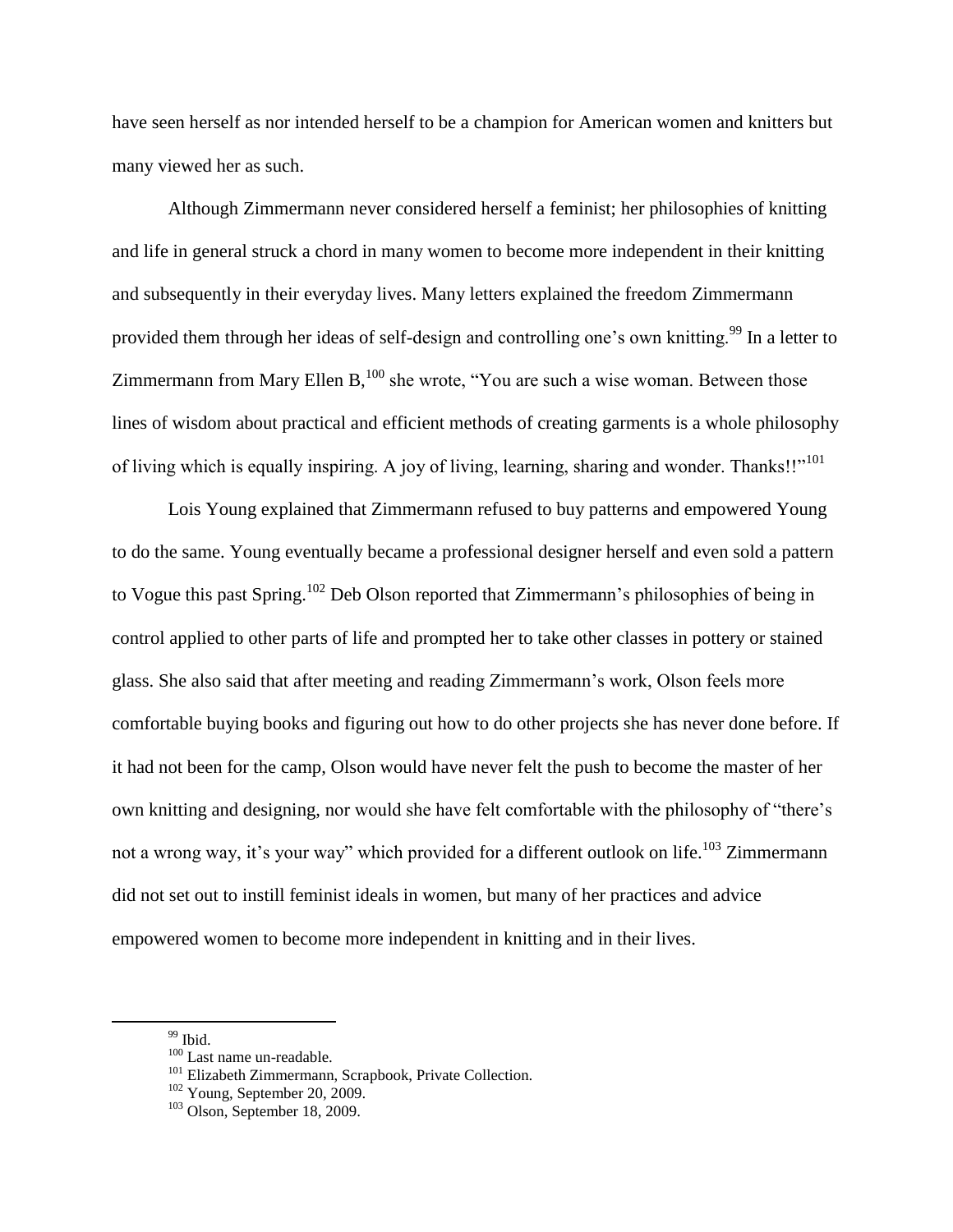Just as knitters found inspiration in Zimmermann"s words of encouragement and inspiration, one knitter related to Zimmermann"s frustrations of knitting not being accepted into the art and craft world. Arlene Iescas wrote,

I am in agreement with your remarks about knitting being by passed as an art form in shows and so-called craft fairs. Here, it is almost totally ignored and I have repeatedly been turned down when trying to get a booth to display my art locally. But I constantly see women buying and wearing cheaply made import Arans and Shetland sweaters of poor quality varn and design.<sup>104</sup>

Zimmermann"s writing touched on both feelings of empowerment as well as frustrations for knitters, of which her admirers could relate to both.

Yet Zimmermann"s legacy reaches beyond feelings of independence and includes the creation of a community. Before Zimmermann"s camp, books and television series, many knitters knitted in isolation. Olson explained that before attending camp, she did not have access to any knitting communities and that after her grandmother, her only knitting connection, died she knitted in a "vacuum" before going to the camp. She also said that the camp was revolutionary for that time and that she could not imagine her own mother or aunts having the opportunity when they were younger to leave home and attend a camp like Zimmermann's.<sup>105</sup> Young described her feeling of isolation as a knitter in the early 1970s and explained that knitters did not just gather and knit together the way they do today. Out of the camp, Young made friendships that she has to this day.<sup>106</sup> As Swansen stated, the camp felt like a family to many who attended because they were able to share their love of knitting, without having to explain why, with others who felt the same.<sup>107</sup> Today, knitters have access to online forums and blogs

<sup>&</sup>lt;sup>104</sup> Elizabeth Zimmermann, Scrapbook, Private Collection.

<sup>105</sup> Olson, September 18, 2009.

<sup>106</sup> Young, September 20, 2009.

<sup>107</sup> Swansen, September 18, 2009.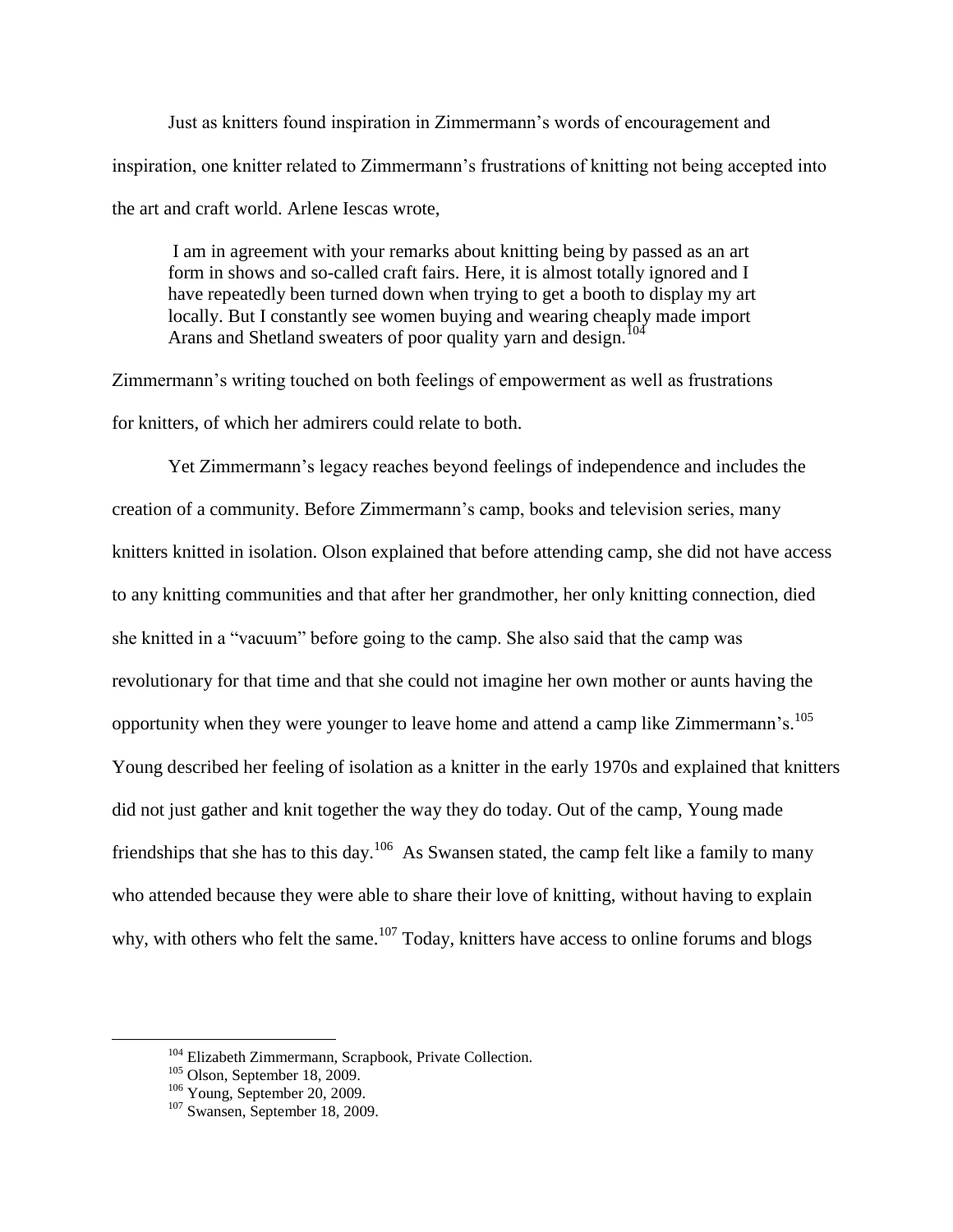and local knitting shops but back in the 1960s and 1970s, knitters, especially in more rural areas of Wisconsin, were almost alone in their craft.

The actual knitting camp legacy and the legacy of Zimmermann"s business is also far reaching. The camp is no longer offered for credit; however, it has expanded from a single, oneweek session to four one week sessions during the summer and is now held in Marshfield, WI, slightly north of Pittsville in Wood County. Due to the large number of people who were waitlisted for the larger summer camps, Schoolhouse Press added mini-camps held in the fall. This past summer, the camp celebrated its thirty-sixth year and has been attended by people from across the United States and also from people outside of the country. Some long-time attendees use the camp as a place of reunion each year because they live on opposite ends of the country. Despite the changes taken place in the camp, the basic premise of the camp has remained constant – the obsession with knitting and the ability to come together in pursuit of a shared love.<sup>108</sup> The family business is "still very firmly based on her philosophy and teachings...We never set out to become publishers, but our niche seems to be picking up books that the Big Guys don"t want to touch." To date, Schoolhouse Press has published thirty books, many of which would not have been published by large publishing companies.<sup>109</sup>

Zimmermann"s family did not know the far reaching extent of her legacy until after her death in November, 1999. The most touching response Zimmermann"s family received from people across the country and world was that Zimmermann changed their lives.<sup>110</sup> Towards the end of *The Opinionated Knitter*, excerpts from letters to the family about Zimmerman after her death included statements of appreciation, loss, and inspiration. Many included that Zimmermann changed their knitting and personal lives while others explained the comfort they

<sup>&</sup>lt;sup>108</sup> Swansen, September, 18, 2009.

 $109$  Ibid.

 $110$  Ibid.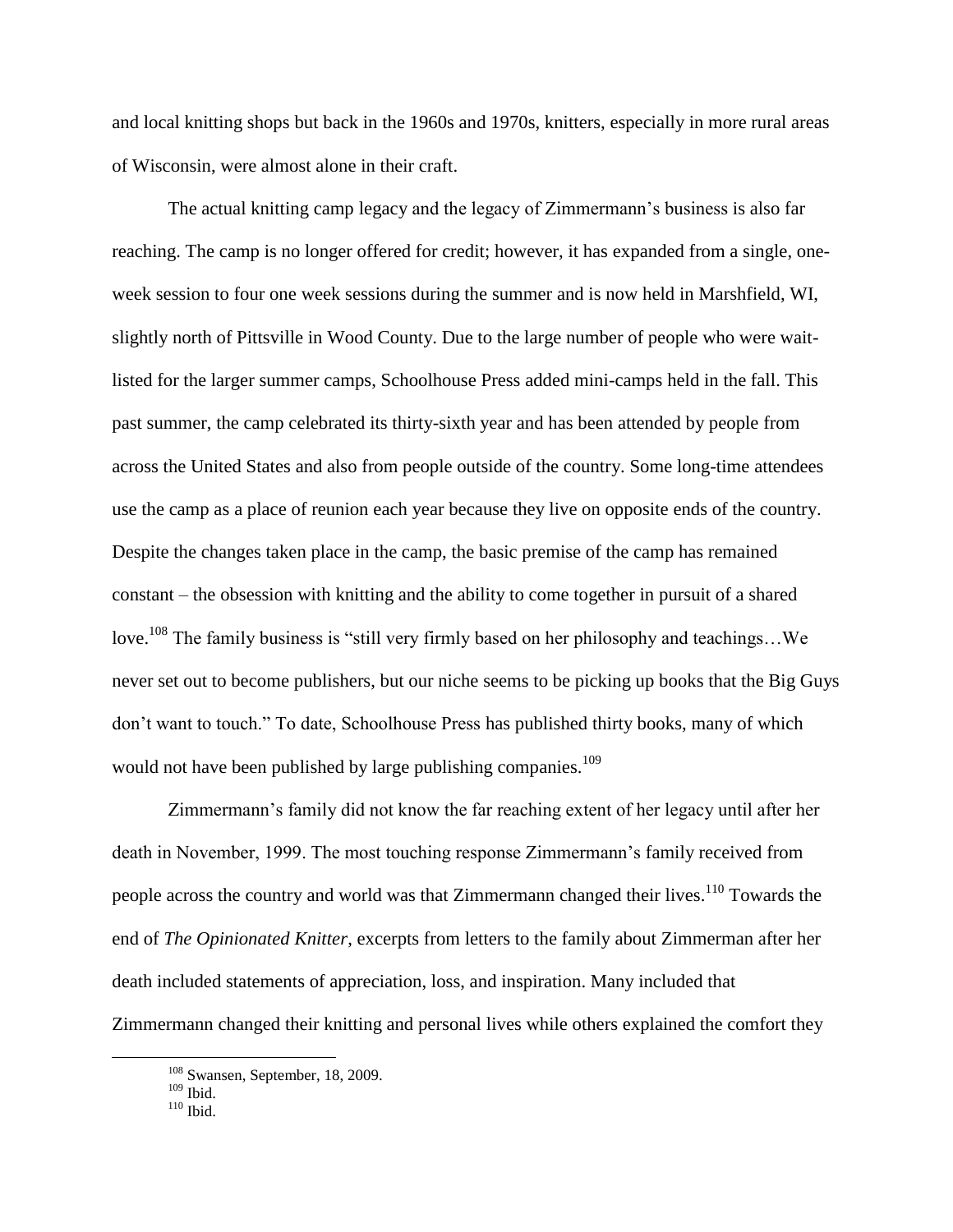found in her. One knitter stated, "I am crying now as I type; I feel like I lost my own mother. And in a way I have. Knitting is a sisterhood and Elizabeth was our mentor, our sister, our mother, our friend."<sup>111</sup>

Zimmermann firmly believed in doing what she wanted to do and not following others unless she decided it was the way she wanted. For knitters, she not only provided a philosophical approach to knitting but "embedded in her books and her writing and her approach to knitting was a way of living."<sup>112</sup> Knitters share a bond due to the love of the activity but before the Internet and the burgeoning of local community knitting shops, Zimmermann embodied much of what knitters needed – a leader and friend to establish a way of living and an institution for shared knitting and life experiences.

<sup>111</sup> Elizabeth Zimmermann, *The Opinionated Knitter*, 122.

 $112$  Swansen, September 18, 2009.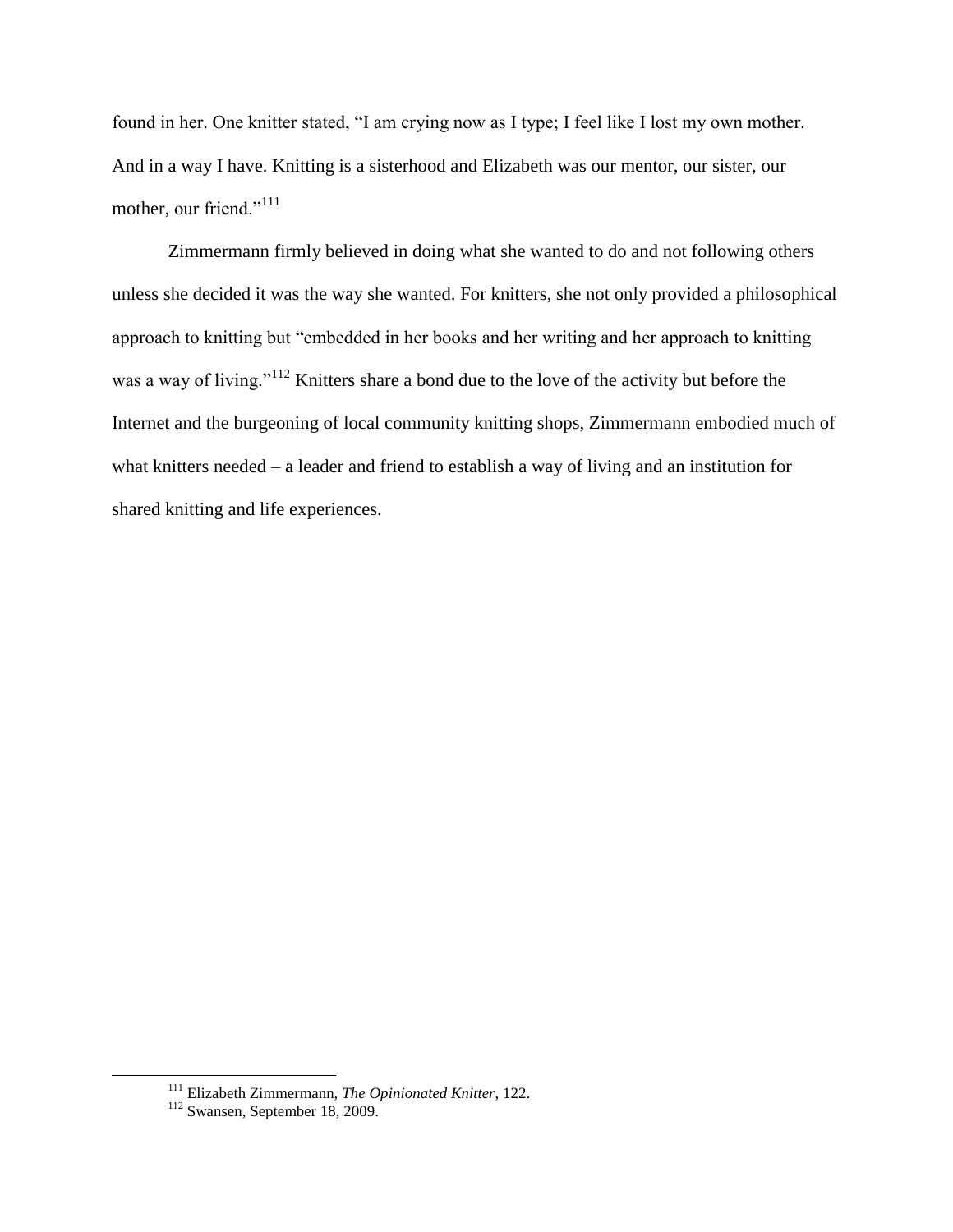

Appendix A: Zimmermann Knitting (Courtesy of Meg Swansen and Schoolhouse Press)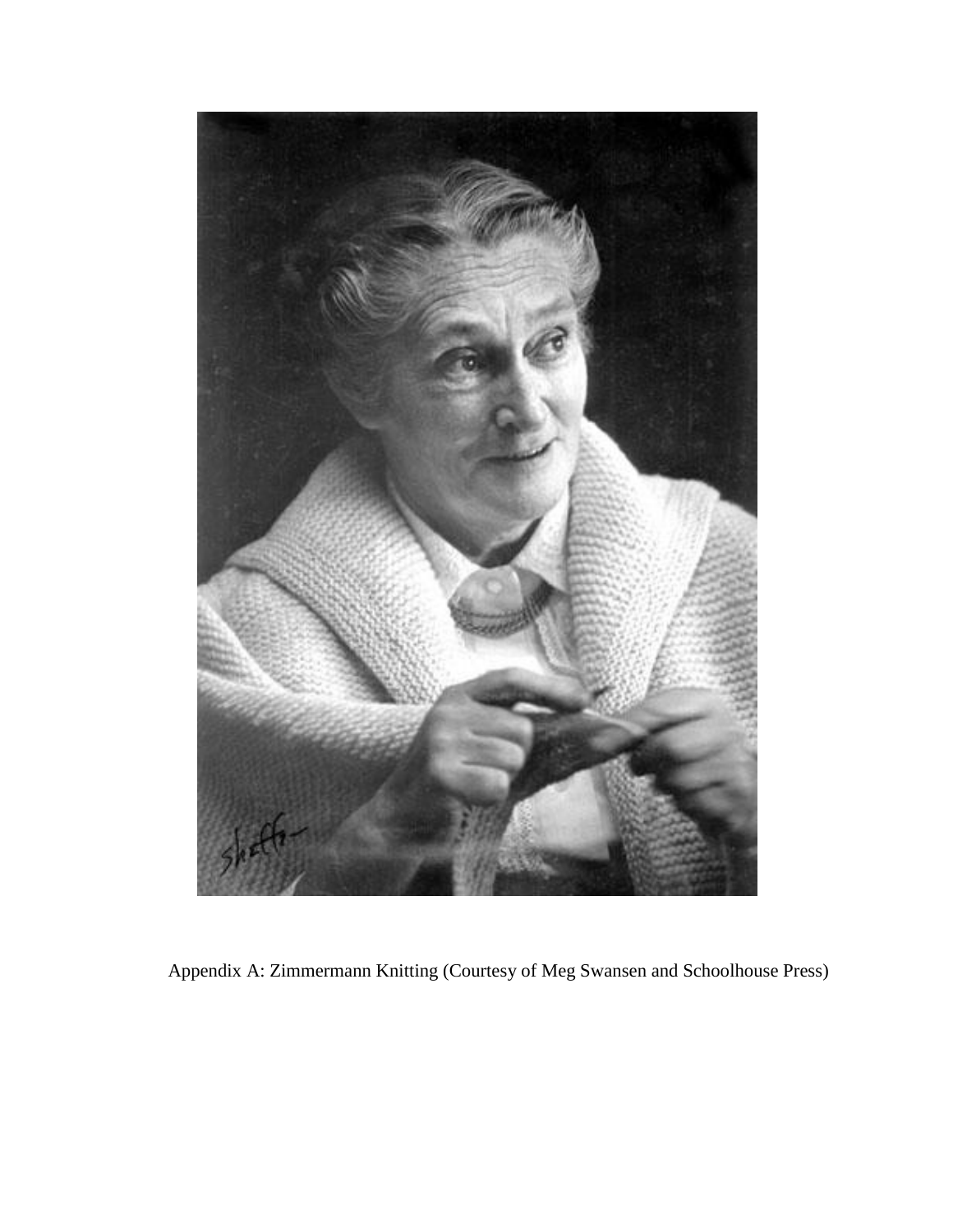

Appendix B: Zimmermann in Dirndl (Courtesy of Meg Swansen and Schoolhouse Press)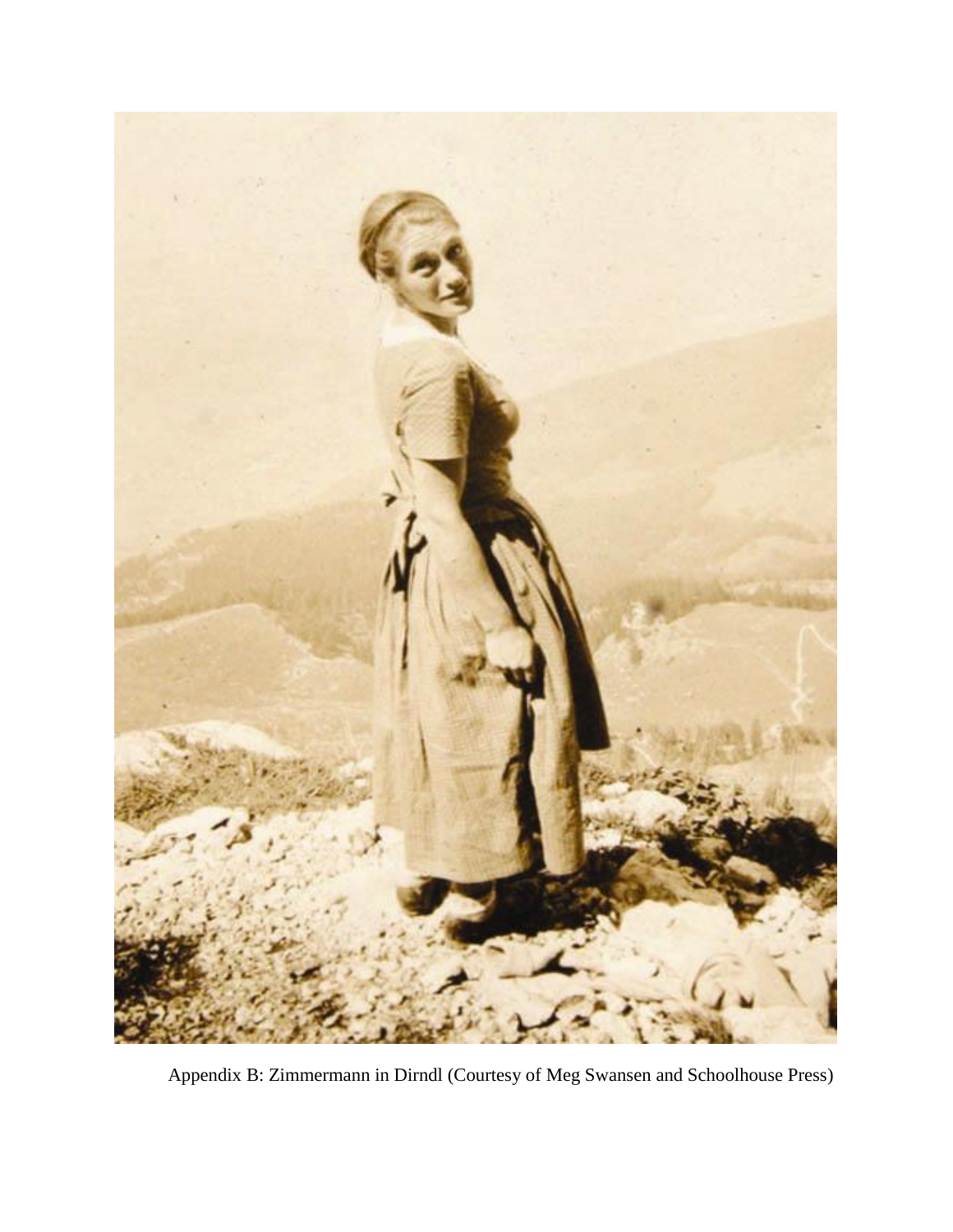

Appendix C: Elizabeth and Arnold (Courtesy of Meg Swansen and Schoolhouse Press)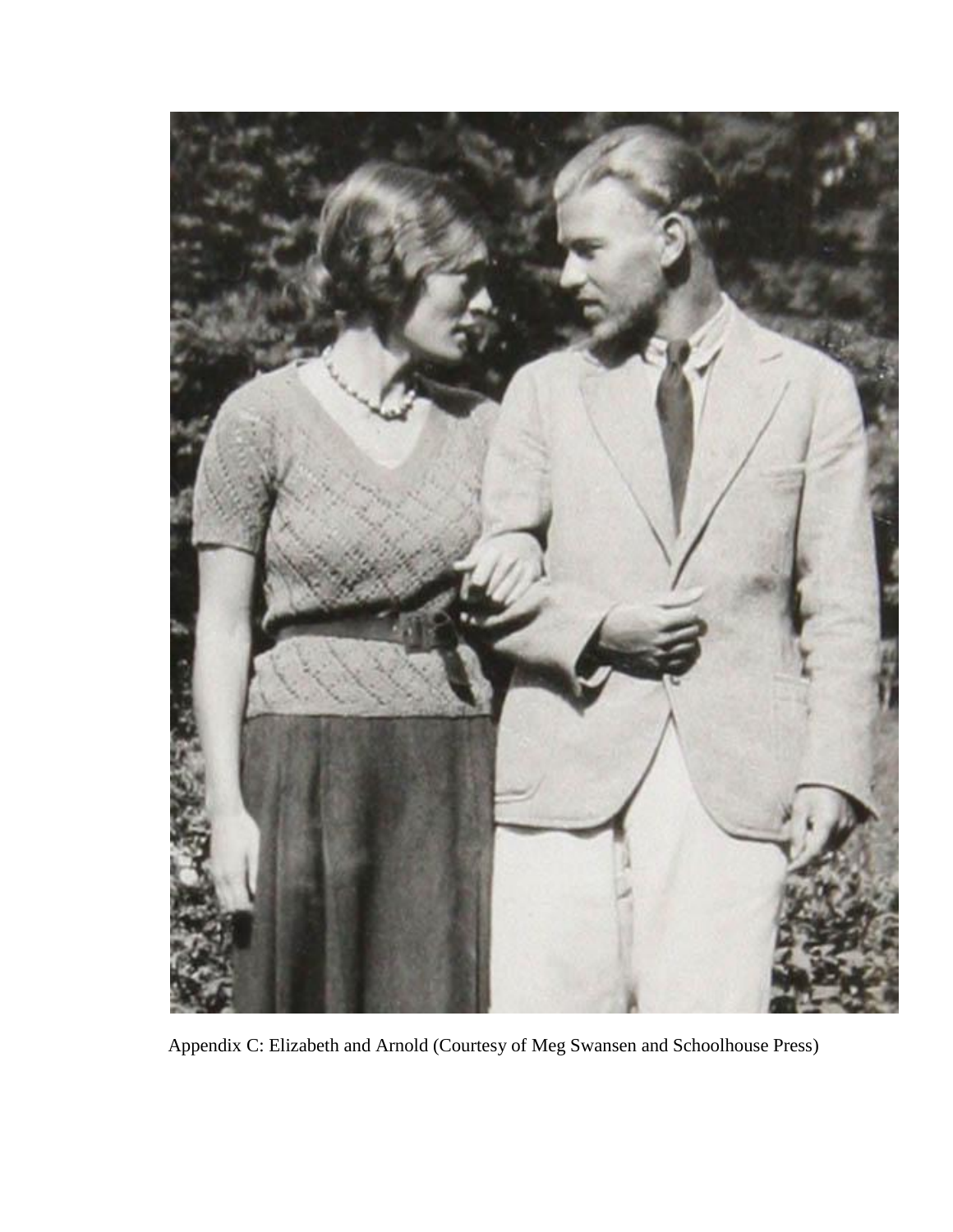

Straight Knitting



Appendix D (Author's example of a blanket square knitted on straight needles and an Aran sweater knitted on circular needles)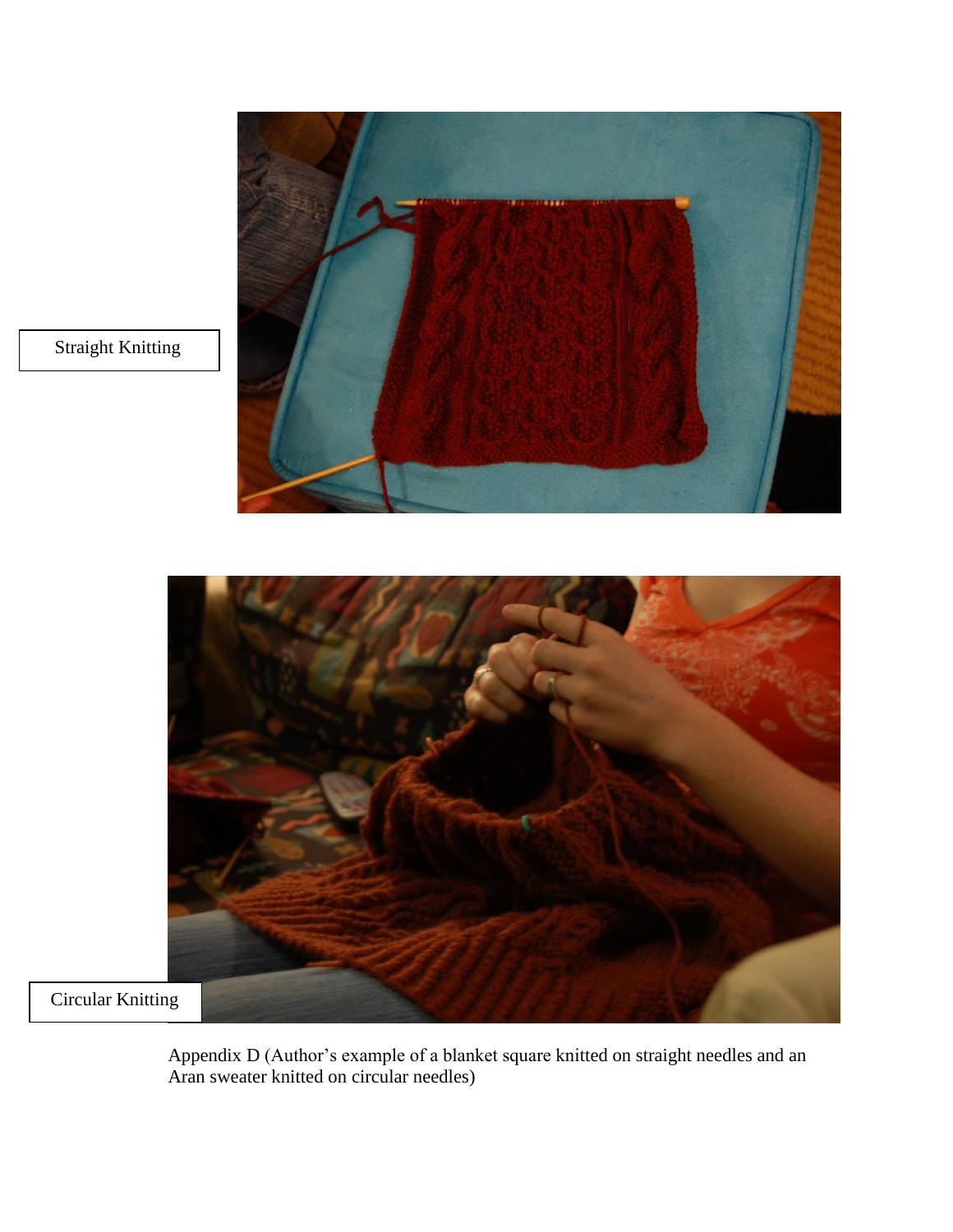# **Outline Map of Wisconsin Counties**



Wisconsin Demographic Services Center November, 2000

Appendix E: Pittsville, WI and Shell Lake, WI locations (Courtesy of Geographical Data Links [http://dpi.wi.gov/lbstat/countymap.html\)](http://dpi.wi.gov/lbstat/countymap.html)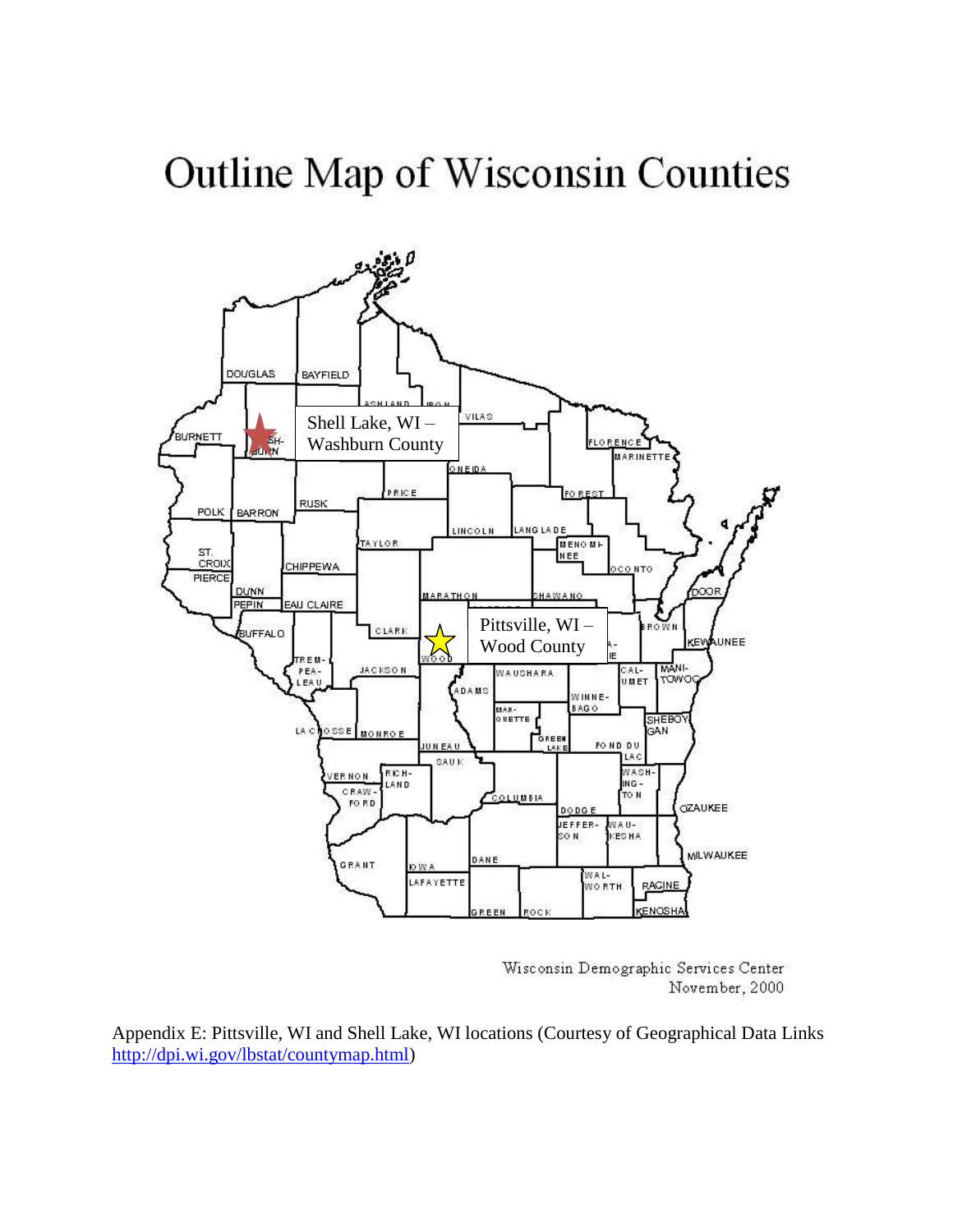# Bibliography

# **Primary Sources:**

## Zimmermann"s Books:

# Zimmermann, Elizabeth. *Knitter's Almanac: Projects for Every Month of the Year* New York: Dover Publications, 1974.

This book contains, as the title states, original Elizabeth Zimmermann knitting projects corresponding to every month of the year along with a description of how her inspiration to design them came about.

-----. *Knitting Around.* Pittsville, Wisconsin: Schoolhouse Press, 1989.

A compilation of original Elizabeth Zimmermann patterns along with photographs from her life. These include photographs of her parents, Zimmermann throughout her life, pictures of her children and artwork done by Elizabeth Zimmermann. This book is also very autobiographical with information about her childhood, meeting her husband, his flee from Germany, and their life in the United States

----. *Knitting Without Tears.* New York: Charles Scribner"s Sons, 1971.

This book was the first that Elizabeth Zimmermann published and contains her opinions on using 100% sheepswool, EPS, and her "blind following" ideology.

----. *Knitting Workshop*. Pittsville, Wisconsin: Schoolhouse Press, 1981.

I did not cite this book in my paper but I have included in my bibliography because it is one of the books Zimmermann wrote and can be counted as a primary source.

----. *The Opinionated Knitter: Newsletters* 1958-1968*.* Pittsville, Wisconsin: Schoolhouse Press, 2005.

This book includes all of Zimmermann"s newsletter between 1958 and 1968. Some of Zimmermann"s journal entries were also included.

Oral History Interviews:

Olson, Deb. Interview with Author. September 18, 2009. Wausau, Wisconsin.

Swansen, Meg. Interview with Author. September 18, 2009. Pittsville, Wisconsin.

Young, Lois. Interview with Author. September 20, 2009. Houghton, Michigan and Wausau, Wisconsin.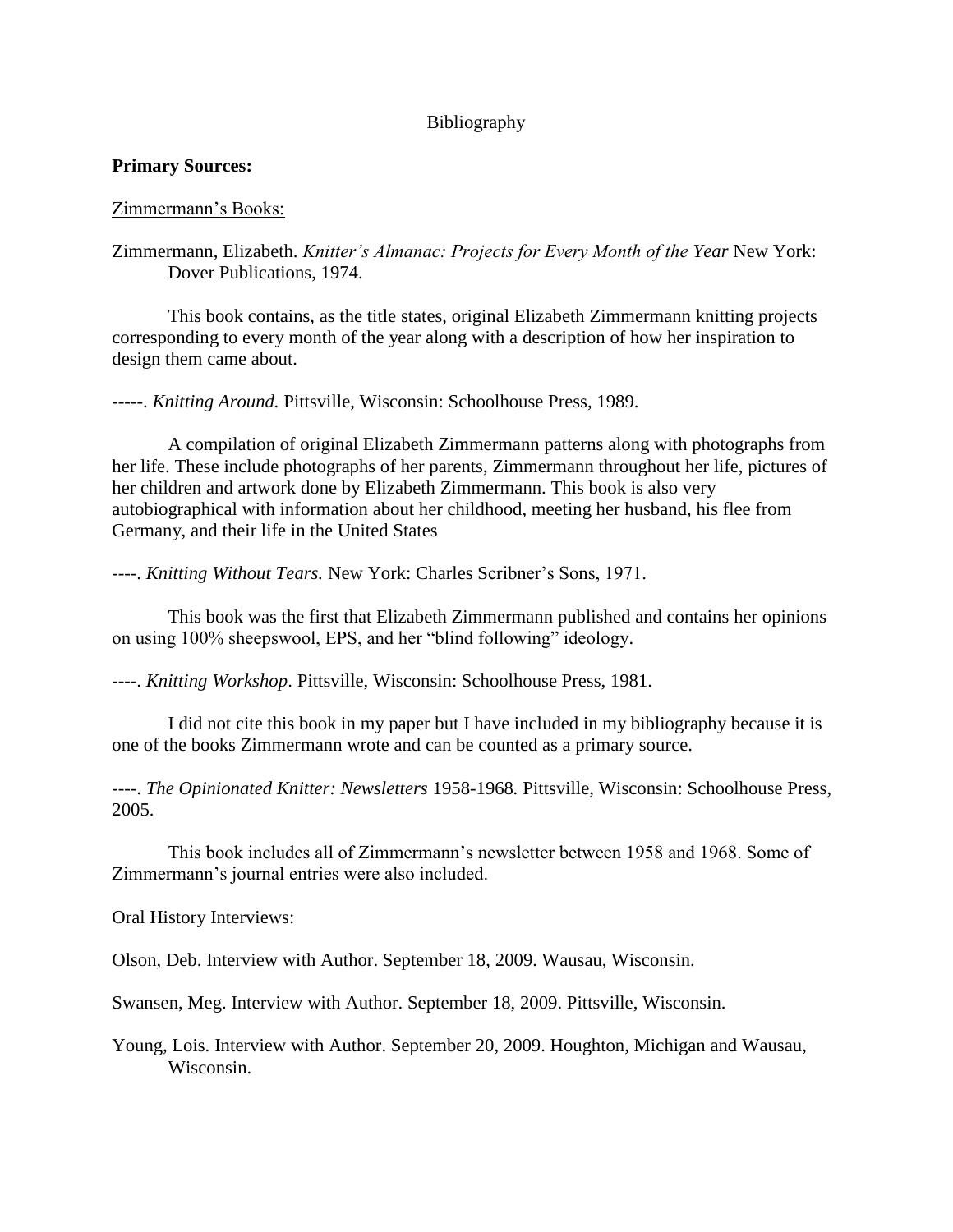Scrapbooks: Zimmermann, Elizabeth. Scrapbooks. Private Collection.

Zimmermann"s scrapbooks are filled with excerpts from fan letters, newspaper clippings and personal comments in the margins.

## Newspaper/Magazine Articles:

New York Times. "E. Zimmermann is Dead at 89; Revolutionized Art of Knitting." Sunday, December 12, 1999. [http://www.nytimes.com/1999/12/12/us/e-zimmermann-is-dead-at-89-revolutionized-art-](http://www.nytimes.com/1999/12/12/us/e-zimmermann-is-dead-at-89-revolutionized-art-of-knitting.html)

[of-knitting.html](http://www.nytimes.com/1999/12/12/us/e-zimmermann-is-dead-at-89-revolutionized-art-of-knitting.html) (accessed December 7, 2009). Scott, Shirley A. "Elizabeth Zimmermann: A Tribute to 50 Years of Inspiration," in *Vogue Knitting*.

[http://www.vogueknitting.com/magazine/article\\_archive/elizabeth\\_zimmerman.aspx](http://www.vogueknitting.com/magazine/article_archive/elizabeth_zimmerman.aspx) (accessed October 22, 2009).

# Other Records:

- U.S. Department of Commerce. *Statistical Abstract of the United States*. Washington, D. C.: U.S. Government Printing Office, 1955.
- University Extension Records. Art Education. University of Wisconsin Madison Archives. Madison, WI.

Wisconsin Designer Craftsmen, *Wisconsin Designer Craftsmen Records, 1937-1973.*

## **Secondary Sources:**

Books:

Evans, Sara M. *Born for Liberty: A History of Women in America.* New York: The Free Press *A Division of Macmillan, Inc.,* 1989.

Gives a good history of Women in the U.S. including a section on Second Wave Feminism and the ways in which women protested domestic roles and patriarchal oppression. I have not cited this source in my paper, however it gave me good background on feminism in the United States.

Gordon, Beverly. *The Saturated World: Aesthetic Meaning, Intimate Objects, Women's Lives, 1890-1940*. Knoxville, Tennessee: The University of Tennessee Press, 2006.

This book looks at women"s hobbies and how they have viewed in the past as trivial things with which women like to occupy themselves. In this book, Gordon argued that what has been seen as trivial hobbies due to women"s oppression was more than that. These hobbies and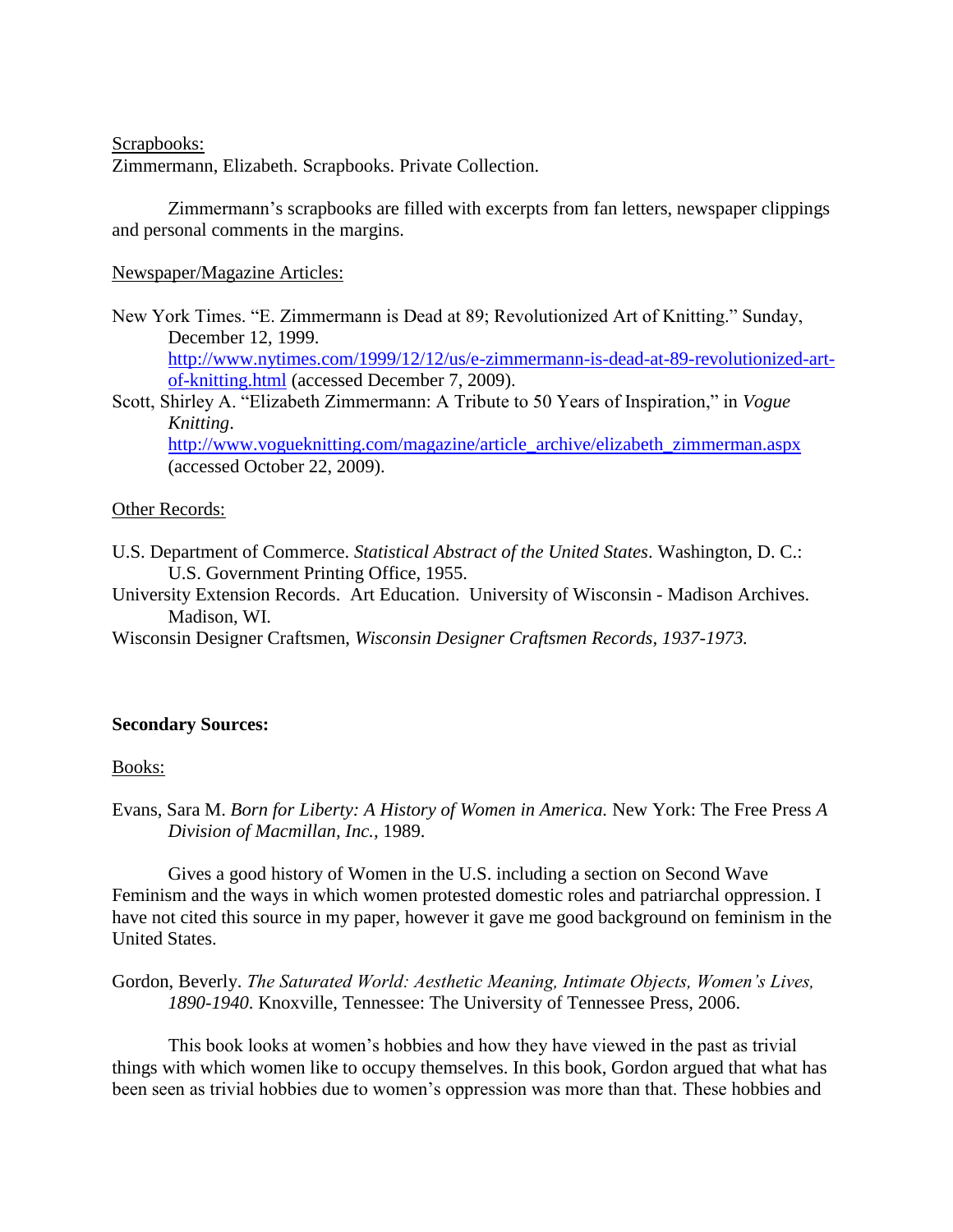past times actually meant something to the women who did them and I use this argument in terms of knitting as well.

Humm, Maggie. ed. *Modern Feminisms: Political, Literary, Cultural.* New York: Columbia University Press, 1992.

Briefly lays out the history of Second Wave Feminism and contains essays that discuss feminist art/women's art. Again, this source also provides a good background into feminism and how different feminists feel about various aspects to the movement. Humm's book is not cited in the paper but it gives a good context to other feminist forms of expressions of the time.

Jensen, Joan M. *Calling This Place Home: Women on the Wisconsin Frontier 1850-1925.* St. Paul, Minnesota: Minnesota Historical Society Press, 2006.

Although this book does not specifically talk about knitting it does give a good and thorough history of the settling of the area of Wisconsin I am concerned with and also focuses on the women who first settled in the central Wisconsin region. Jensen"s book also sets a domestic context when she discussed how women provided for themselves and their families through sewing and keeping farms alive while their husbands were away mining or logging. She also discusses female friendships which relates to arguments in the paper.

Macdonald, Anne L. *No Idle Hands: The Social History of American Knitting.* New York: Ballantine Books, 1988.

The author analyzes American knitting from the colonial period through the 1970s and 80s while highlighting key knitting figures, including Elizabeth Zimmermann. Although this is not a true scholarly source, the author included a detailed bibliography. It is one of two general histories of hand knitting in the United States.

McBride, Genevieve G. *Women's Wisconsin: From Native Matriarchies to the New Millennium.* Madison, Wisconsin: Wisconsin Historical Society Press, 2005.

This book includes essays that discuss Wisconsin Women from American Indian women to women in the 1950s. The last chapter, dealing with Wisconsin Women since 1948, basically asks for more research and essays to be written about Wisconsin Women in the second half of the twentieth century which is one goal of my paper.

Rutt, Richard. *A History of Hand Knitting*. Loveland, Colorado: Interweave Press, 1987.

Rutt"s book looks at the history of hand knitting on a broad scale in terms of where and when hand knitting is first believed to have been used. The main focus of the book, however, analyzes hand knitting in Europe and England and only spends several pages analyzing American hand knitting. As with other knitting histories used in the paper, Rutt's book contains a bibliography but it is not from an academic press.